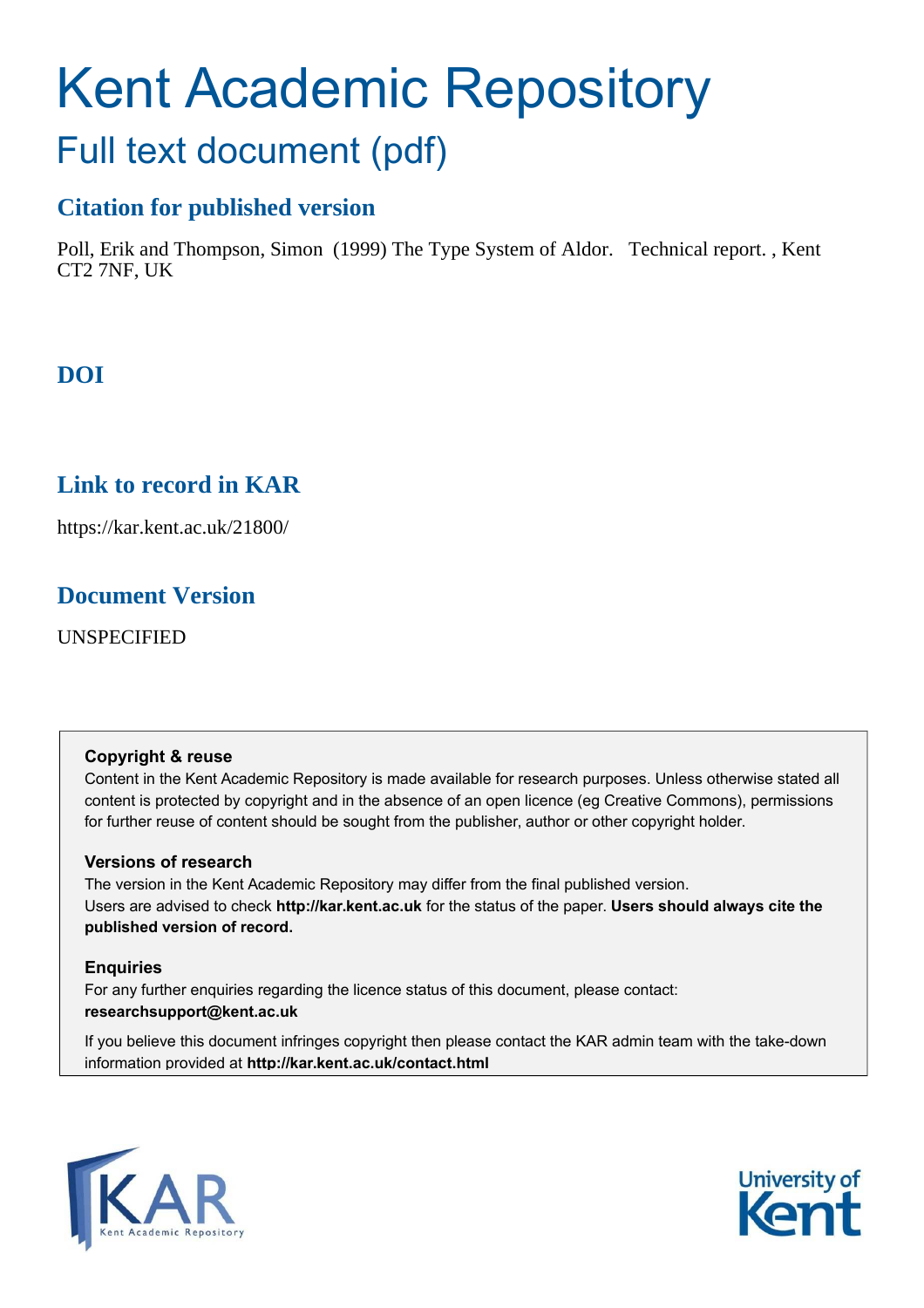## The Type System of Aldor

## Erik Poll and Simon Thompson

## July <sup>1999</sup>

## Abstra
t

This paper gives a formal description of  $-$  at least a part of  $-$  the type system of Aldor, the extension language of the omputer algebra system AXIOM. In the process of doing this a critique of the design of the system emerges.

## **Contents**

| 1        | Introduction<br>1.1                                                                                                                                                                                                                                                                                                                | $\bf{2}$<br>3              |
|----------|------------------------------------------------------------------------------------------------------------------------------------------------------------------------------------------------------------------------------------------------------------------------------------------------------------------------------------|----------------------------|
| $\bf{2}$ | Introduction to the Aldor type system                                                                                                                                                                                                                                                                                              | 4                          |
| 3        | The formal description of the Aldor type system<br>3.1<br>3.2<br>A grammar for a subset of Aldor<br>3.3                                                                                                                                                                                                                            | 8<br>8<br>8<br>9           |
| 4        | Contexts                                                                                                                                                                                                                                                                                                                           | $12 \,$                    |
| 5        | Types and Type Tuples<br>5.1<br>5.2                                                                                                                                                                                                                                                                                                | 15<br>15<br>15             |
| 6        | <b>Functions</b><br>6.1<br>Dependent function types $(x : S) \rightarrow T$<br>6.2<br>6.3<br>6.4<br>Keyword arguments and a contract the contract of the second second second second second second second second second second second second second second second second second second second second second second second second s | 17<br>17<br>19<br>20<br>21 |
| 7        | Domains<br>7.1<br>7.2                                                                                                                                                                                                                                                                                                              | 22<br>23<br>29             |
| 8        | Categories and category tuples<br>$8.1\,$<br>8.2                                                                                                                                                                                                                                                                                   | 31<br>31<br>31             |
| 9        | <b>Tuples</b>                                                                                                                                                                                                                                                                                                                      | 31                         |
|          | 10 Cross Products                                                                                                                                                                                                                                                                                                                  | $32\,$                     |
|          | 11 Records                                                                                                                                                                                                                                                                                                                         | 34                         |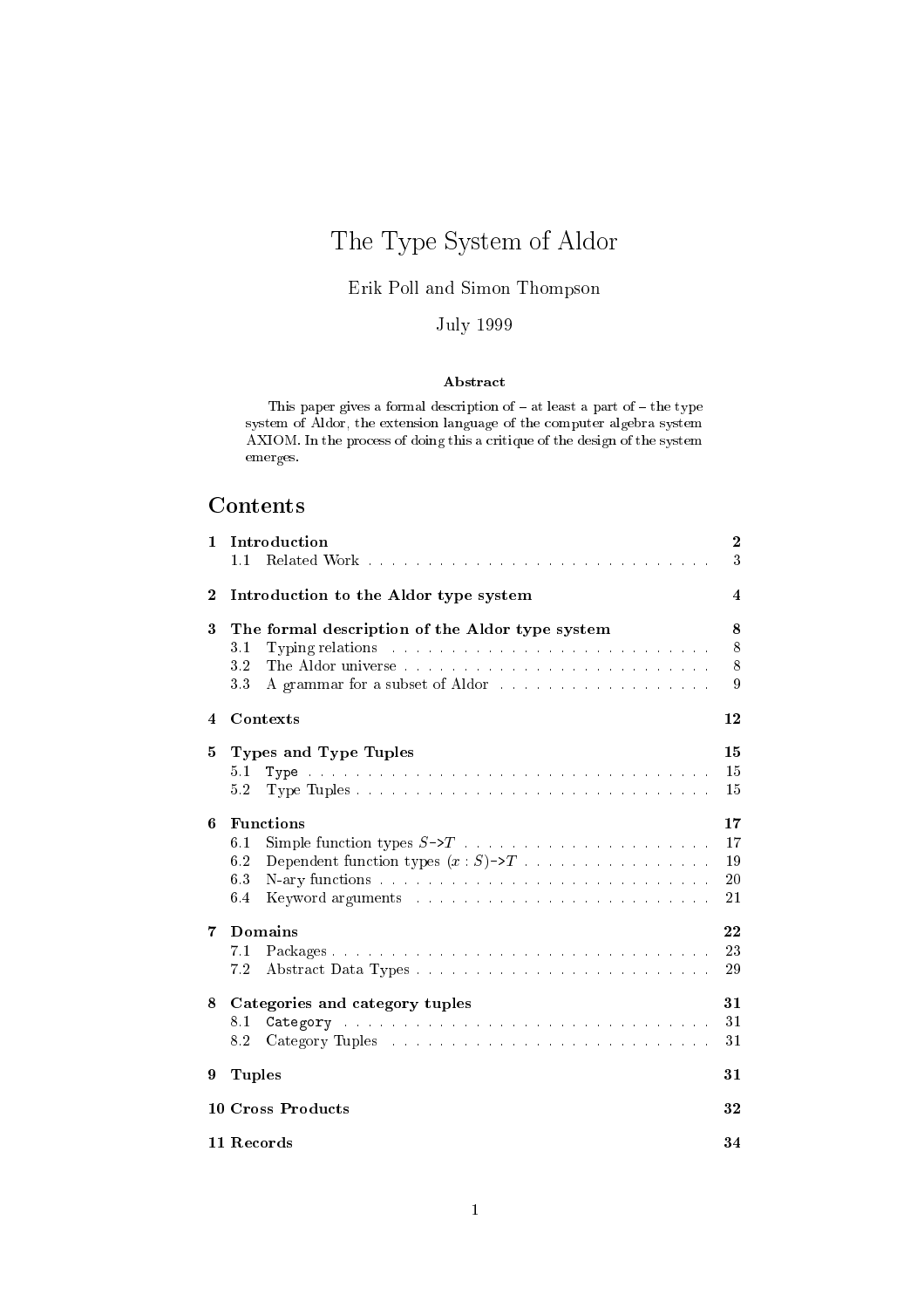| 12 Unions                                        | 36                   |
|--------------------------------------------------|----------------------|
| <b>13 Enumeration</b>                            | 37                   |
| 14 Equality                                      | 38<br>40<br>40       |
| 15 Subtyping, Courtesy Conversions, Satisfaction | 42<br>43<br>44<br>45 |
| 16 Omissions                                     | 46                   |
| 17 Aldor compiler errors                         | 47                   |
| <b>18 Recommendations</b>                        | 47                   |
| <b>19 Conclusions</b>                            | 50                   |

#### Introduction 1

The computer algebra system AXIOM and its precursor Scratchpad are unusual among computer algebra systems in that they are strongly typed, so that any errors in the types of expressions or programs are caught prior to the programs being executed. In order to give types to the basic objects of mathematics it is necessary to develop an expressive and flexible system of types. In this paper we examine the programming language Aldor [WBD+94], which has grown out of AXIOM as a compiled 'extension language', $\frac{1}{2}$  that is a language in which to write libraries for AXIOM or indeed other computer algebra systems such as Maple

One might argue that most users of computer algebra systems prefer the freedom provided by an interpreted and weakly typed language. While this is the case for small-scale experimental use, a compiled language promises users efficiency, whilst as it is strongly typed it can assure users that their programs are free of potential type errors; both these properties are desirable for library code which will in general be substantial and executed repeatedly.

As was said earlier, Aldor has a very complicated and expressive type system in order to render the types appearing in a computer implementation of basic mathematics. This requirement represents a substantial challenge, and it is interesting for instance to observe that the motivating example for an extension of the  $C++$  type system described in [BR95] comes from computer algebra. Among other things, the type system of Aldor includes so-called dependent types, types as values, a rich system for abstract data types – provided by socalled domains and categories – and overloading. These and other features of the Aldor type system are discussed in section 2.

The Aldor User Guide [WBD+94] gives an informal description of the Aldor type system. In this paper we will try to give a *formal* description of at least part of the type system of Aldor. A formal description gives a clear and unambiguous description of the types of the language; this can provide a foundation for the

<sup>&</sup>lt;sup>1</sup> In the past Aldor has also been known as AXIOM-XL and  $A^{\sharp}$ .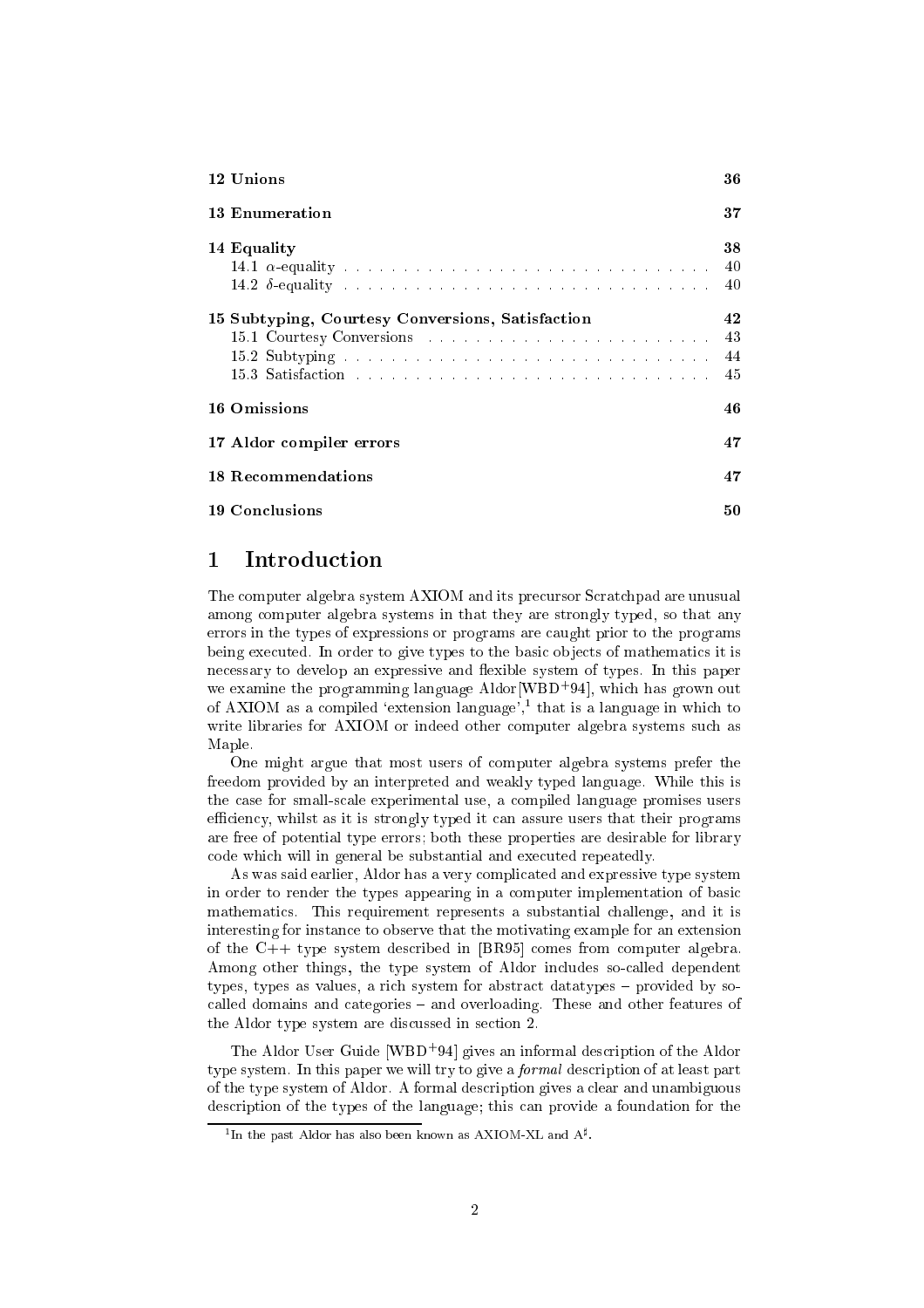implementor as well as allowing general properties of the type system to be studied.

This formal description is a first step of the project described in [PT98], namely of incorporating a logic into Aldor. This is done by using the so-called 'propositions as types' or Curry-Howard correspondence, [How80], under which logical propositions are encoded as types of a functional programming language. This encoding will be made possible in Aldor by making a modification to allow type expressions as well as ordinary expressions to be evaluated.

The formal description will be given by a typing relation of the form  $\Gamma \vdash t : T$ which is read as "in context  $\Gamma$  term  $t$  has type  $T$ "; this relationship will be defined by a set of type inference rules.

It is important to realise that  $-$  lacking a good description of the type system { the basis for our formal des
ription is the ompiler itself. Any questions about the type system have been resolved by experimenting with simple programs to see whi
h ones are reje
ted by the ompiler be
ause of typing errors. Of ourse, this has its limitations.

Two entral questions that arise are

How mu
h of Aldor do we try to formalise?

We do not attempt to give a formal description of the entire type system of Aldor. Instead, we only describe what we consider to be the "core" of the Aldor type system, whi
h in
ludes the essential features but ex
ludes some of the more baroque ones. The latter may be features that we want to exclude because they do not seem interesting (they can be seen as 'syntactic sugar', for instance) or are too *ad hoc*, or features that we have to disregard in order to keep things simple enough to formalise. Ideally, the core of the Aldor type system we describe should be a "small" type system, in the sense that it is built by ombining of a small number of orthogonal primitives for onstru
ting types.

It will always remains a point of discussion whether we should include more or less of the Aldor type system in the formal description. At several places we will point out constructions that are possible in Aldor which we have not included in our formal description and we collect together a list of these in Se
tion 16.

 Does the formalisation des
ribe Aldor as it is, or as we'd want it to be? There are several cases where the type system of Aldor (or rather, the implementation of the type system in the ompiler) behaves strangely. Here one an ask if, instead of giving very omplex rules that exa
tly des
ribe this, it would not be more useful to propose simpler, more sensible, typing rules that result in a "cleaner" type system. At several places we will point out where our formalisation does not accurately describe the behaviour of the Aldor compiler; we collect these points in Section 18.

In experimenting with simple programs we came across a number of bugs in the ompiler, and a
ross ases where the ompiler behaved strangely, either accepting seemingly ill-typed programs or rejecting seemingly well-typed ones.

## 1.1 Related Work

There has been a lot of interest in programming languages with types-as-values in the 1980's, see, for instance, [DD85, MR86, LB88]. Recently there has been renewed interest in languages with dependent types, as eviden
ed by [Aug98, DTP99].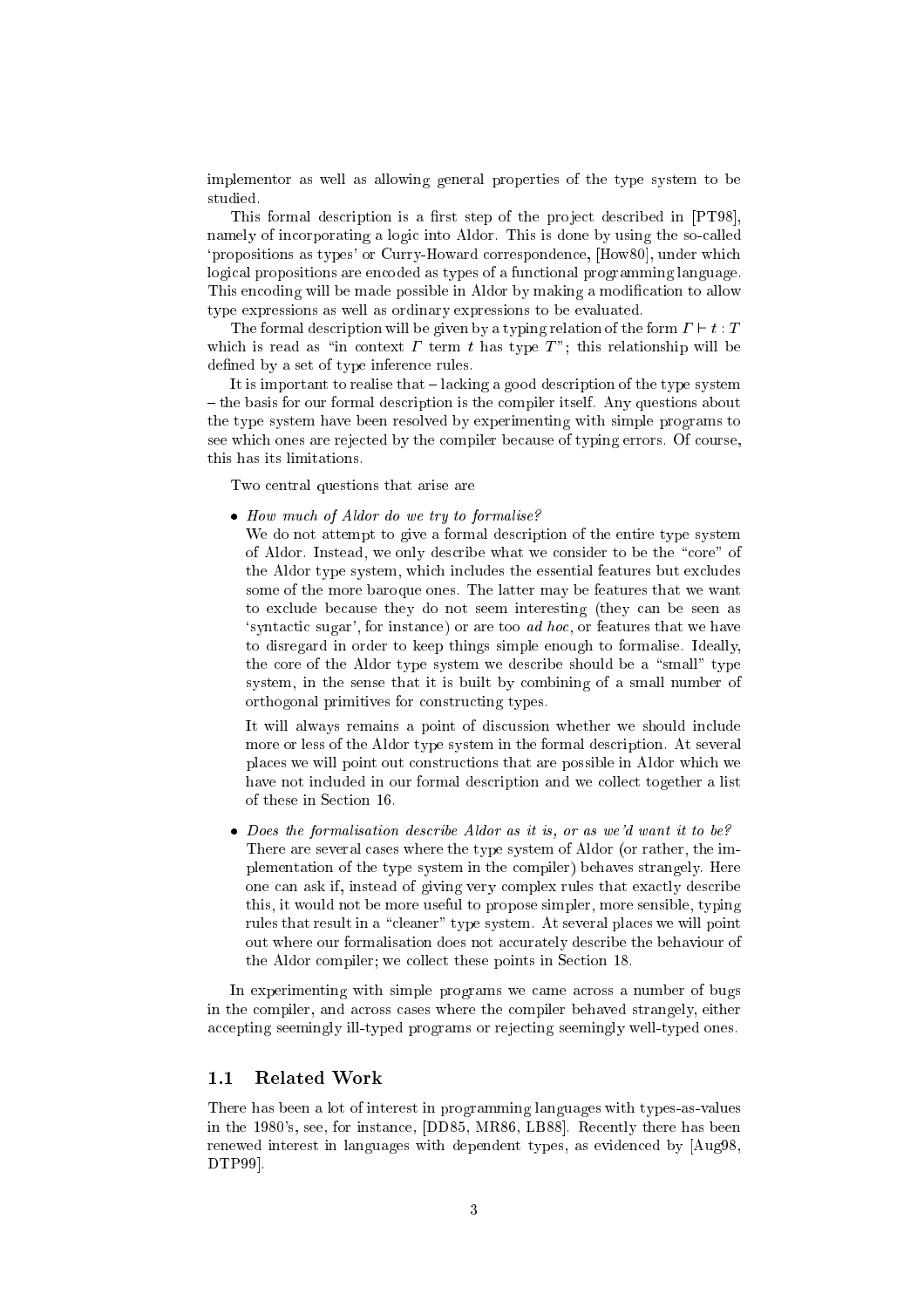There has been a lot of work in type theory that is relevant here. Related to the dependent types of Aldor is the work on so-called constructive type theories, such as the constructive type theories of Martin-Löf [ML79] or the Calculus of Constructions [CH88]. One useful notion here is that of Pure Type System (PTS) [Bar93], which provides a general framework for giving compact characterizations of many type systems with function types and dependent types, and makes it easy to ompare su
h systems.

Related to the module system of Aldor (as provided by its domains and categories) is the work on different variants of "sum types" for describing modules e.g. in the setting of the fun
tional programming languages Standard ML (SML) [MTHM97, Mac86, Rus98].

More closely related to Aldor itself, [San95] proposes a type system for computer algebra which is based on Aldor. The focus of Santas' paper is on the module system. The type system described does not include type-as-values or dependent types. Finally, the type system of Aldor has been investigated using the categorical notion of a sketch, [Tou98].

## **Acknowledgements**

We are grateful to NAG, and Mike Dewar in particular, for granting us access to the Aldor sour
e ode, Version 1.1.10b. Martin Dunstan has helped us to understand some of the intricate details of the internals of the Aldor source code, and Chris Ryder's work  $[Ryd98]$  on understanding the mechanics of type he
king in Aldor was most useful. Stephen Watt answered a number of queries about typing in Aldor as well as listening patiently to our ideas about how it might be modified.

## 2 Introduction to the Aldor type system

Before giving a formal des
ription of the type system, this se
tion gives an informal introdu
tion of the main features of the Aldor type system and illustrates these with some simple examples. Subsequent se
tions will give a more detailed explanation of these features.

Aldor is not a fun
tional language, but an imperative one. However, Aldor does have a complete functional language as a sub-language (which, for instance, in
ludes higher-order fun
tions). In the formal des
ription here we will limit ourselves to this fun
tional sub-language of Aldor, i.e. we disregard any of the imperative features of Aldor. The fun
tional sub-language of Aldor does in fact contain all the interesting type constructions of Aldor; one can view the imperative features in a similar way to those of SML, with the proviso that SML's type system is made more complex by the interaction of reference types and parametri polymorphism.

Aldor provides many of types familiar from other programming languages, such as function types, product types, record types, union types and so on, with the usual terms of these types: fun
tions, produ
ts, re
ords, for instan
e. For example, the fragment of Aldor program below defines a function double and a re
ord rr:

```
double : Integer -> Integer
       == (n:Integer) : Integer +-> n+n ;
rr : Re
ord (i:Integer, j:Boolean)
```
== [i==4,j==true℄;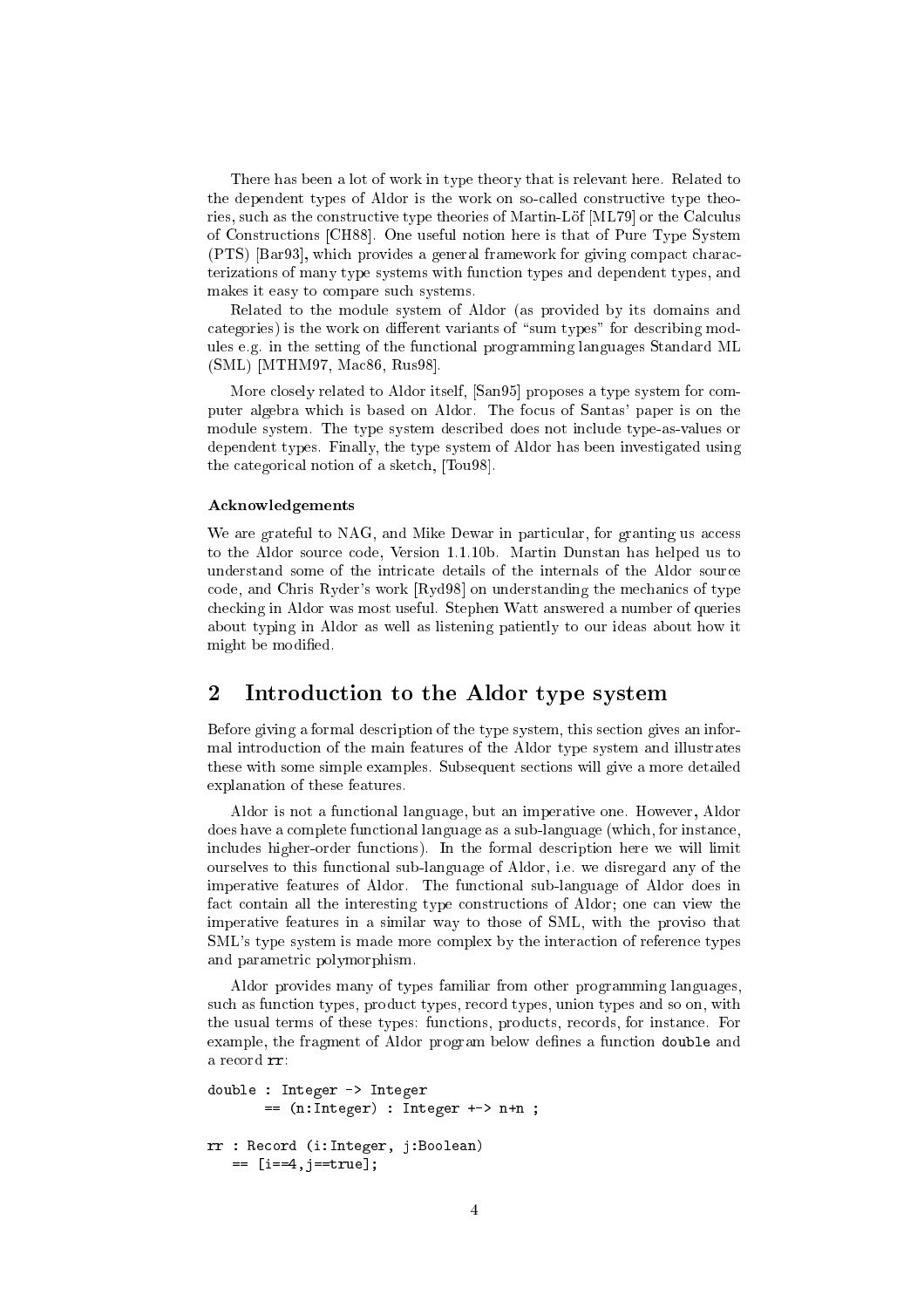But, in Aldor these familiar onstru
ts an be more ompli
ated than in most other languages. This is mainly due to the two of the features dis
ussed below: dependent types and types as values. These and other aspects of the language are examined informally now.

### Dependent Types

Aldor allows soalled dependent types. One of the standard examples of a dependent type is the type  $\text{Vector}(n)$  of, say, floating point vectors of length n. This is called a *dependent* type, because it depends on the  $-$  in this case, integer  $-$  value  $n$ .

Functions can have dependent types, in which the type of a function result depends upon the value of a parameter. An example is a function

ve
torSum : (n:Integer) -> Ve
tor(n) -> Float

which takes as arguments an integer  $n$  and a vector of type Vector $(n)$ , i.e. a vector of length n, and returns the sum of that vector. The result of a function appli
ation, say

#### ve
torSum(34)

has the type Vector(34) -> Float because its argument has the value 34.

Another example of a function with a dependent type is the append function for vectors:

```
append : (n), Integer, Venezuel in the Contract of the Contract of the Contract of the Contract of the Contract of the Contract of the Contract of the Contract of the Contract of the Contract of the Contract of the Contrac
```
There are two important points about dependent types: first, following the Curry-Howard isomorphism  $-$  better known as "propositions as types"  $-$  a type system with dependent types is powerful enough to express predicates with universal quantification [How80]. Dependent types are commonly used in this way in so-called constructive type theories, such as Martin-Löf's Type Theory [ML79, Tho91] or the Calculus of Constructions [CH88]. Second, there is a wellknown price to be paid for dependent types (see [MR86, Aug98] for instance), namely that type he
king of programs will involve exe
uting parts of programs. This will be discussed in Section 14.

The Aldor type system contains a second form of type dependence, in this case between the fields of records. As an example consider

```
re
 : Re
ord (n:Integer, v:Ve
tor(n))
  == [ n==3, v==ve
3 ℄;
```
which defines a record containing two fields; the first,  $n$ , is an integer, whilst the second is a vector whose length is n. These types can express predicates with existential quantification

Dependent functions and records support universal and existential quantification, and so it should be possible to represent any proposition of first-order logic by means of an Aldor type. This is not possible in the current implementation sin
e there is no evaluation of type expressions, so that, for example, the types  $Vec(5)$  and  $Vec(2+3)$  are seen as different types. Our aim, discussed in [PT98], is to rectify this anomaly. type system should be powerful enought to represent an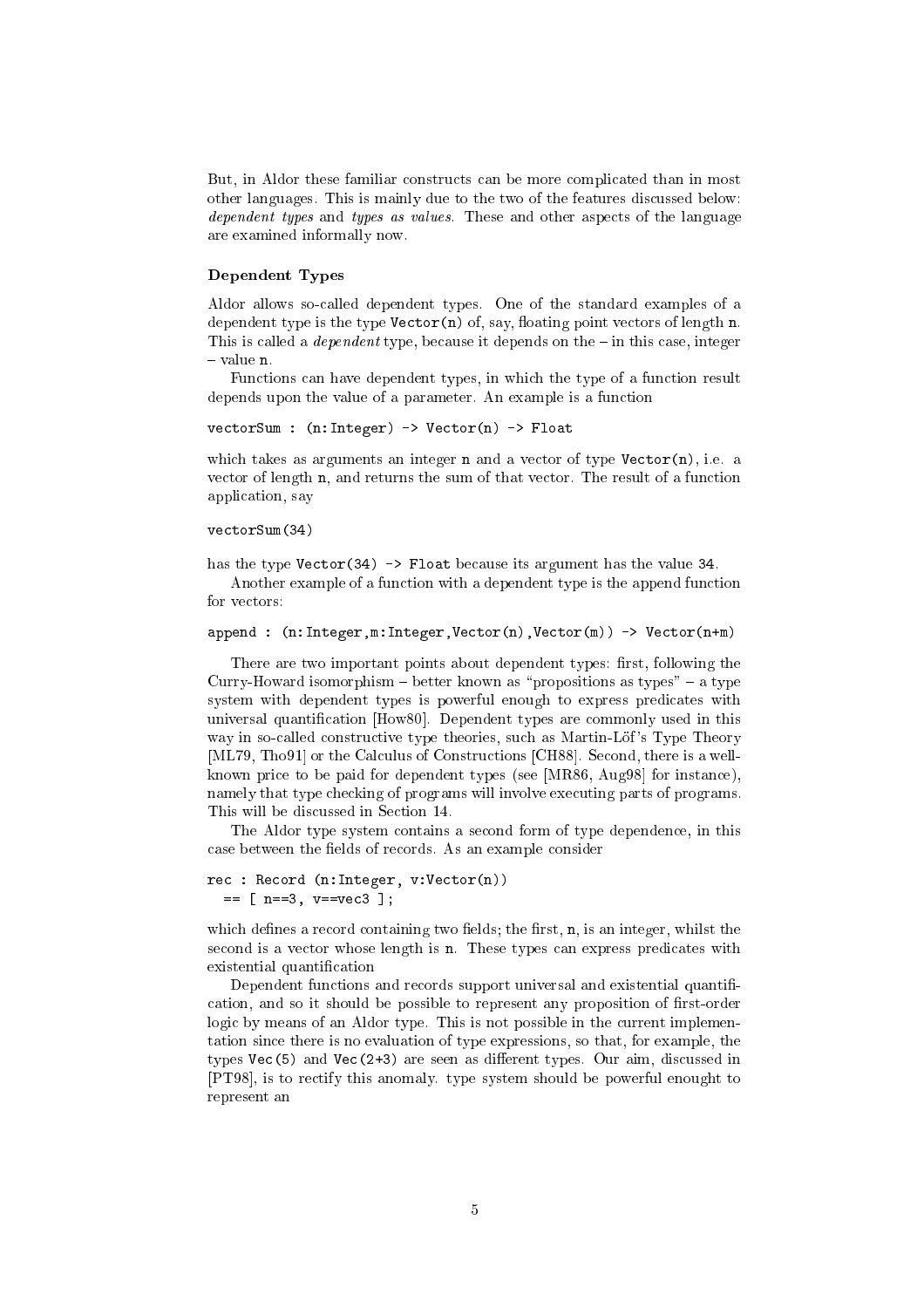#### Types as values

Most programming languages enfor
e a stri
t separation between a olle
tion of  $terms - or values - and a collection of types. But Aldor treats types as terms$ like any other: a type such as Integer->Integer can be manipulated in the same way as any ordinary expression like  $3+4$ . In particular,

- Just as other terms have types, so do the types themselves: there is a special constant Type that is "the type of all types". For example, Boolean : Type and indeed Type : Type.
- Any construction that is possible with terms is also possible with types. This means that types can be passed as arguments to a function, or returned as the result of a function. For example, the function

```
List : Type -> Type
```
takes a type as input and produces a type as output. Applying the function List to the type Integer produ
es a type List(Integer), the type of lists of integers.

Type can also be used as components of records. For example, the record

```
tt : Re
ord (t:Type, b:Boolean)
        == [t==Integer,b==true℄;
```
has a field whose value is a type.

Of a language such as Aldor it is often said that types are treated as "firstclass citizens" (as opposed to most other languages, where types are only secondclass citizens).

To fully exploit the idea of types-as-values dependent types are effectively indispensable. Combining types-as-values and dependent types, we an make the polymorphi (or generi
) fun
tions that exists in fun
tional programming languages like ML or Haskell. For example, a polymorphic function reverse that reverses a list with elements of an arbitrary type ould be typed as follows

```
reverse : (T:Type) List(T) -> List(T)
```
A difference with functional programming languages like ML or Haskell is that in Aldor su
h polymorphi fun
tions like reverse have to be given expli
it type parameters, whereas in modern fun
tional languages these type parameters are inferred by the compiler, using so-called Hindley-Milner type inference [Mil78].

The fact that types can be used as values greatly increases the expressive power of the language. But, as mentioned before, there is a pri
e to be paid for the associated dependent types (see e.g. [MR86]).

#### Domains and Categories.

Aldor provides a rich system for abstract datatypes, called *domains*, and for the types of datatypes called *categories*. Categories effectively describe the interface or signatures of abstract datatypes. The domains and categories of Aldor make it possible to model the rich universe of mathematical structures that arise in computer algebra, e.g. of rings, fields, etc., as well as the relationships between them, e.g. every field is also a ring.

An example of a ategory is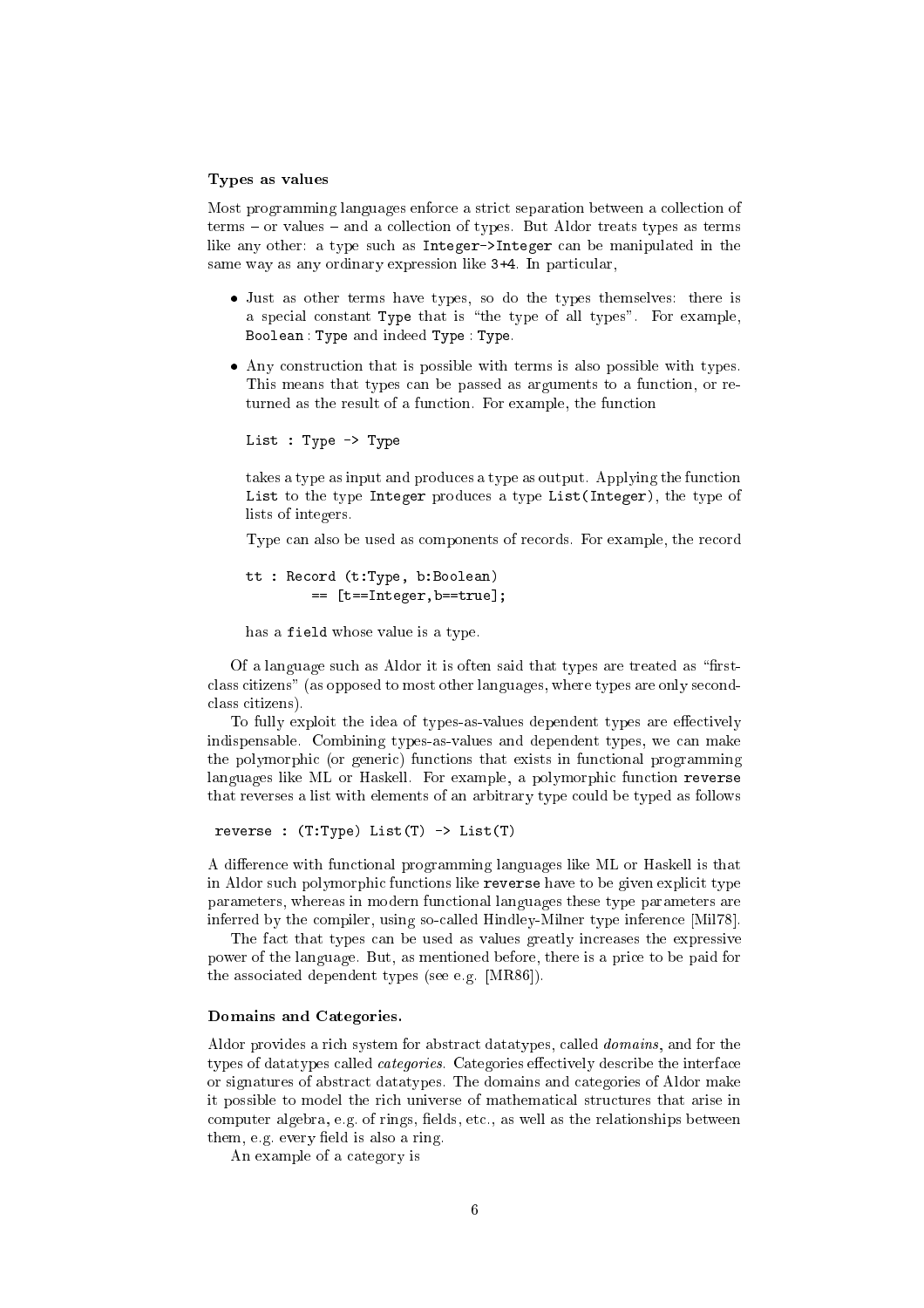```
Ring : Category == with {+ : (%,%) -> %;
                                 \cdots . \cdots . \cdots . \cdots . \cdots1 : %;
                                 0: % : % }
```
which describes the interface of rings, i.e. the operations that any type % has to provide in order for it to be a ring. It is then possible in Aldor to write soalled  $\mathcal{G}$  algorithms, e.g. algorithms, e.g. a summation algorithm that works for  $\mathcal{G}$ arbitrary rings:

sum : (R:Ring) List(R) -> <sup>R</sup>

Note that this provides a further example of a dependent type in use: the type of the result of applying sum to R, namely List $(R) \rightarrow R$ , depends on the ring  $\mathbf{R}$ 

#### Overloading

Aldor allow overloading, so that the same name can be used more than once, provided any resulting ambiguity an be resolved by the type system. So the same name can only be used to refer to terms of different types. The standard example of overloading is the use of  $+$  as a binary operator for different types, e.g. both +:(Integer,Integer)->Integer and +:(Real,Real)->Real.

#### $S = S \cup S$  is the subset of  $S$

Aldor provides a form of subtyping. The most interesting sour
e of subtyping are the ategories, where subtyping aptures the notion of an interfa
e being subsumed by a ri
her interfa
e

For example, the ategory Monoid

Monoid : Category == with {\* : (%,%) -> % }

is a supertype of Ring, apturing the intuitive idea that every ring is also a multiplicative monoid. This means that a ring can be used in any context where a monoid is expected.

In fact, Aldor distinguishes three forms of subtyping: in addition to "subtyping" between types, there are also so-called "courtesy conversions" between types and there is also a notion of "type satisfaction". These will be discussed in Se
tion 15.

#### Multiple Values

Finally, one of the more puzzling features of the Aldor type system is the notion of multiple value. A multiple value is essentially a sequence of terms  $(t_1, \ldots, t_n)$ , which are very similar to n-ary products, or cross products in Aldor terminology. Indeed, the notation of a multiple value and a cross product is exactly the same, and there exist courtesy conversions (see Section 15) from multiple values to ross produ
ts and ba
k. It is not lear to us why Aldor provides both multiple values and cross products. We have left out multiple values from the formal des
ription of Aldor given here.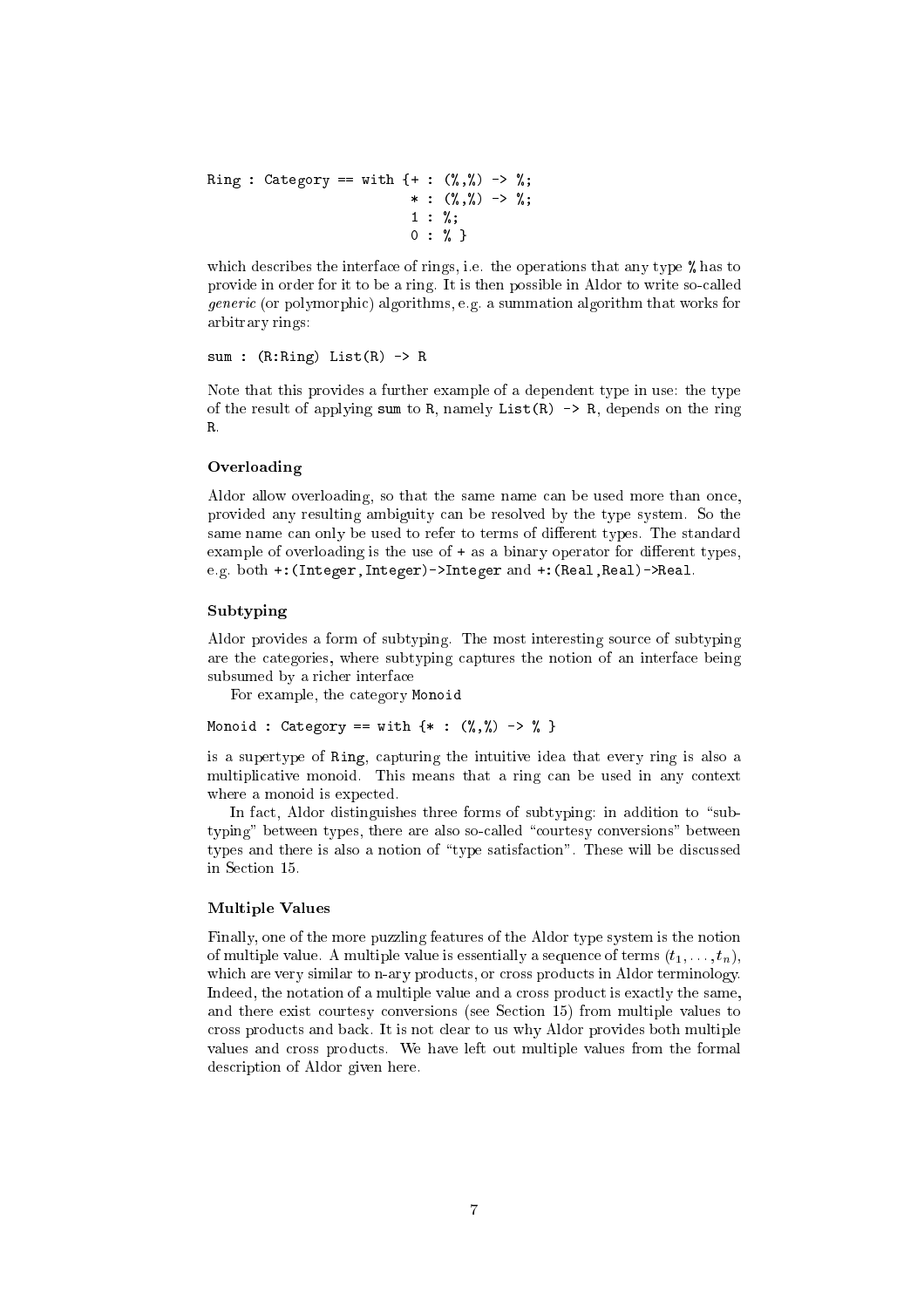## 3 The formal des
ription of the Aldor type system

As mentioned in the previous se
tion, in the formal des
ription of the Aldor type system we ignore all imperative features of Aldor, and only describe a purely fun
tional sub-language of Aldor. So we do not onsider the statements of Aldor, e.g. assignments, for-loops, et
. In parti
ular this means that whenever we talk about "variables" these are never variables in the sense of imperative programming  $-$  i.e. memory locations  $-$  but always variables in the sense of "formal parameters".

## 3.1 Typing relations

The typing relation is formally des
ribed by typing judgements of the form

 $\Gamma \vdash t : T$ 

The judgement  $\Gamma \vdash t : T$  is read as "term t has type T in context  $\Gamma$ ". Here the context  $\Gamma$  is the list of all the variable declarations, type definitions, etc., that are in s
ope. Simple examples of typing judgements are:

> $\Gamma$   $\vdash$  true : Boolean  $\Gamma$  + : (Integer, Integer)->Integer

If  $\Gamma \vdash t : T$  then we say that t and T are well-formed expressions (a wellformed term and type expression, respectively) in context  $\Gamma$ . To define  $\Gamma$   $\vdash$  $t$ : T we need an auxiliary judgement  $\Gamma \vdash \mathfrak{sk}$ , which means "context  $\Gamma$  is well-formed".

remarks 3.1 (Terminology) Our terminology is dierent from the used in  $\mathbb{R}^n$  $\tau$  and  $\tau$  user Guide (WBD-94): what we call terms are called values there.

We use "terms" rather than "values" because "values" is often reserved for those expressions that are "evaluated" in some sense. For example, 3+4 and 7 are both terms, but usually only <sup>7</sup> is onsidered to be a value.

A similar distinction can be applied to terms which represent types.  $\Box$ 

#### $3.2$ The Aldor universe

In our discussion of Aldor we will distinguish six kinds of expressions:

- $\bullet$  terms.
- $\bullet$  types,
- domains,
- $\bullet$  categories,
- $\bullet$  abstract datatypes  $(ADT's)$ ,
- packages.

Below we explain their intuitive meanings and the basi relations between them.

The coarsest distinction between different kinds of expressions one can make in Aldor is between terms and types. But, sin
e types are values, and the types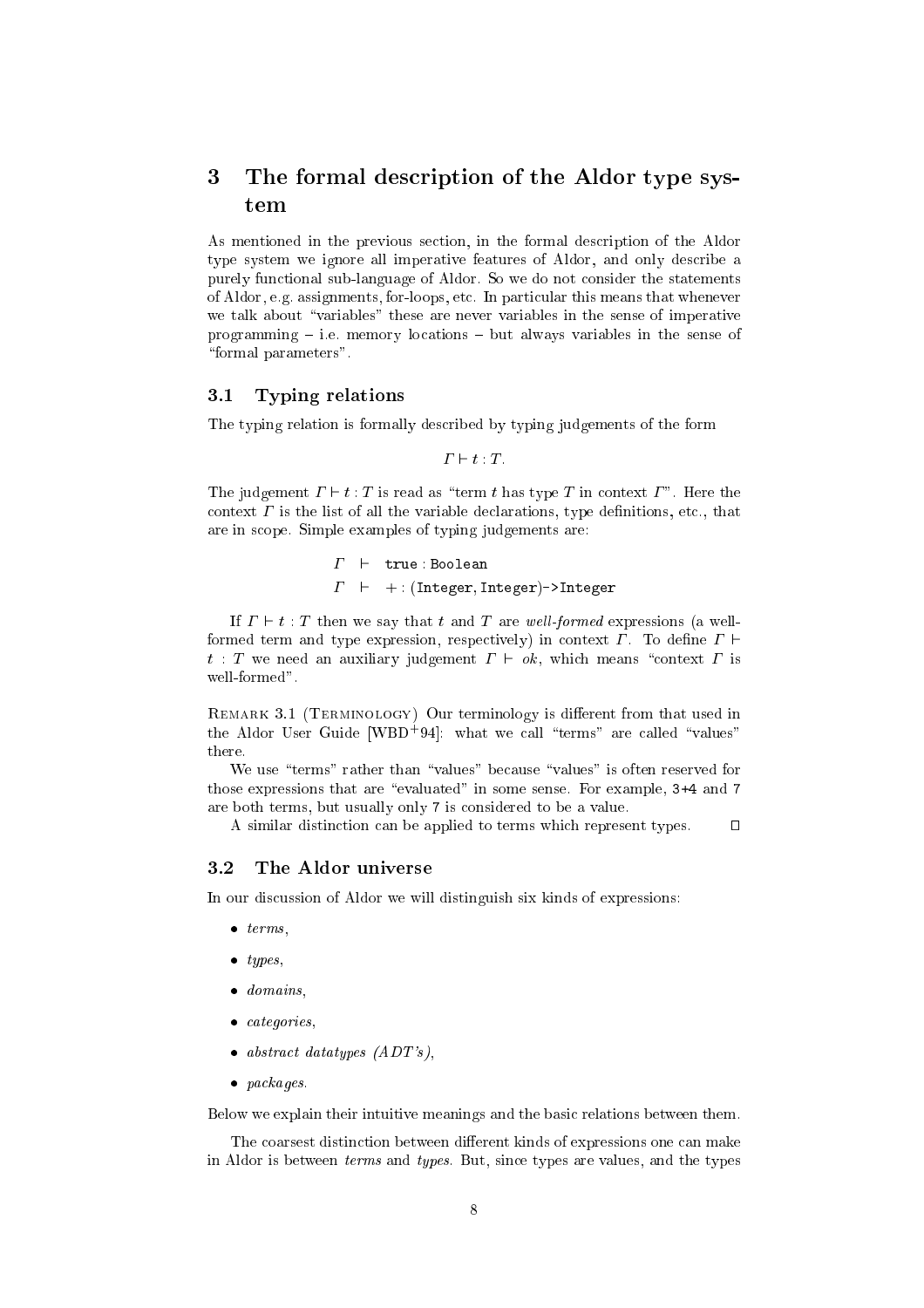themselves also are terms, so that  $types \subseteq terms$ . And the type of all types -Type { is itself a type, so Type <sup>2</sup> types. Similarly, the type of all ategories { Category { is a type, so Category <sup>2</sup> type.

We distinguish the following subsets of *terms* and *types*, called *domains* and categories, that are of special interest:

domains terms. The second second terms in the second second terms in the second second second second second se

Domains can either be *abstract datatypes* (ADT's) or *packages*.

Packages are collections of definitions, which can include definitions of functions, types, or any other terms. These definitions are called the exports of a package. We can think of packages as libraries and also, by analogy with SML, as *structures*.

Like packages, ADT's are collections of definitions, but an ADT includes a distinguished definition of a type. The other definitions will typically be operations on that type. To take the standard example, an ADT Sta
k for stacks would define a representation type for stacks, and implementation of the sta
k operations for that parti
ular representation.

ategories types.

Categories are the types of domains. Basically a category describes the interface of a domain, i.e. it must the exports with the exports  $\mathcal{L}_{\mathcal{A}}$ example of the category Ring on page 6. Again by analogy with SML, ategories are like SML signatures.

Just as there is a type of all types, there is a type of all categories, which is alled Category.

The domains that are abstract datatypes play an important role in Aldor. Although strictly speaking these ADT's are terms and not types, types are introdu
ed when ADTs are named. (Aldor type naming is done in exa
tly the same way as for any other value; it is therefore quite possible to introduce 'anonymous' ADTs, even if they are only of curiosity value.)

For example, if we have the abstract datatype Stack mentioned above, then the name Stack is then not only used to refer to this whole collection of definitions that make up the ADT, but is also used as the name of the (abstract) type introdu
ed by the ADT. The fa
t that the name of an domain is used as a type means that there is an implicit projection by means of naming from abstract datatypes to types, indicated by the dotted arrow in Figure 1.

All this leads to the view of the Aldor universe given in Figure 1.

## 3.3 A grammar for a subset of Aldor

The grammar given in Figure 2 defines some of the raw syntax of Aldor terms. To define the set of raw terms Term it also defines a set of type tuples TypeTuple. There are two points to note about the grammar given in Figure 2.

- the state is the synthetic part of the synthetic state and synthesis and the synthetic state in the synthetic tional inclusion. E.g. packages can be of the form  $\text{add}\{x_1 : T_1 = t_1; \ldots; x_n :$  $T_n = t_n$ , of the form add $\{x_1 = t_1; \ldots; x_n = t_n\}$ , or any combination of the two.
- tion tion tion the time that the second times the state of the state of the state of the state of the state of be made formal at this stage. To tell whi
h terms are types we have to refer to the typing relation: a term T is a type (in a context  $\Gamma$ ) if and only if  $\vdash T : Type$  (or in a context,  $\Gamma \vdash T : Type$ ). Still, it is useful to suggest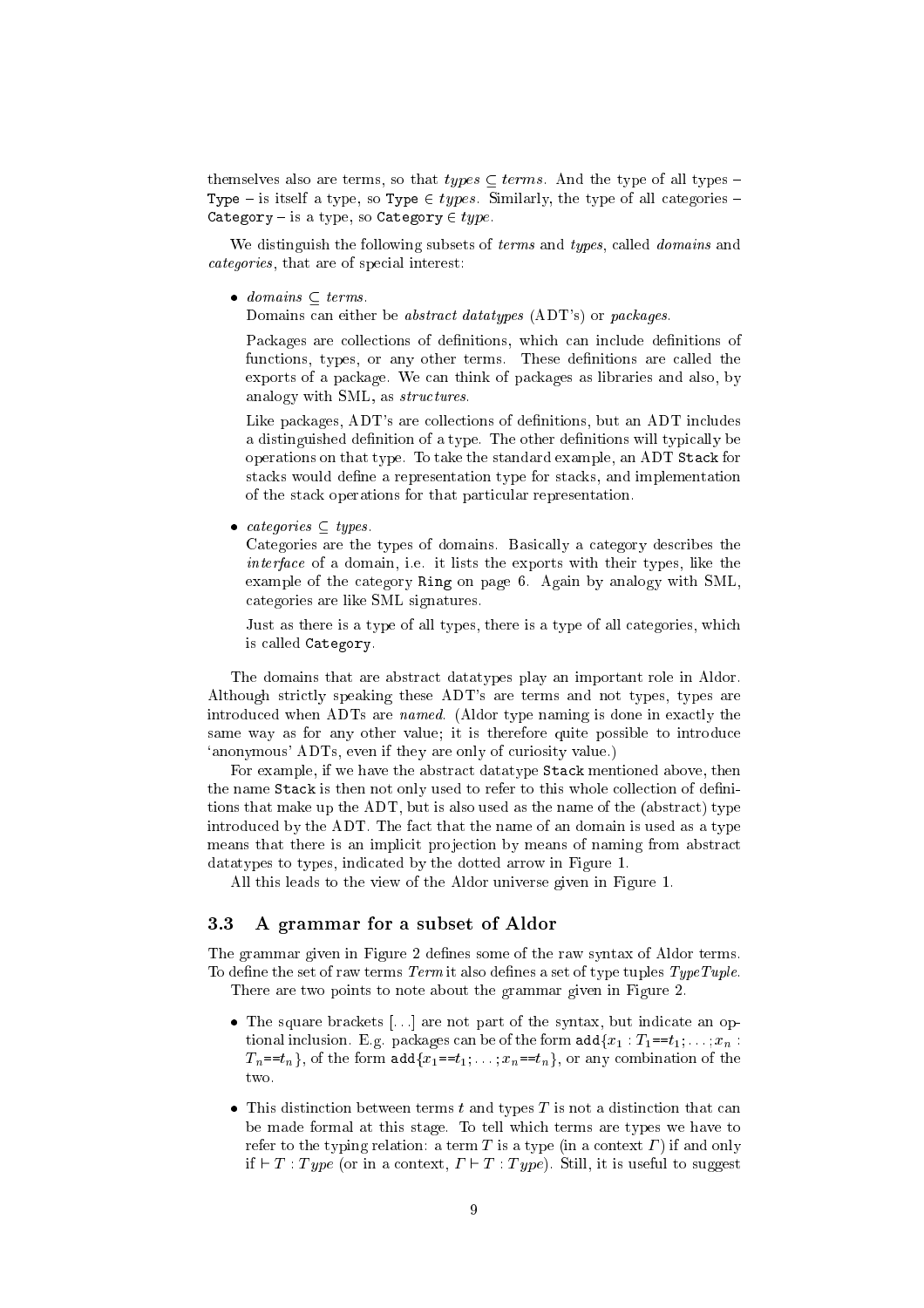

Figure 1: The Aldor universe

the distin
tion between terms and types already here. Throughout this report we will stick to the convention that lowercase letters range over arbitrary terms and upper
ase letters range over types (or, in some ases, names for types).

REMARK 3.2 (DOMAIN VS (ABSTRACT DATA)TYPE) I NE ALGOT USER GUIDE [WBD=94] is sometimes a bit sloppy in its use of the terminology, particularly when it comes to domains and (abstra
t data)types.

- domain vs abstract datatype. The notions of abstract datatype and domain are often identied, although a domain an also be a pa
kage. More often that not "domain" should be taken to mean "abstract datatype".
- $\bullet$  domain vs type. A more serious cause of confusion is that "domain" and " $type$ " are often treated as synonyms.

All user defined types in Aldor will typically be introduced by means of abstract datatype definitions. One can go even further and take the viewpoint that all the primitives types provided by Aldor are also abstra
t data types, with the difference that the definition of the primitive types annot be given inside the language itself. In this view all types originate from abstract datatypes, so that the set of (names of) abstract datatypes is isomorphi to the set of types. Indeed, all primitive types are de
lared as abstract datatypes in the library file ... /lib/libaxllib/lang.as that provides an interfa
e for all language-dened types.

This seems to explain why in the User Guide the terms 'type' and 'domain' are almost used inter
hangeably. (Stri
tly speaking it is only the domains that are abstra
t datatypes than an be viewed as types, but we already pointed out above that the terms domain and abstra
t datatype are often treated as if they were synonyms.)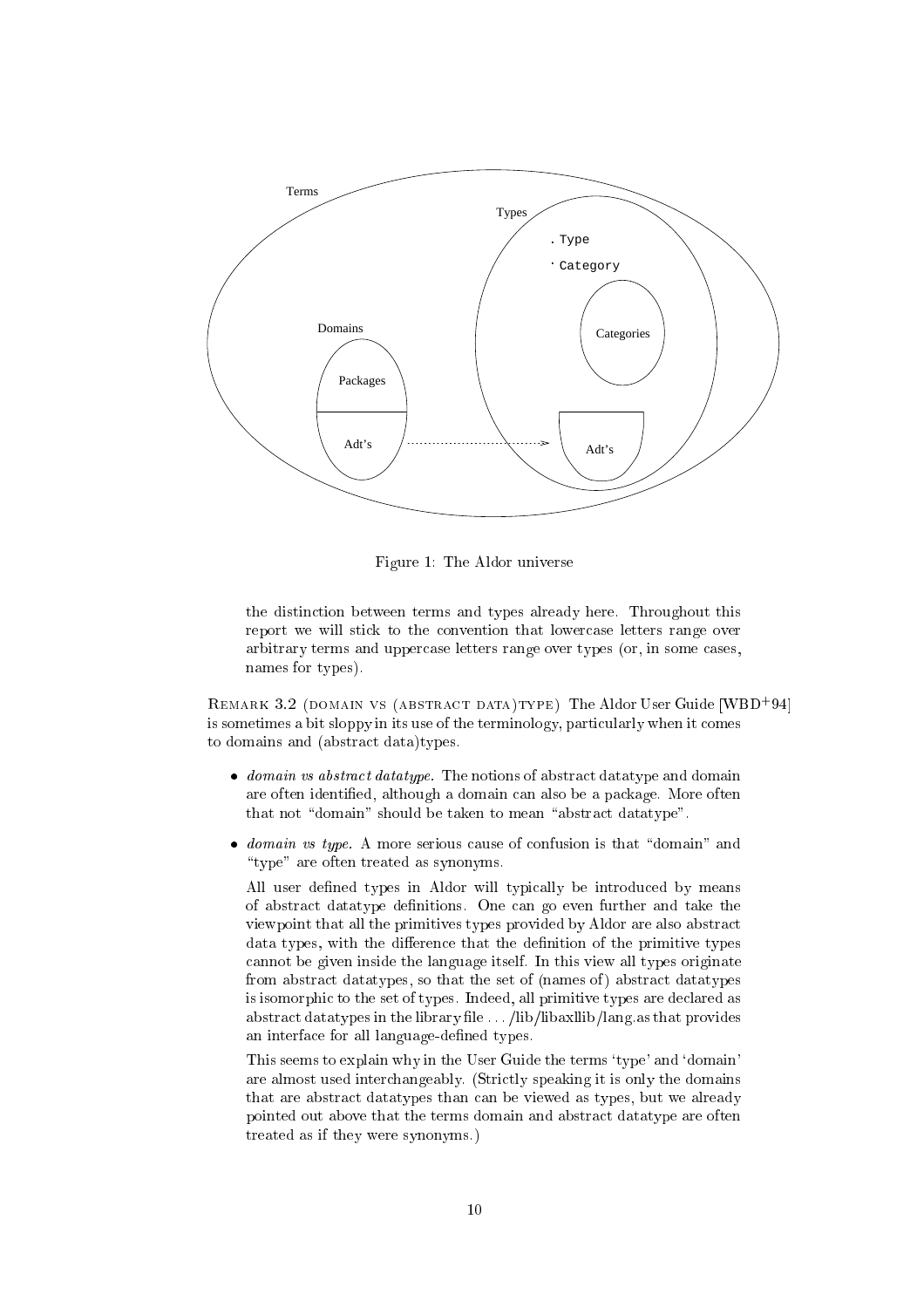```
t, T \in Termvariable\mathbf{r} = -x|(x_1 : T_1, \ldots, x_n : T_n) : T_{\tau} \rightarrow tabstraction
           \mid t_1(t_2)\midapplication
                                                               multiple value, or tuple, or cross product
           \mid (t_1,\ldots,t_n)\overline{\phantom{a}} record
                                                               record
           union
                                                               union
           bracket | explode | apply | case
                                                               operations on records/unions
                                                               the type of all types
            Type
            Category
                                                               the type of all categories
           |\overrightarrow{T}_1-\rangle\overrightarrow{T}_2function type
            \texttt{Cross}\overrightarrow{T}cross product type
            \mathtt{Re}\mathtt{cord}\overrightarrow{T}record type
            Union\overrightarrow{T}union type
            x_1,\ldots,x_n'
                                                               enumeration type
           | Tuple Ttuple type
           | add\{x_1[: T_1]==t_1; ...; x_n[: T_n]==t_n}
                                                               package
            add\{Rep==\gt;T\}x_1[: T_1]==t_1; ...; x_n[: T_n]==t_n}
                                                               ADT
                                                               projection from package/ADT
          \vert x_i \|\texttt{with}\{x_1:T_1;\ldots;x_n:T_n\}|category
\overrightarrow{T} \in TypeTuple\cdots = \left[ (x_1 : T_1, \ldots, [x_n : T_n] \right]type tuple
```
Figure 2: A grammar for a subset of the Aldor terms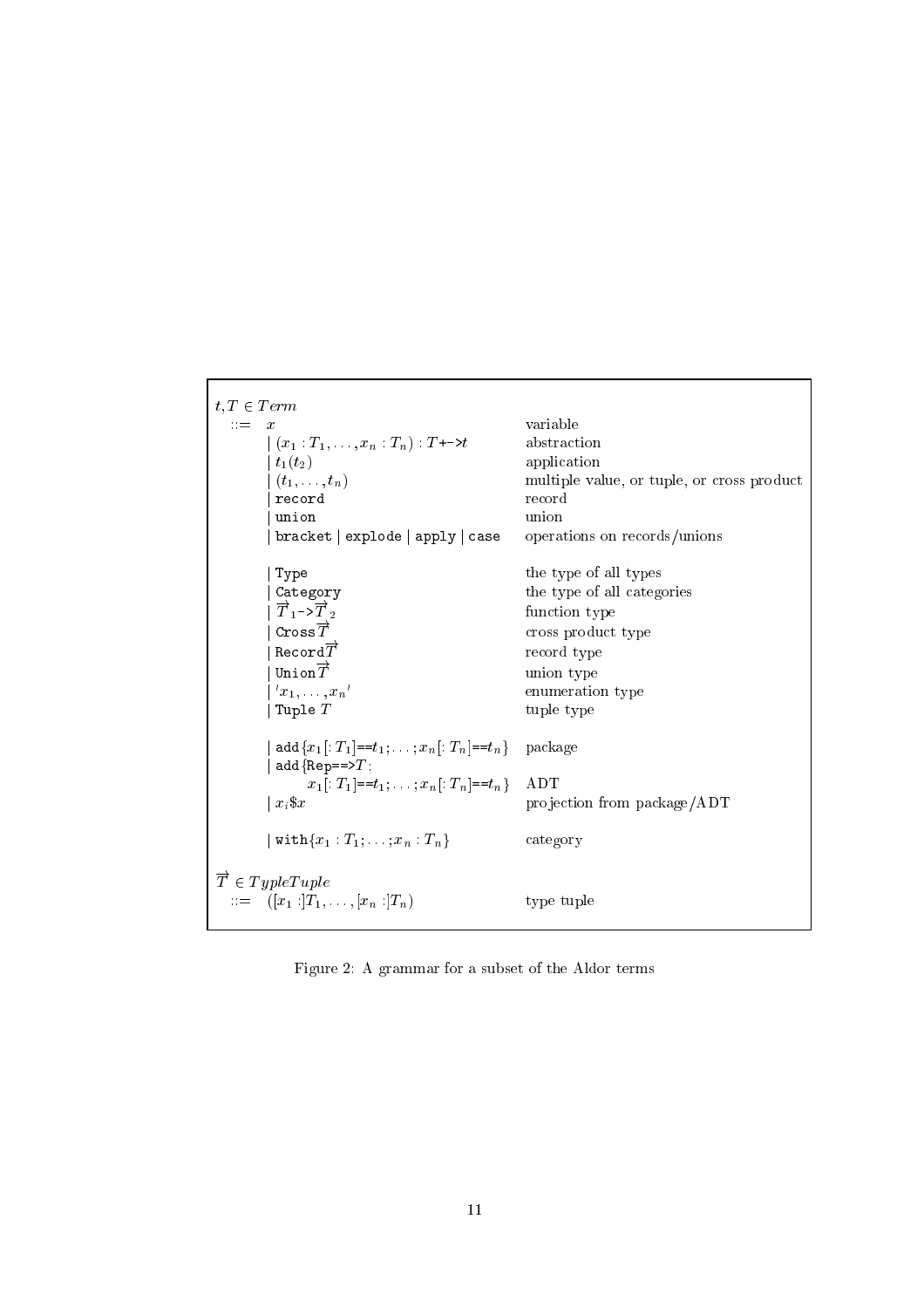### The remainder of this report

The se
tions that follow give the formal des
ription of the type system for each individual language construct of Aldor. These sections roughly follow the same format: we give the raw syntax, specified by a piece of context-free grammar, the typing rules, whi
h impose restri
tions on the raw syntax to vield the "well-types" syntax, and some examples. We will discuss the typing rules to point out any peculiarities, to point out any differences between our formal description and Aldor as it is actually implemented by the compiler, and to suggest possible improvements or simplifications of the typing rules (which would however increase the difference between our formal description and Aldor as it is implemented by the ompiler).

#### $\overline{\mathbf{4}}$  $\rm{Contents}$

Typing depends on a context containing *declarations* and *definitions*. A context defines the set of names that are currently in scope. Contexts may include declarations of variables- like

x : Integer

and definitions of constants, such as

 $\sim$   $\sim$   $\sim$   $\sim$   $\sim$   $\sim$ 

Note that because types are values, a declaration of a variable can be a declaration a type-variable, e.g.

. . . . . . .

and a definition of a constant can be the definition of a  $type$ -constant e.g.

TT : Type == Integer -> Integer

Definitions can be of two forms, namely of the form  $x : T = t$ , i.e. with an explicit type, or of the form  $x = t$ , i.e. without an explicit type.

Aldor also allows a definition to be preceded by the keyword define, which is intended to make the value of a definition 'visible' to its context,  $[WBD^+94]$ , p113, but it is not clear in practice that this is indeed the behaviour of the Aldor compiler. This is discussed in further detail in Sections 7 and 14.

Aldor allows *overloading*: The same name can be defined more than once, provided the types resolve any ambiguity. For example, the denitions below give two meanings to x, one to <sup>x</sup> as an Integer and one to <sup>x</sup> as a Boolean:

```
x : Integer == 5;
```
x : Boolean == true;

An important onsequen
e of overloading is that terms an have more that one type. For instance, in the context above x has both type Integer and type Boolean. As a consequence  $\vdash$  is not a function from contexts and terms to types, but is really a relation.

Finally, contexts can contain *import's*, e.g. import from Integer, which ause a whole set of names in a domain (or library) to be imported into the urrent s
ope. The rules on
erning su
h import-statements will be given in subsection 7 when we consider domains. Other aspects of the import mechanism are dis
ussed in Se
tions 7.1.2 and 16.

<sup>&</sup>lt;sup>2</sup>N.B. Recall that we disregard all the imperative features of Aldor, and only consider the fun
tional part of Aldor. So when we talk about variables these are never variables in the sense of imperative programming  $-$  i.e. memory locations  $-$  but always variables in the mathematical sense of 'fixed but arbitrary values'.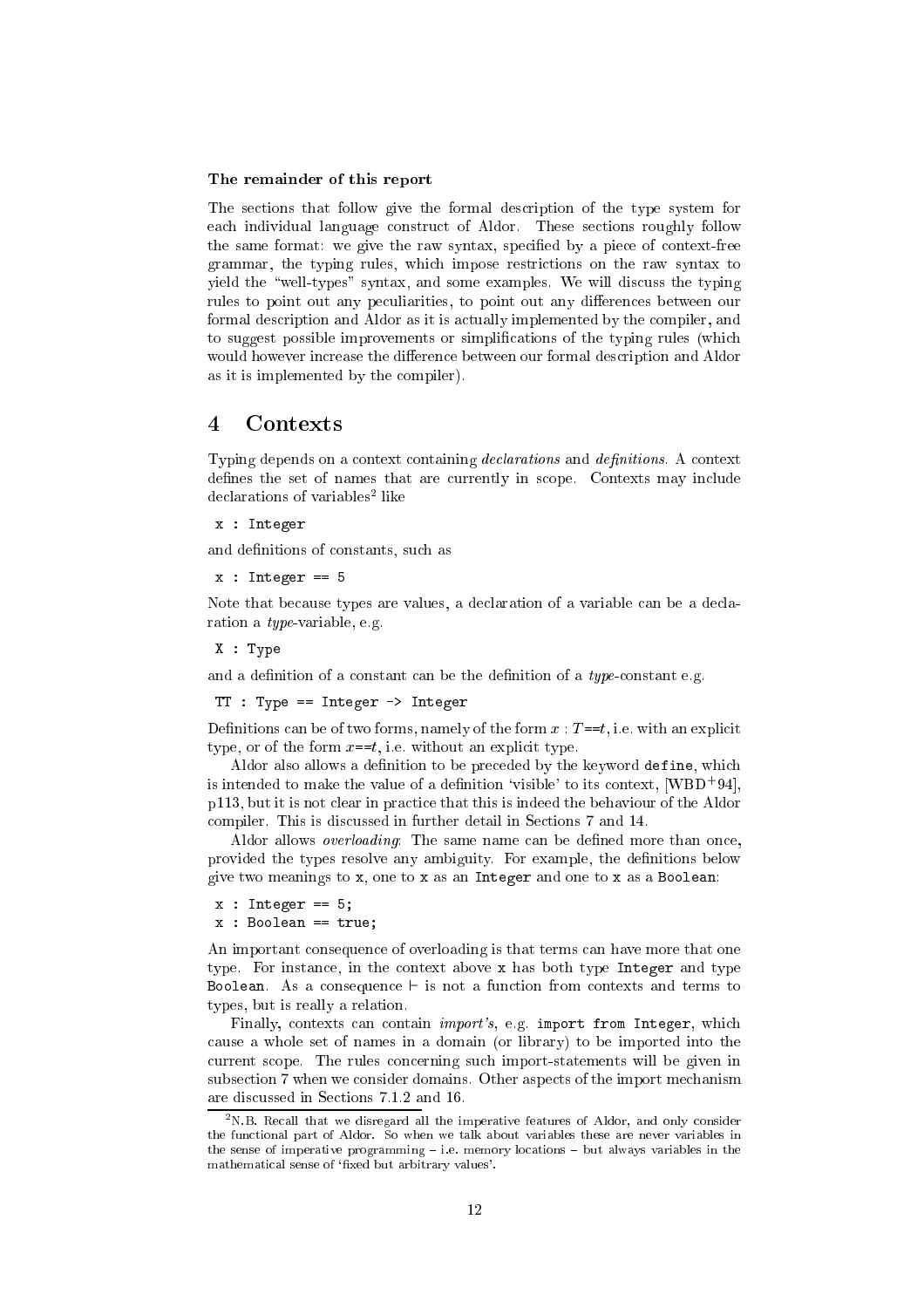#### Raw Syntax

The grammar below defines the raw syntax of Aldor-contexts:

 <sup>2</sup> Context ::= the empty ontext <sup>j</sup> ; <sup>x</sup> : <sup>T</sup> de
laration <sup>j</sup> ; <sup>x</sup> : <sup>T</sup> ==t \typed" denition j =  $\cdots$  .  $\cdots$  and  $\cdots$  defined defined as  $\cdots$ 

Contexts can also contain import statements, but these involve domains and will be treated in Section 7.

#### Typing Rules: well-formedness of ontexts

Contexts will have to be well-formed – written  $\Gamma \vdash ok$  –, meaning that all the terms occurring in them are well-formed, and that each constant definition has the type that is declared for it, and that any overloading in the context does not introdu
e ambiguities.

Rules for the well-formedness of ontexts are:

 ` ok ` <sup>T</sup> : Type (x : <sup>T</sup> ) <sup>62</sup> ; <sup>x</sup> : <sup>T</sup> ` ok ` ok ` <sup>t</sup> : <sup>T</sup> (x : <sup>T</sup> ) <sup>62</sup> typed denotes the control of the control of the control of the control of the control of the control of the control of the control of the control of the control of the control of the control of the control of the control o ; <sup>x</sup> : <sup>T</sup> ==t ` ok ` ok ` <sup>t</sup> : <sup>T</sup> ! ` <sup>t</sup> : <sup>T</sup> (x : <sup>T</sup> ) <sup>62</sup> untyped denition ok ; x==t ` ok

Some points to note here

- The premiss  $(x : T) \notin \Gamma$  is shorthand for saying that  $\Gamma$  does not already contain a declaration or definition for x of type T. Multiple declarations or definitions of  $x$  are only allowed if the types of these  $x$ 's are all different. (Note that here the notion of *equality of types* plays a role. More on that in 14.)
- The notation  $\Gamma$  !  $\vdash t$  : T is used as shorthand for 'T is the only type derivable for the term t in the context  $\Gamma$  (up to type equality)'. This is a premiss of a definition without an explicit type.

Such a definition, which has the form  $x=t$ , is only allowed if there is only one possible type for t in the particular context  $\Gamma$ . If t has more than one type in  $\Gamma$  due to overloading then one of these types has to be explicitly given in the definition, which will then be of the form  $x : T = t$ .

• It would be nice to consider only definitions of the form  $x : T == t$  in the formalisation here, and just treat definitions of the form  $x=$  as shorthand or syntactic sugar. However, it turns out that there are differences between the two forms of definitions with regards to equality, (which will be discussed in Section 14).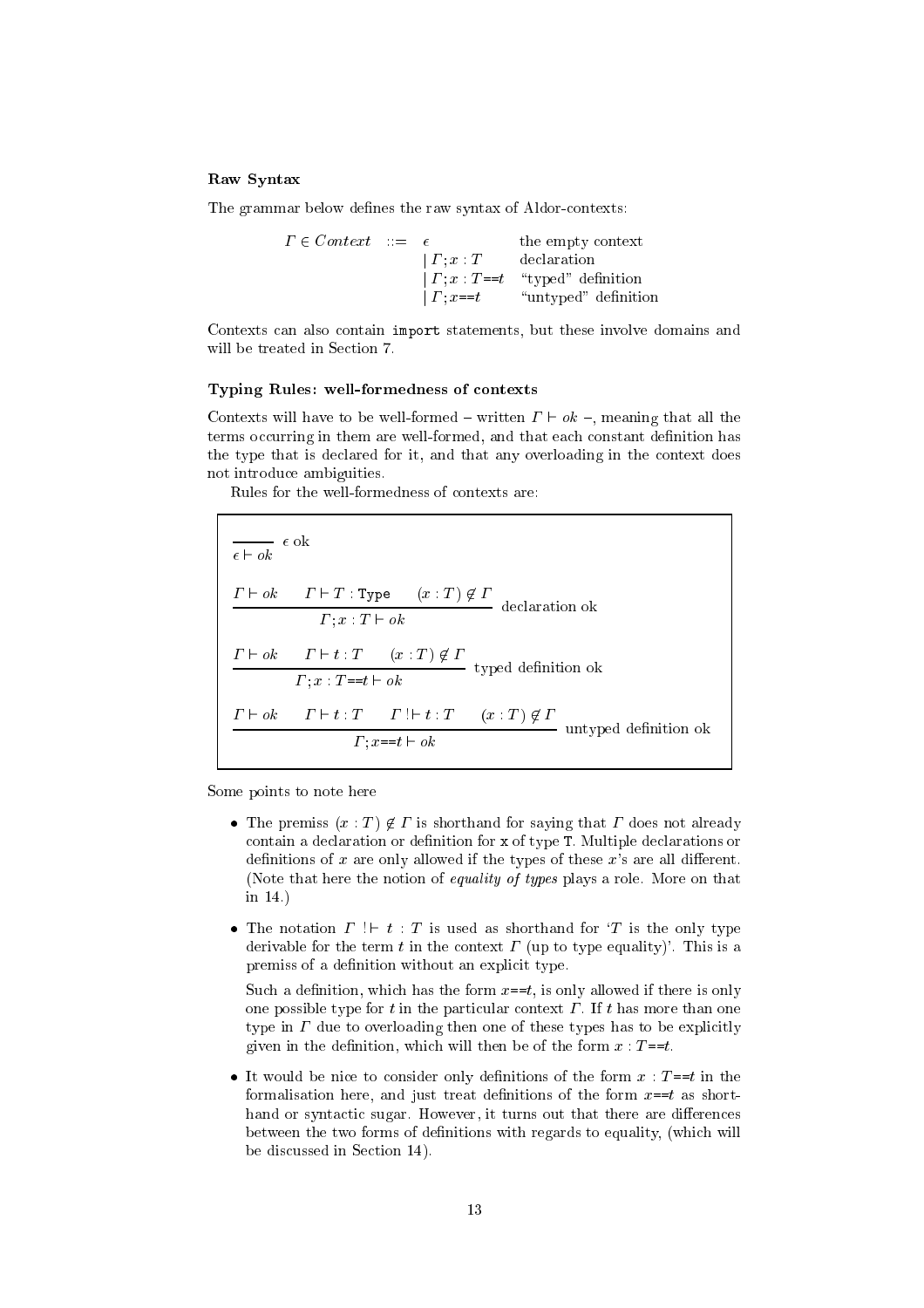We have the obvious rules for using declarations and definitions in the context:

 $I: x : I: I \quad \vdash \mathit{OK}$  $\varGamma$  ;  $x$  :  $T$  ;  $\varGamma' \vdash x$  :  $T$  $I: x: I == U, I \quad \sqsubset \; OK$  $\Gamma; x : T = t; \Gamma' \vdash x : T$  $I \quad \vdash \; \iota \; : \; I \quad \; \; I \; : x = = \iota; \; I \quad \vdash \; o \kappa$  $\Gamma; x=\tau; \Gamma'\vdash x : T$ 

All the typing rules we introdu
e in this report will require that ontexts are wellformed. Because it is annoving to always have to include this premiss explicitly  $\int$  from now on we implicitly assume that all contexts are well-formed.

The scope rules of Aldor are quite complex: the whole of Chapter 8 in the manual is dedicated to them. On the other hand, the scope mechanism is largely independent of type issues; on
e s
opes are delimited, type he
king is done within those s
opes. The me
hanisms do intera
t, for example, when default arguments are present, but we do not treat that feature of Aldor in this document.

## Differences with the Aldor compiler

The Aldor compiler does not behave exactly as prescribed by the rules for contexts given above:

• Sometimes the Aldor compiler is more strict than necessary, and does not accept contexts which are well-formed by the rules above. For example, the Aldor ompiler reje
ts

```
y : Integer == 5;
y == Boolean;
```
• Sometimes the Aldor compiler accepts ambiguous contexts which are not well-formed by the rules above. For example, the Aldor compiler allows

```
x = 5;
x : Integer == 7;
```
This should be reje
ted, as it learly introdu
es an ambiguity. So this is really an bug in the Aldor compiler (or in the Aldor language.)

• Contrary to what one would expect, typed and untyped definitions are treated differently by the Aldor compiler. Replacing one by the other in the examples above leads to different behaviour of the compiler; in particular, the Aldor compiler accepts

```
\mathbf{y} : Integer \mathbf{y} is the set of \mathbf{y}\mathbf{r} : Type \mathbf{r} is a Boolean; Boolean; Boolean; Boolean; Boolean; Boolean; Boolean; Boolean; Boolean; Boolean; Boolean; Boolean; Boolean; Boolean; Boolean; Boolean; Boolean; Boolean; Boolean; Boolean; Boolean; Bo
and reje
ts
```
 $\mathbf{r}$  : Integer  $\mathbf{r}$  $\mathbf{r}$  : The  $\mathbf{r}$ 

To summarise, the anomalies dis
ussed here arise from untyped de
larations (such as  $x == t$ ) rather than typed ones (like  $x:T == t$ ).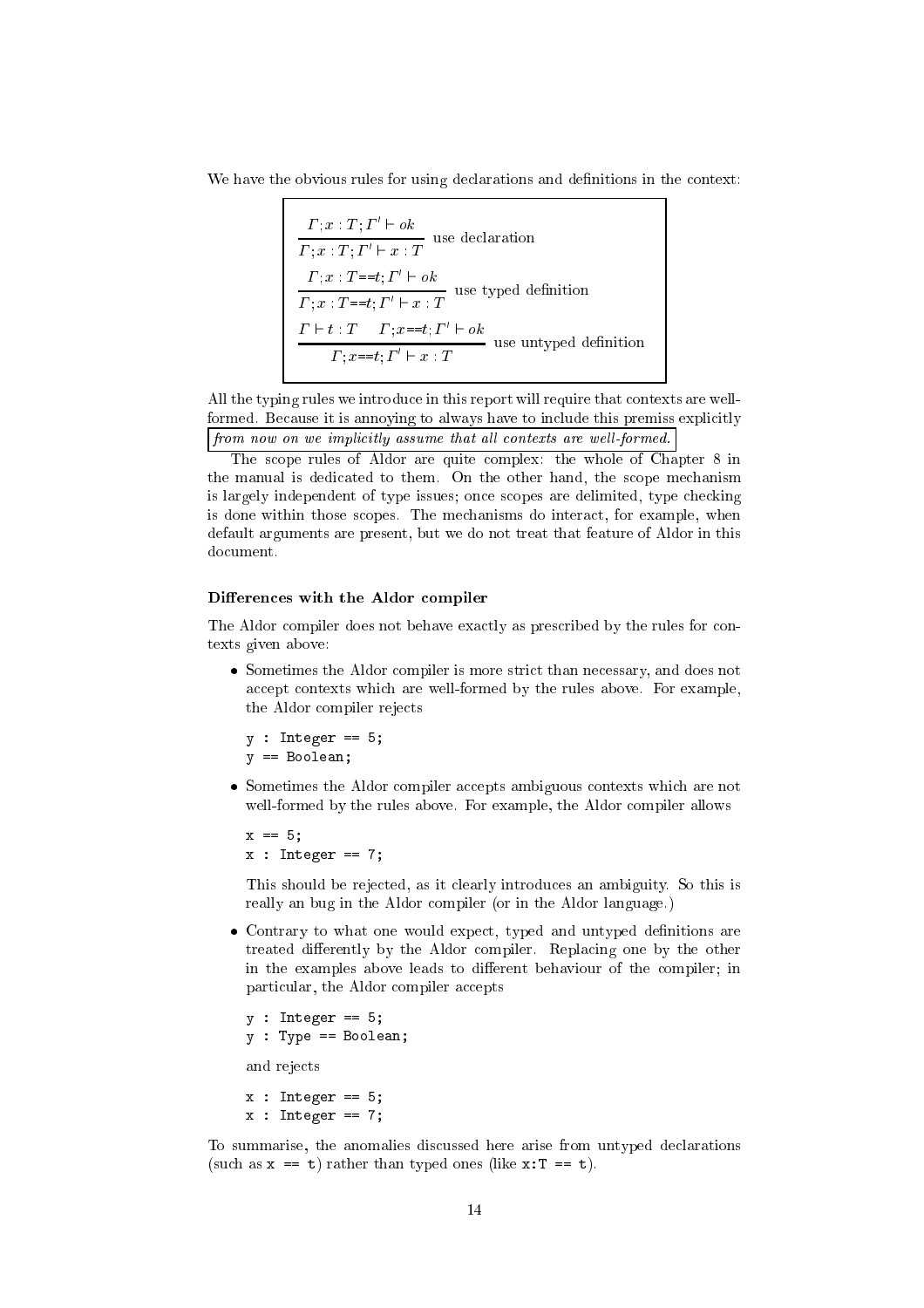#### Types and Type Tuples  $\overline{5}$

#### $5.1$ Type

As mentioned earlier, the types themselves also have types. Namely, there is a type of all types, written Type. The syntax and typing rule are simple.

Raw Syntax

 $t, T \in Term \quad ::= \quad \dots$ Type the type of all types

**Typing Rules** 



#### **Type Tuples**  $5.2$

Type tuples can be sequences of types

$$
(T_1,\ldots,T_n) ,
$$

sequences of *declarations* 

$$
(x_1:T_1,\ldots,x_n:T_n)\;,
$$

or any combination of the two, e.g.

$$
(x_1 : T_1, T_2, x_3 : T_3, \ldots).
$$

Type tuples serve as a common building block for several type constructions, such as function types, cross products, record types, and union types. For example, function types are of the form

$$
\overrightarrow{T}\rightarrow \ldots
$$

with  $\overrightarrow{T}$  a type tuple.

There are two – quite different – reasons for having declarations  $x : T$  in type tuples. Firstly, they make it possible to have *dependencies*, e.g.

$$
(X: \mathtt{Type}, x:X)
$$

Secondly, they introduce *names*, which is essential in record types, e.g.

$$
\mathtt{Record}(x:\mathtt{Integer}, y:\mathtt{Integer})
$$

Names are also used for the so-called keyword argument style, where arguments to a function are named (see Section 6).

## Raw Syntax

$$
t, T \in Term \quad ::= \quad ...
$$
  
 
$$
| \text{Tuple Type} \quad \text{the type of all type tuples}
$$
  
 
$$
\overrightarrow{T} \in TypeTuple \quad ::= \quad (D_1, ..., D_n)
$$
  
 
$$
D \quad ::= \quad T \mid x : T
$$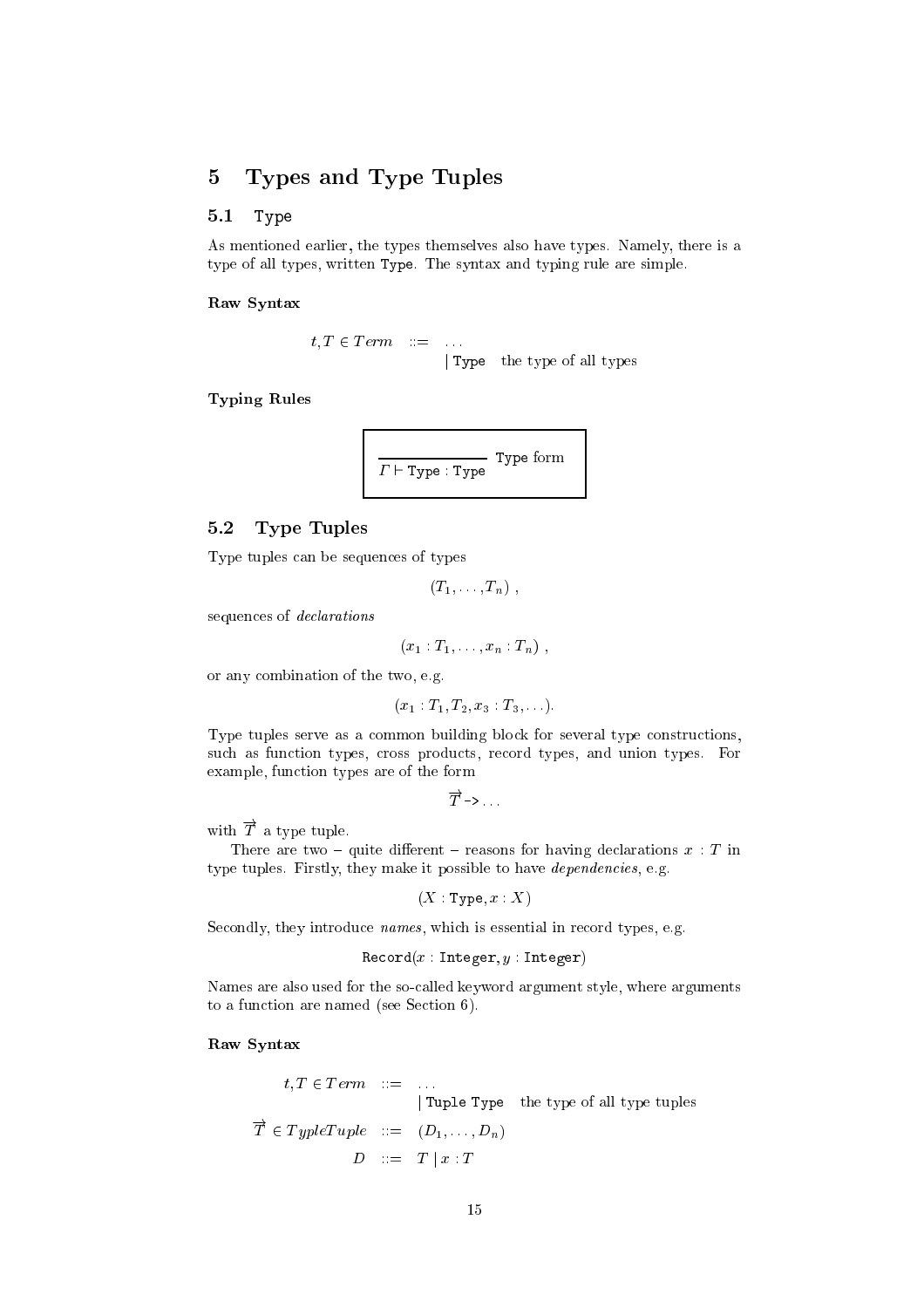$T<sub>1</sub>$  relations relations to the  $T<sub>2</sub>$ 

- - - *.* . - *.* . . non-dependent type tuple intro ` (T1; : : : ; Tn) : Tuple Type ; x1 : T1; : : : ; xj1 : Tj1 ` Tj : Type dependent type tuple intro - (x1 : T1; : : ; : 1, : Th) : The Type Type

Some things to note here

- $\bullet$  In our formalisation, type tuples with names for only some of the fields like  $(T_1, x_2 : T_2)$  are treated as syntactic sugar, by inserting dummy names.
- N.B. Type tuples are not types, i.e. they cannot have inhabitants, and not occur to the right-hand side of ":" in a typing judgement. However, there are courtesy conversions from type tuples to cross products  $-$  which are types – and back, as described in Section 15. This effectively makes type tuples into types.
- The Aldor compiler does not appear to insist that the  $x_i$  are distinct in a type tuple, but it seems safer to insist that they are.
- Aldor allows even more complicated expressions as type tuples than those described here. Type tuples can also contain definitions of the form  $x$ :  $T = t$ . These definitions are used for default arguments of functions and default values of fields in records.

We will not try to formalise this sort of definition, since default values can be dealt with as 'syntactic sugar' which is removed prior to type analysis.

- Aldor in fact treats Tuple Type as an instance of the general Tuple construction, which will be discussed in section 9. However, doing this causes serious complications  $-$  discussed below  $-$  so we prefer to describe Tuple Type here separately.
- The main question about type tuples is in how far they are treated as first-class citizens. Do type tuples only occur as subexpressions of larger expressions, or can they also occur as expressions on their own, passed around as parameters, et
.? And a related question is whether Tuple Type is a first-class type, i.e. whether Tuple Type:Type.

The Aldor compiler, in keeping with the spirit of the types-as-values approa
h, treats Tuple Type as an ordinary type and (hen
e) type tuples as first-class citizens. Our formalisation does not. Below we discuss our reasons for not doing this.

Type tuples are a useful building block for several type constructions. For example, an n-ary function type is of type  $(T_1, \ldots, T_n) \rightarrow \ldots$ , and an n-ary cross product is of type  $\text{Cross}(T_1, \ldots, T_n)$ . Treating type tuples as first-class citizens makes it possible to give very compact descriptions for these constructions. For instance, in Aldor the type constructor Cross an be typed as follows

Cross : Tuple Type -> Type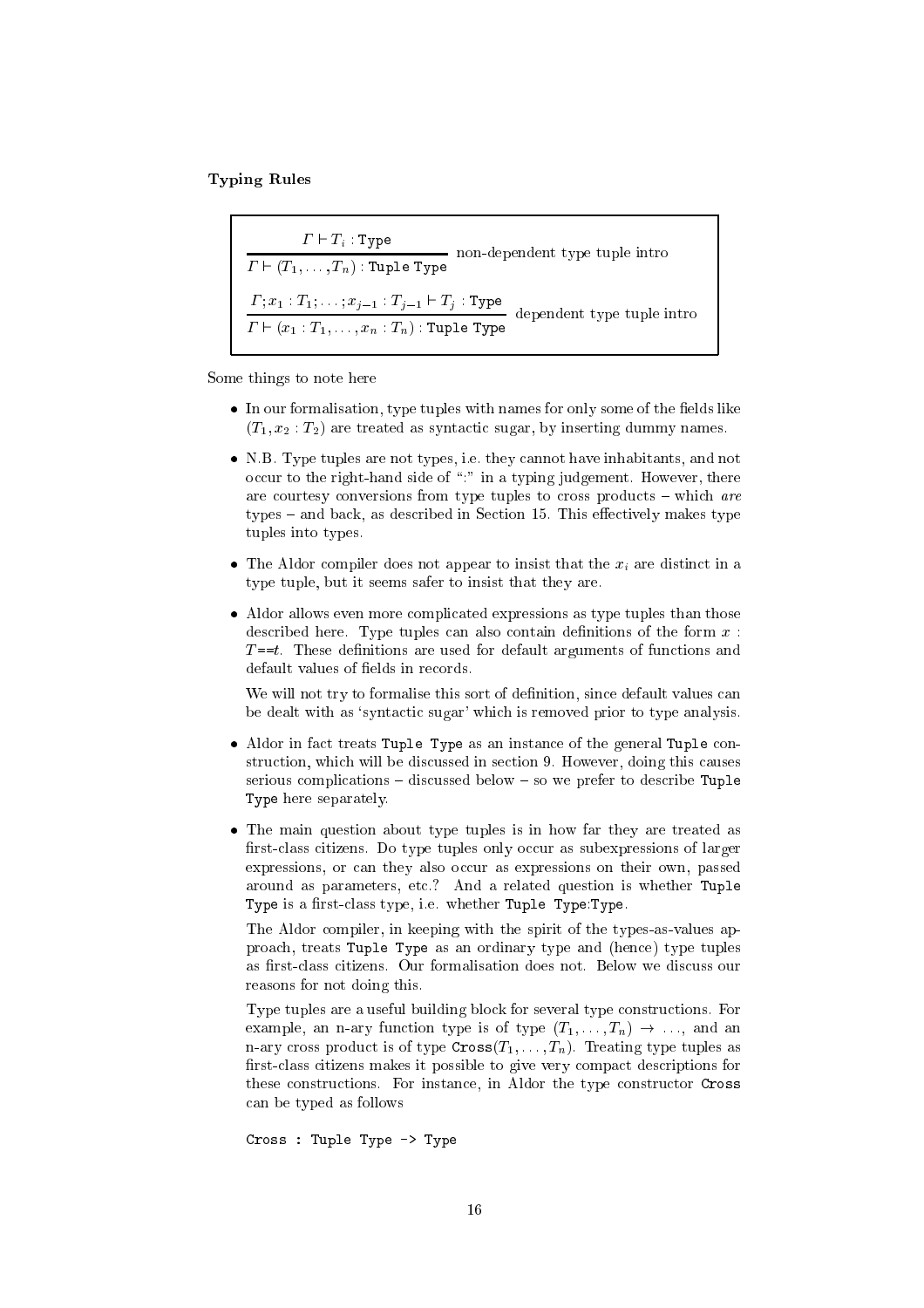However, treating type tuples as first-class citizens in this way has serious disadvantages.

Having type tuples as first-class citizens and having Tuple Type as a firstclass type, would mean that type tuples can be passed around as arguments, and that we can have variables  $X$ : Tuple Type. But then there can be records  $r$ : Record X for which we do not statically know their fields, and functions  $f: X \rightarrow$ Integer for which we do not statically know their arity.

On the other hand, the only kind of functions we can write over types su
h as these will be unable to analyse the type tuples at all, so they will resemble the 'parametric polymorphic' functions of languages like SML and Haskell. We therefore do not deal with this aspect of type tuples in this treatment.

## <sup>6</sup> Fun
tions

There are several kinds of functions in Aldor:

- simple unary functions, e.g. f : Integer ->Integer.
- n-ary fun
tions, e.g. binaryf : (Integer,Integer) ->Integer
- $\bullet$  dependent functions, e.g. fdep :  $(R: Ring)$  -> $(R > R)$ .
- $\bullet$  n-ary dependent functions, e.g. f2dep : (R:Ring,x:R) ->R.
- functions can have default arguments, e.g. fdefault: (n:Integer==0) ->Integer.

There are also functions which return so-called "multiple values", but as mentioned before we do not consider multiple values in our formalisation.

Expressions are formed in a number of ways, most of whi
h are variants of function or operator application. The typing rules for function application are therefore central to explaining the typing of computations in the functional (or equivalently *applicative*) subset of Aldor.

There are several ways of passing arguments to functions in applications:

- normal arguments, e.g.  $f(5)$  or binaryf $(3,8)$ ,
- arguments by keyword, e.g. f2dep(R==Integer,x==0),
- default arguments, e.g. fdefault().

We will not consider default arguments in the formal description, but we will onsider keyword arguments. These may seem a bit baroque to in
lude in the formalisation, but other type constructions, notably records and unions, ru
ially depend on this.

## 6.1 Simple function types  $S\rightarrow T$

First we onsider the simplest form of fun
tions, namely unary fun
tions with types of the form  $T_1 \rightarrow T_n$ .

 $3$ Note that here not only the type of the output depends on an input, but also the type of the second input depends on first input.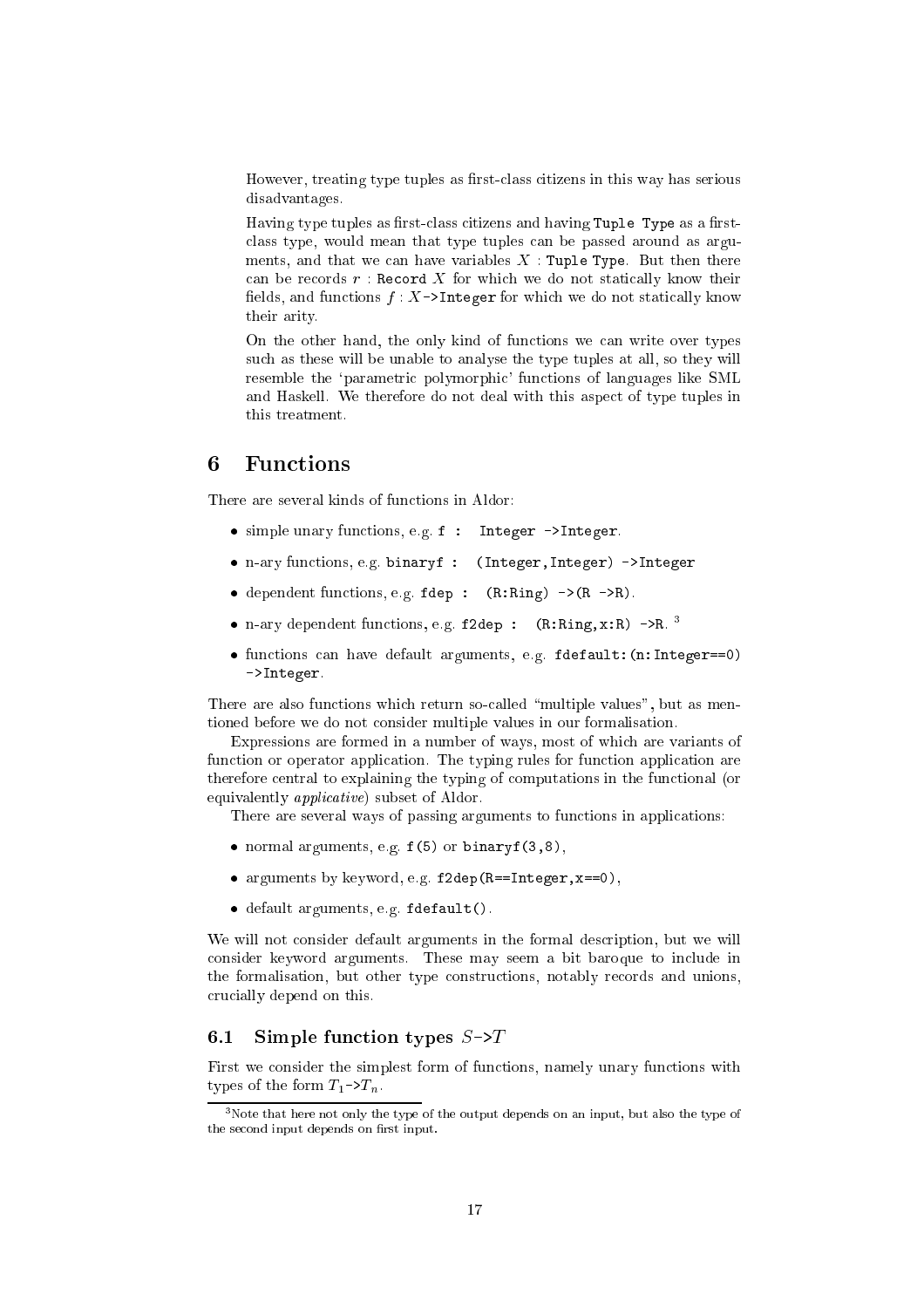Raw Syntax

$$
t, T \in Term \quad ::= \quad ... \n\begin{array}{ccc}\n\mid (x : T_1) : T_2 \rightarrow t \quad \text{abstraction} \\
\mid t_1(t_2) & \text{application} \\
\mid T_1 \rightarrow T_2 & \text{function type}\n\end{array}
$$

**Typing Rules** 

$$
\frac{\Gamma \vdash S, T : \text{Type}}{\Gamma \vdash S \rightarrow T : \text{Type}} \text{ function type formation}
$$
\n
$$
\frac{\Gamma \setminus \{x\}, x : S \vdash t : T}{\Gamma \vdash ((x : S) : T \rightarrow t) : S \rightarrow T} \text{ function intro}
$$
\n
$$
\frac{\Gamma \vdash f : S \rightarrow T \quad \Gamma \vdash s : S}{\Gamma \vdash f(s) : T} \text{ function elim}
$$

#### Some examples

```
double : Integer -> Integer
    == (n:Integer) : Integer +-> n+n ;eight : Integer
     == double 4;
```
## Discussion

- The local (bound) variable  $x : S$  in a lambda abstraction hides any other occurrences of x in the context. Hence the  $\Gamma \setminus \{x\}$  in the introduction rule above.
- $\bullet$  Functions are first-class citizens, so higher-order functions functions that have other functions as input or output  $-\text{ can be formed.}$
- The usual notation for functions in definitions is  $f(x:S)$ : T == t, which we treat as syntactic sugar for

f :  $S - \sum T = (x : S) : T \rightarrow Y$ 

- In Aldor function definitions can be recursive, but in our formalisation not. Allowing this would not be difficult, for this we would have to include  $f: S \rightarrow T$  itself in the context when type-checking the body of  $f$ .
- In defining a (recursive) function, fac say, the identifier being defined can be used in an overloaded fashion, as in the example

```
fac (b:Boolean) : Boolean == nb;
fac (n:Integer): Integer == if fac(fac(n=0))then 1
                                else (n*(fac (n-1)));
```
where fac is used over both booleans and integers in the recursive definition of fac over Integer.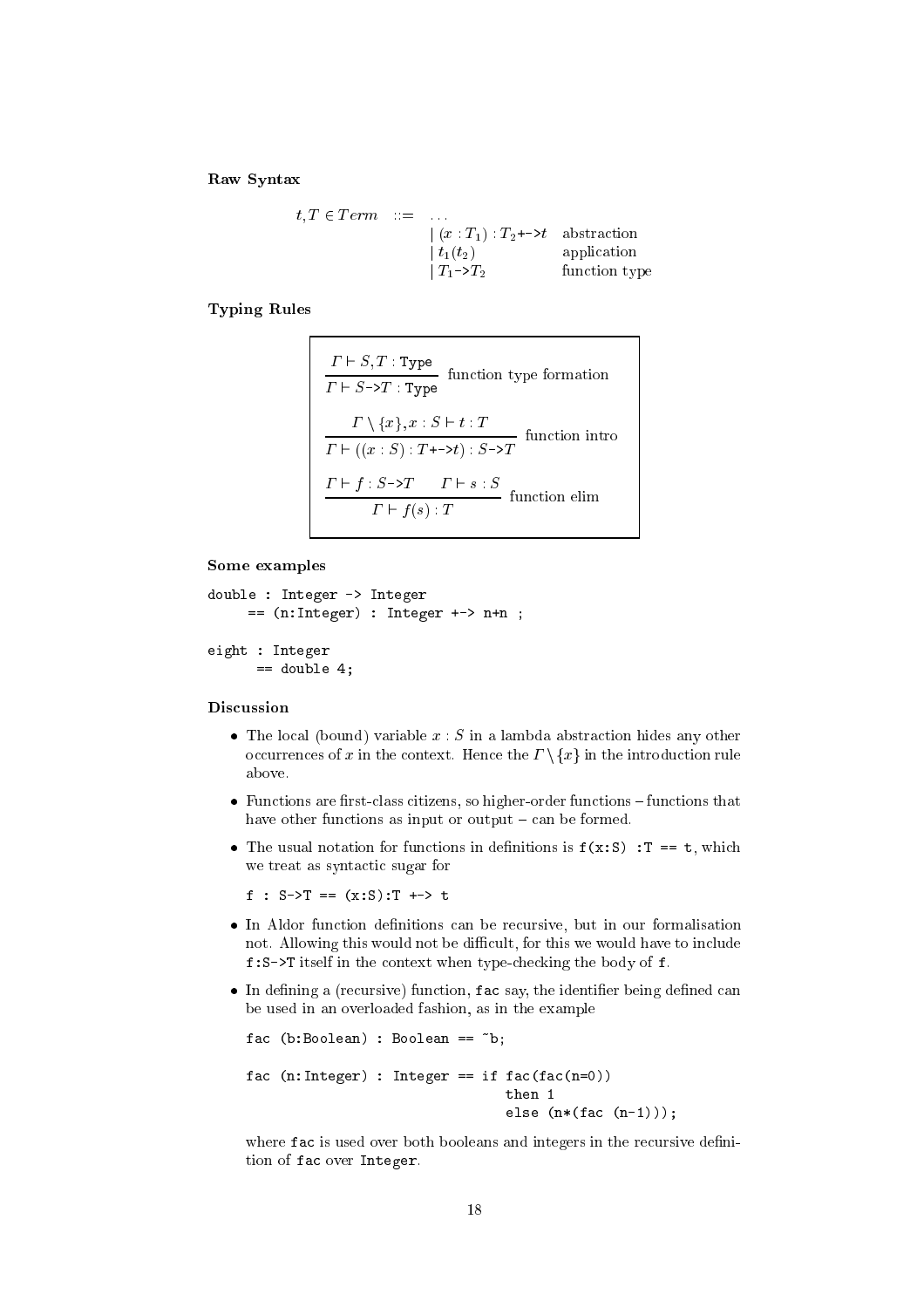#### $6.2$ Dependent function types  $(x : S)$ ->T

Now we consider unary functions with types of the form  $(x : S) \rightarrow T$ . Such functions can be *dependent* types, where  $T$  depends on  $x$ .

Raw Syntax

$$
t, T \in Term \quad ::= \quad \dots
$$
  
 
$$
| (x : T_1) \rightarrow T_2 \quad dependent function type
$$

**Typing Rules** 

$$
\frac{\Gamma \vdash S : \text{Type} \qquad \Gamma \setminus \{x\}, x : S \vdash T : \text{Type}}{\Gamma \vdash (x : S) \rightarrow T : \text{Type}}
$$
 dependent function formation\n
$$
\frac{\Gamma \setminus \{x\}, x : S \vdash t : T}{\Gamma \vdash ((x : S) : T \rightarrow t) : (x : S) \rightarrow T}
$$
 dependent function intro\n
$$
\frac{\Gamma \vdash f : (x : S) \rightarrow T \qquad \Gamma \vdash s : S}{\Gamma \vdash f(s) : T[x := s]}
$$
dependent function elim

The notation  $T[x := s]$  is used for the result of substituting s for every free occurrence of  $x$  in  $T$ .

## Some examples

```
polyId : (T:Type) -> (T \rightarrow T)== (T:Type) : T->T\leftarrow > (x:T) : T \leftarrow > x;
idIntArrowInt : (Integer -> Integer) -> (Integer -> Integer)
                 == polyId (Integer->Integer);
```
## Discussion

- Note that now there can be bound variables in types! Substitution in types is needed:  $T[x := s]$  denotes T with all free occurrences of x replaced by  $\boldsymbol{s}$  .
- $\bullet$  We can now build parametric polymorphic functions as in system F, and similar to those in modern functional programming languages like ML or Haskell, but with explicit polymorphism, i.e. polymorphic functions get explicit type parameters.
- The core of the Aldor type system, containing only Type : Type and the rules for functions above can be described as the Pure Type System (PTS) [Bar93], namely the PTS with the specification

 $S = {Type}, A = {Type : Type}, R = { (Type, Type)}$ 

(except that in Aldor we do not have  $\beta$ -equality for types – more on that in Section 15). Note that any PTS can be mapped into the PTS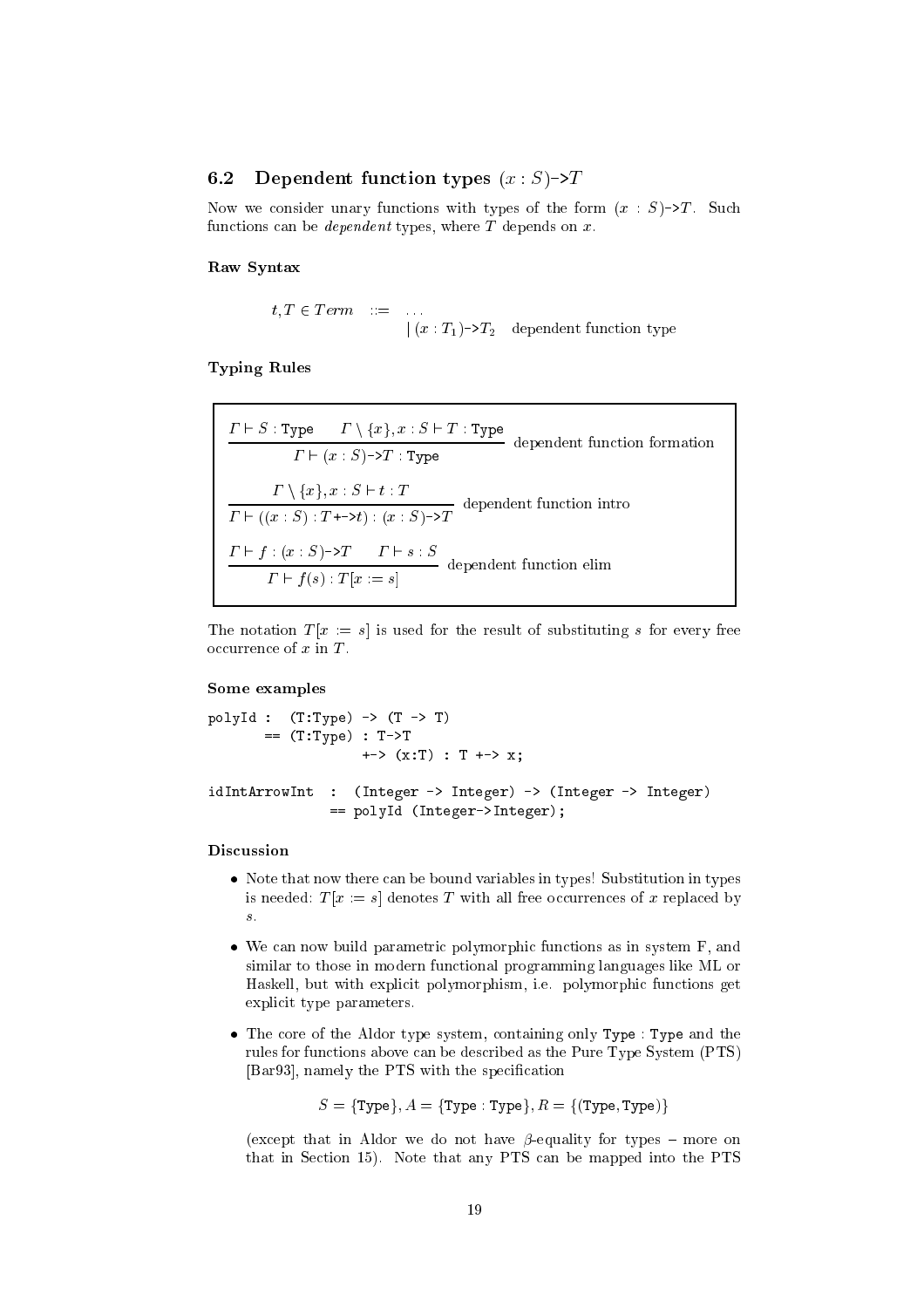above, so that this PTS is as expressive as any other PTS, including for instance the Calculus of Constructions [CH88] or the Extended Calculus of Constructions [Luo89].

• The Aldor compiler has problems with dependent types as first-class citizens, and crashes if we pass these as arguments to functions. This seems to be a bug.

#### 6.3 N-ary functions

Aldor allows n-ary functions, i.e. functions that get more than one argument at once. Such functions can also have dependent types. Here the notion of type tuple is used: n-ary functions have types of the form  $\overrightarrow{T}$  ->T, where  $\overrightarrow{T}$ is a type tuple. This means these types are of the form  $(S_1, \ldots, S_n)$ - $\geq T$  or  $(x_1 : S_1, \ldots, x_n : S_n)$ ->T. We only consider the latter form, and treat the former as a special case.

## Raw Syntax

$$
t, T \in Term \quad ::= \quad \dots
$$
\n
$$
\begin{array}{rcl}\n\mid (x_1 : T_1, \dots, x_n : T_n) : T \rightarrow t \\
\mid t(t_1, \dots, t_n) & \text{n-ary application} \\
\mid T_1 \rightarrow T & \text{n-ary (dependent) function type}\n\end{array}
$$

## **Typing Rules**

Let  $\vec{S} \equiv (x_1 : S_1, \ldots, x_n : S_n)$ , and in the rules and subsequent discussion we assume that all the  $\boldsymbol{x}_i$  are distinct.

$$
\Gamma \vdash \overrightarrow{S} : \text{Tuple Type}
$$
\n
$$
\frac{\Gamma \setminus \{x_1, \ldots, x_n\}, \overrightarrow{S} \vdash T : \text{Type}}{\Gamma \vdash \overrightarrow{S} \rightarrow T : \text{Type}}
$$
\n
$$
\frac{\Gamma \setminus \{x_1, \ldots, x_n\}, \overrightarrow{S} \vdash t : T}{\Gamma \vdash \overrightarrow{S} : T \vdash \rightarrow t : \overrightarrow{S} \rightarrow T}
$$
\n
$$
\frac{\Gamma \vdash f : \overrightarrow{S} \rightarrow T}{\Gamma \vdash s_i : S_i[x_1 := s_1, \ldots, x_{i-1} := s_{i-1}] \text{ for all } 1 \leq i \leq n}
$$
\n
$$
\frac{\Gamma \vdash s_i : S_i[x_1 := s_1, \ldots, x_{i-1} := s_{i-1}] \text{ for all } 1 \leq i \leq n}{\Gamma \vdash f(s_1, \ldots, s_n) : T[x_1 := s_1, \ldots, x_n := s_n]}
$$
\n
$$
\text{n-ary function elim}
$$

Some examples

```
polyCompose (S:Type, T:Type, U:Type, f:T->U, g:S->T)
             : S->U== (x: S) : U \rightarrow > (f (g x));quadruple : Integer -> Integer
         == polyCompose (Integer, Integer, Integer, double, double) ;
```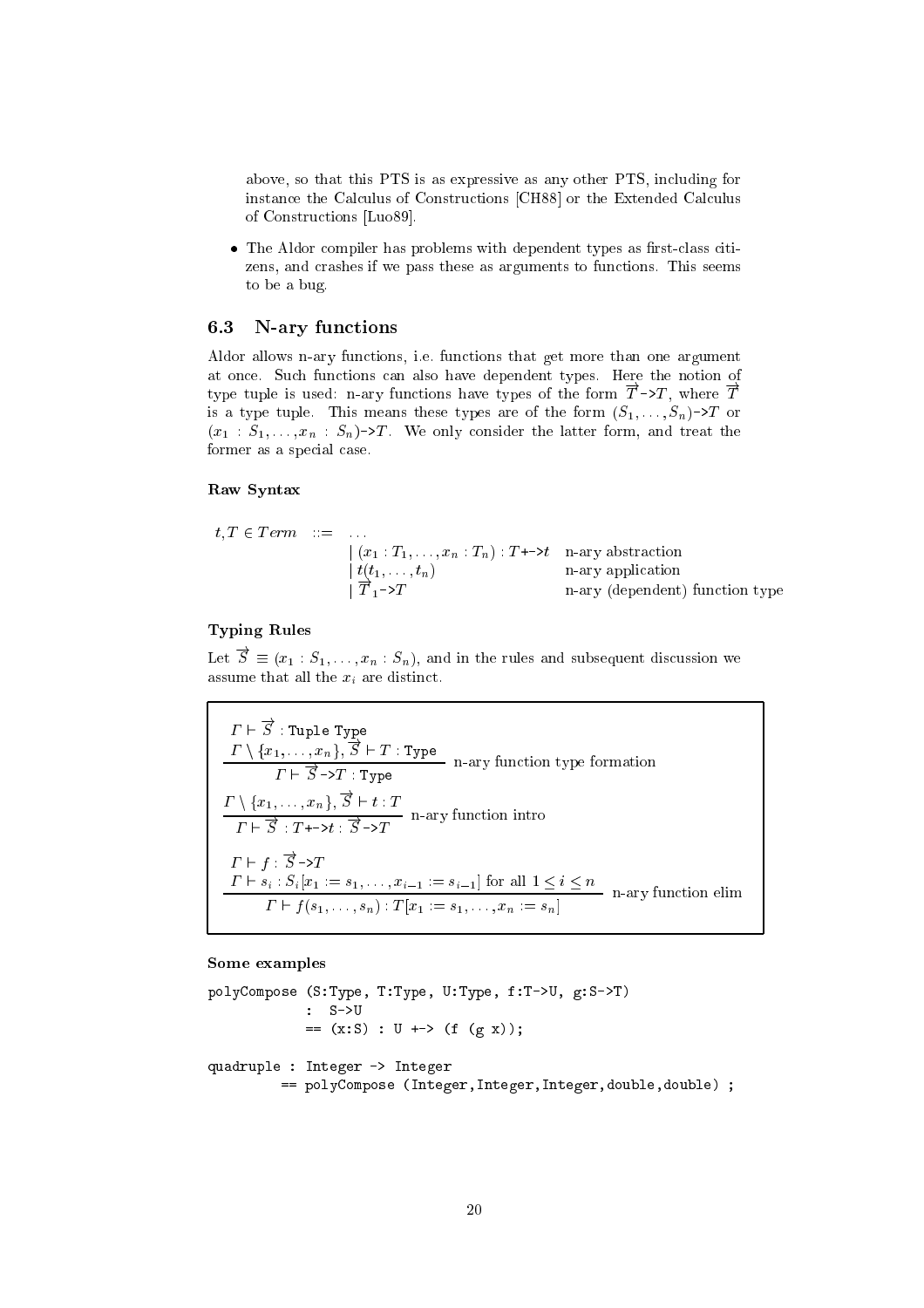## Discussion

- The context  $\Gamma \setminus \{x_1, \ldots, x_n\}, \overrightarrow{S}$  contains a type tuple  $\overrightarrow{S}$ . The meaning is the obvious one, namely the context  $\Gamma \setminus \{x_1, \ldots, x_n\}$  extended with all the declarations in  $\vec{S}$ .
- If we identify the type tuple  $(S)$  with the type S, we get the rules for unary functions as a special case of these rules.
- Although in practice n-ary functions are very useful, they do not fundamentally increase the power of the type system. We could have omitted them in the formal description here, and treat them as syntactic sugar.

In fact, an n-ary function type  $(x_1 : S_1, \ldots, x_n : S_n)$ ->T could almost be treated as syntactic sugar for  $Cross(x_1 : S_1, \ldots, x_n : S_n)$ ->T. However, in the former type  $T$  can depend on the  $x_i$ , in the latter it cannot.

- Is the  $(s_1, \ldots, s_n)$  in the elimination rule "a multiple value"? Yes, this seems to be the case, as we can pass a cross product to a function as argument. See cross products (Section 10).
- There are also hybrid forms of keyword argument and normal arguments. We ignore these.
- The Aldor compiler allows the same variable name to occur more than once in the domain of an n-ary function type. E.g. it accepts

tt : Type ==  $(x:Integer, x:Boolean)$  -> Integer

 $\ddot{\phantom{a}}$ 

We see no substantial need for this and so our formalisation does not allow this.

We could introduce some syntax for auxiliary judgements of the form  $\Gamma \vdash \overrightarrow{s} : \overrightarrow{S}$  to simplify the typing rules, e.g. to

$$
\frac{\Gamma \vdash f : \overline{x} : \overrightarrow{S} \to T \quad \Gamma \vdash \overrightarrow{s} : \overrightarrow{S}}{\Gamma \vdash f \overrightarrow{s} : T[\overrightarrow{x} : = \overrightarrow{s}]} \quad \text{function elim}
$$

However, to avoid possible confusion about the status of type tuples  $\vec{S}$ and term tuples  $\vec{s}$  here we do not do this.

#### 6.4 Keyword arguments

For applications of functions with types of the form  $(x_1 : S_1, \ldots, x_n : S_n) \rightarrow T$ the so-called keyword argument style can be used. Such an application is of the form  $f(x_{i_1} == s_{i_1}, \ldots, x_{i_n} == s_{i_n})$ . Here the parameters do not have be given in any particular order, but the labels tell which is which.

## Raw Syntax

 $t, T \in Term \quad ::= \quad \dots$ <br>=  $t(x_1 == t_1, \dots, x_n == t_n)$  application with keyword argument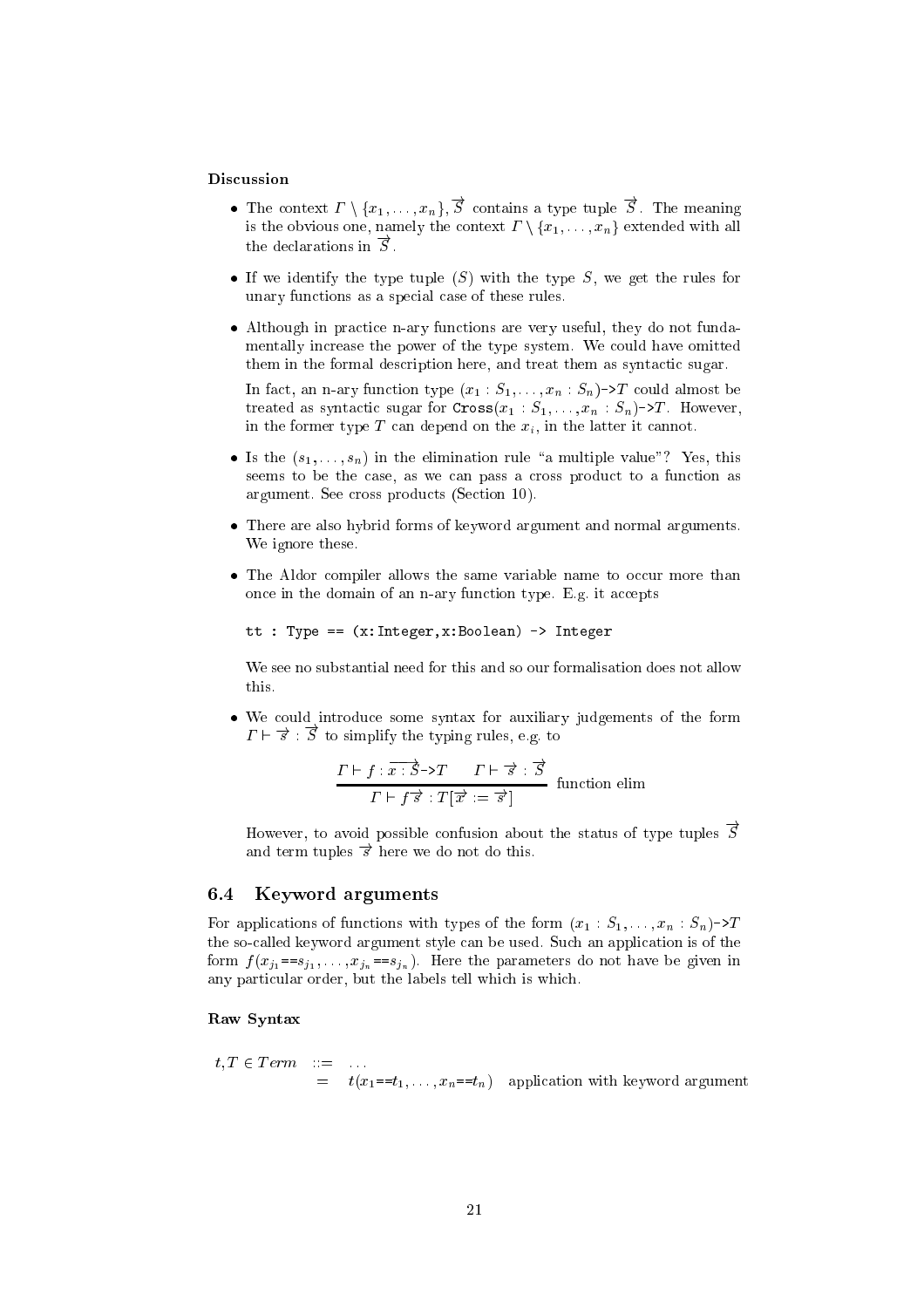**Typing Rules** 

```
\Gamma \vdash f : (x_1 : S_1, \ldots, x_n : S_n) \rightarrow T\frac{\Gamma \vdash s_i : S_i[x_1 := s_1, \ldots, x_{i-1} := s_{i-1}] \text{ for all } i}{\Gamma \vdash f(x_1 == s_1, \ldots, x_n == s_n) : T[x_1 := s_1, \ldots, x_n := s_n]}keyword argument
```
Keyword arguments play an import role later in the description of records and unions.

#### $\overline{7}$ Domains

There are two kinds of domains, packages and abstract datatypes (ADT's).

 $\bullet$  Packages are of the form

 $\text{add}\{x_1: T_1 = t_1; \ldots; x_n: T_n = t_n\}$ 

So a package consists of a collection of definitions. By default, the names defined in a package are called its *exports*; it is possible explicitly to control the exports of a package.

• ADT's are of the form

$$
\mathtt{add}\{\mathtt{Rep} == \gt{T}; x_1 : T_1 == t_1; \ldots; x_n : T_n == t_n\}
$$

so every ADT provides a distinguished type Rep as export.

The types of domains – called *categories* – are of the form

$$
\texttt{with}\{x_1:T_1;\ldots;x_n:T_n\}
$$

and are expressions of type Category.

The types  $T_i$  in domains are optional and can be left out. This causes some complications, as components of the form  $x == t$  and of the form  $x : T$  $=$  t are treated differently<sup>4</sup>. These differences start playing a role when there are dependencies between the components of a domain. For this we make a distinction between

- (simple) packages, where none of the  $t_i$  or  $T_i$  depends on an  $x_i$ ,
- dependent packages, where some of the  $t_i$  or  $T_i$  do depend on other  $x_i$ 's,

and a further distinction for dependent packages between

- type-dependent packages, where some  $t_i$ :  $T_i$  depend on the type of other  $x_i$ 's,
- definition-dependent packages, where some  $t_i$ :  $T_i$  depend on the *definition* and on the *type* of other  $x_j$ 's.

Below we start with the simplest form of package and then introduce further complexities in stages.

 $4$  namely, they are treated differently with regard to equality; see Section 14.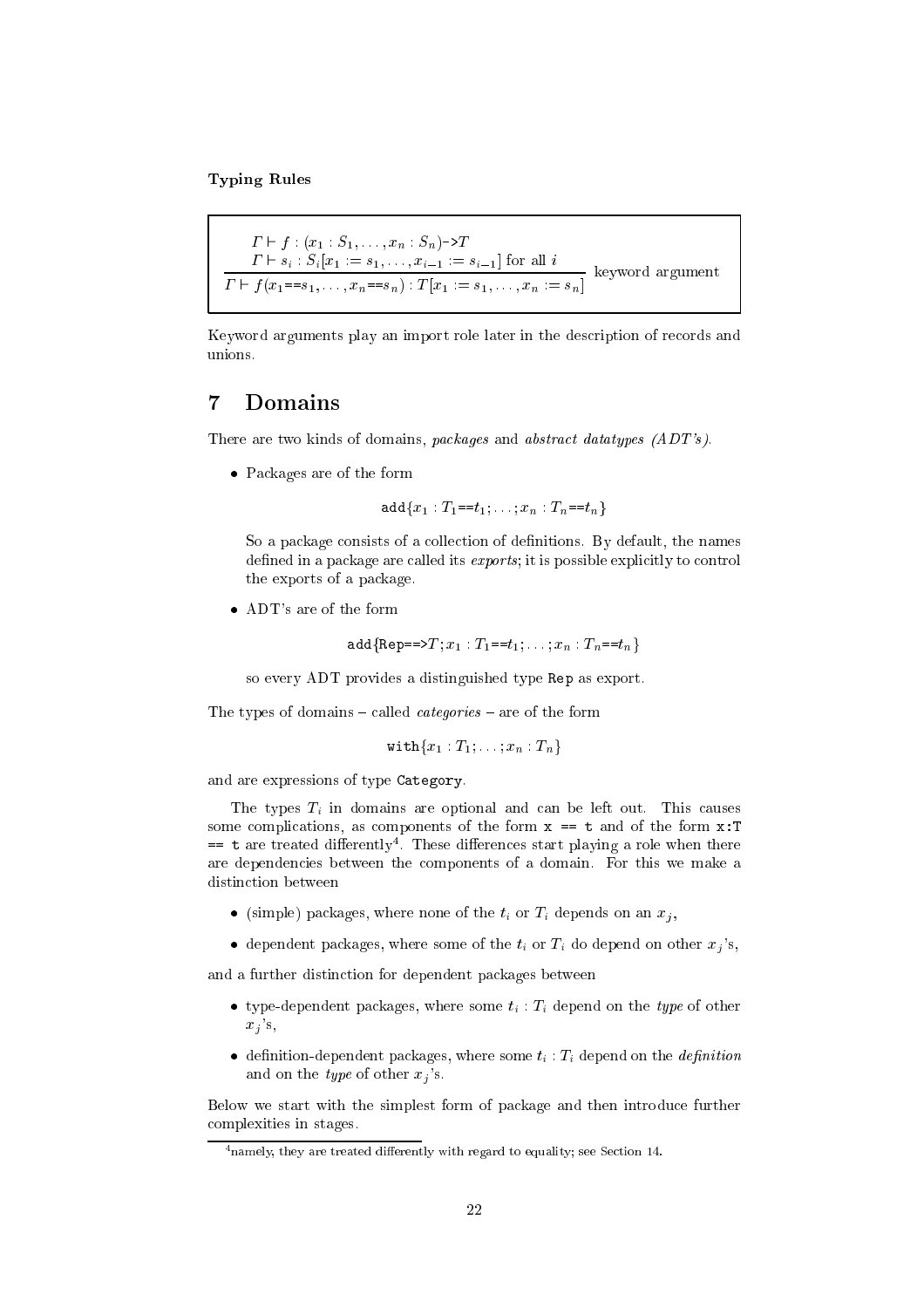#### 7.1Pa
kages

#### 7.1.1 Simple pa
kages, no dependen
ies

The simplest form of domain is a package. This is essentially just a record.

#### Raw Syntax

$$
t, T \in Term \quad ::= \quad \dots \quad \text{add}\{x_1 : T_1 = t_1; \dots; x_n : T_n = t_n\} \quad \text{package} \quad \text{projection from package} \quad \text{projection from package} \quad \text{without}\{x_1 : T_1; \dots; x_n : T_n\} \quad \text{category (type of a package)}
$$

#### Typing Rules

$$
\frac{\Gamma \vdash T_i : \text{Type}\quad \text{all pairs } x_i : T_i \text{ distinct in } \Gamma}{\Gamma \vdash \text{with}\{x_1 : T_1; \ldots; x_n : T_n\} : \text{Category} } \text{category} \text{ form}
$$
\n
$$
\frac{\Gamma \vdash t_i : T_i \quad \text{all pairs } x_i : T_i \text{ distinct in } \Gamma}{\Gamma \vdash \text{add}\{x_1 : T_1 = t_n; \ldots; x_n : T_n = t_n\} : \text{with}\{x_1 : T_1; \ldots; x_n : T_n\}} \text{ package into}
$$
\n
$$
\frac{\Gamma \vdash x : \text{with}\{x_1 : T_1; \ldots; x_n : T_n\}}{\Gamma \vdash x_i \$ x : T_i} \text{ package elim}
$$

#### Some examples

```

 : Category
    \sim with \sim \sim Integer; one:Integer; one:Integer; one:Integer; one:Integer; one:Integer; one:Integer; one:Integer; one:Integer; one:Integer; one:Integer; one:Integer; one:Integer; one:Integer; one:Integer; one:Intege
p : with {zero:Integer; one:Integer}
    == add {zero:Integer==0, one:Integer==1};
```
project : <del>- - : - - - - - - - - - - - - - -</del> - -

### **Discussion**

 Variables an be overloaded in a pa
kage, provided { as usual { they have distinct types. Hence the premiss "all pairs  $x_i : T_i$  distinct in  $\Gamma$ " above. This restriction does not seem to apply to category expressions; for example the Aldor compiler accepts

ttt : Category == with {zero : Integer; zero : Integer}

However, it seems better not to allow this.

- the the elimination rule, the partnership we project to the from the contracts. i.e. a package name it cannot be an add-expression. (Note that this is already enfor
ed by the grammar for terms.)
- Aldor a

epts domains and ategories written with \," instead of \;", e.g. of the form  $\text{add}\{x_1 : T_1 = t_1, \ldots, x_n : T_n = t_n\}$ . However, the typing behaves weirdly, and it is not clear what the intended meaning of such domains and ategories might be.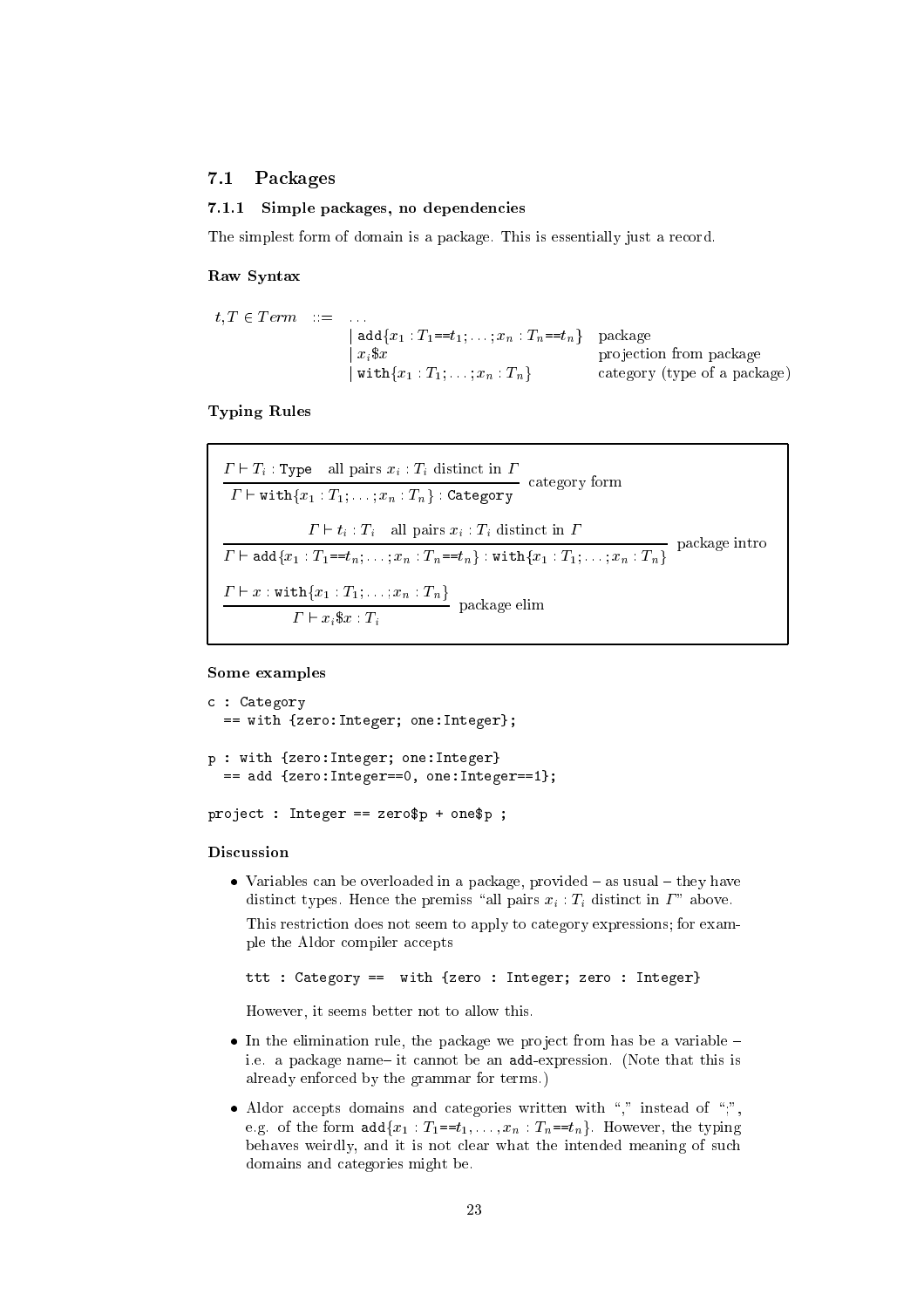- Note that pa
kages are essentially re
ords. (However, when we take the imperative features of Aldor into account then there are differences between packages and records. For records the fields can be updated imperatively, for pa
kages not.)
- There is subtyping on ategories, whi
h will be dis
ussed in Se
tion 15.
- There is more syntax for domains and ategories, whi
h we ignore. For instan
e, there are domain-extensions of the form

d add ${x_1 : T_1 = t_1; \ldots; x_n : T_n = t_n}$ 

where  $d$  is the name of a domain. According to the Aldor User Guide such domains can be regarded as shorthand for the domain that includes both the definitions contained in d and the  $x_i$ .

Similarly, we ignore *category* extensions of the form

c with ${x_1 : T_1; \ldots; x_n : T_n}$ 

and ategory joins of the form

 $\text{join}(c_1, \ldots, c_n)$ 

which can also be regarded as syntactic sugar.

#### 7.1.2 The import statement

The import-statement provides an alternative to the explicit projections of the form  $x_i$ \$p. By import-ing a domain p into the context, we can refer to its components as  $x_i$  instead of  $x_i$ \$p (provided this does not introduce ambiguities).

#### Raw Syntax

$$
\begin{array}{rcl}\n\Gamma \in Context & ::= & \dots \\
\mid \Gamma; \text{import from } d \text{ domain import} \\
\end{array}
$$

 $T<sub>1</sub>$  relations relations to the  $T<sub>2</sub>$ 

 ` <sup>d</sup> : withf : : : <sup>g</sup> ; import from d  $\mathbf{r}$  importance from d  $\mathbf{r}$  of  $\mathbf{r}$  on d  $\mathbf{r}$  of  $\mathbf{r}$  on d  $\mathbf{r}$  ` <sup>d</sup> : withf : : : xi : Ti : : : <sup>g</sup> (xi : Ti) <sup>62</sup>  $x_i$  not import-ed from another package in  $i : I$  import<br>  $\Gamma$ ; import from  $d; \Gamma' \vdash x_i : T_i$ 

#### Example

```
p : with {zero:Integer; one:Integer}
  == add {zero:Integer==0, one:Integer==1};
import from p;
proje
t' : Integer == zero + one ;
```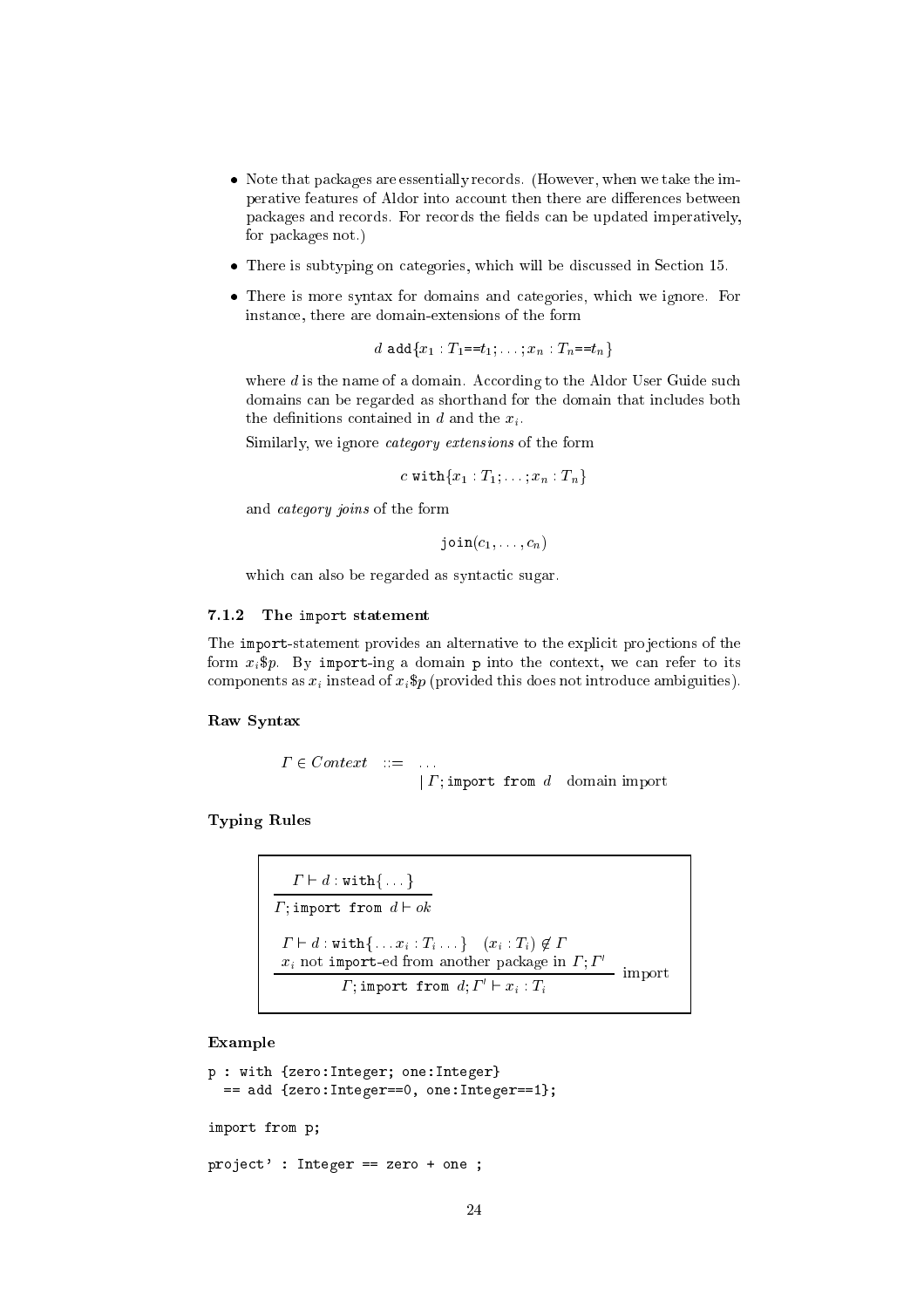if the contexts the part of the more particularly that is no more than  $\alpha$ then the resulting <sup>x</sup> is overloaded and any use of the symbol <sup>x</sup> will be disambiguated by type. If any two of the definitions have the same type then we have to use explicit projections of the form  $\mathbf{x}\mathbf{\$p}$  to tell which one we mean.

### 7.1.3 Simple dependent pa
kages

The rule for pa
kage introdu
tion given earlier does not allow for dependen
ies between the different components. The slightly more complicated introduction rule below allows the  $t_i$  to refer to earlier  $x_i$ :

 ; x1 : T1; : : : ; xi1 : Ti1 ` ti : Ti pa
kage intro ` addfx1 : T1==t1; : : : ; xn : Tn==tng : withfx1 : T1; : : : ; xn : Tng

Using this rule it is possible to make packages where some components are defined in terms of other components. For example,

```
dp : with \mathbf{x} is a set of \mathbf{x} is a set of \mathbf{x} is a set of \mathbf{x} is a set of \mathbf{x}== add {x:Integer == 5; y:Integer == x};
```
Note that we only have a weak form of dependency here:

- To he
k that y:Integer == <sup>x</sup> is well-typed, only the type of <sup>x</sup> { i.e. Integer has to be visible. The denition of <sup>x</sup> { i.e. <sup>5</sup> { is not needed.
- Also, no dependen
y shows up between the types of the elds of the pa
kage, i.e. in with $\{x : Integer; y : Integer\}.$
- the typing rule does not allow mutual dependence of productions who allowed mutually does allow this.

This form of (weak) dependen
y is found in a number of existing languages, such as SML; what are usually termed 'dependent types' are discussed in the next subse
tion.

#### 7.1.4 Dependent Pa
kages and Dependent Categories

An example of a truly dependent pa
kage is

add{X:Type == Integer; x:X == 5}

Note that here we have a stronger form of dependency than in the earlier example above:

- To the set of the state  $\mathcal{L}$  is well-typed the definition of  $\mathcal{L}$  and  $\mathcal{L}$ needed. Just knowing the type of  $X - Type -$  is not enough.
- the dependency shows up the types of the two the the theory of the pathway which would be  $with\{X : Type; x : X\}.$

However, there are three "anomalies" with such dependent packages in Aldor:

the above. We also the dottor and the dependent parameter and the state have to write it as follows instead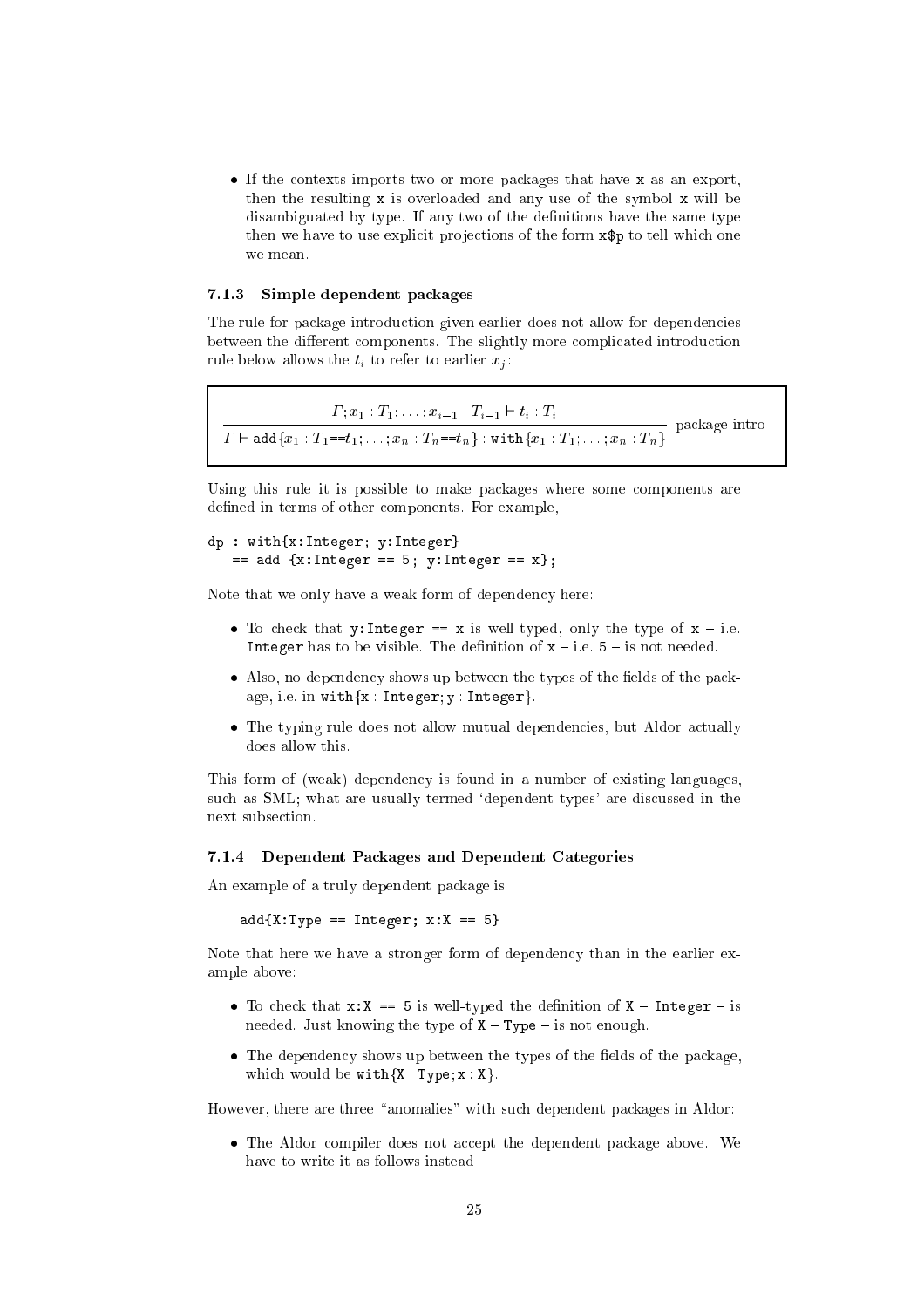add{X == Integer; x:X == 5}

So the two ways of writing fields  $- x == t$  and  $x : T == t - are not$ equivalent; we have to use the former for the definition of  $X$  to be "visible". (The presence or not of the modifier define appears to have no effect in this ontext.)

The dependent package works fine now. For example:

```
d == add{X == Integer; x:X == 5};
projX : Type == X$d;
project : 200 project : 200 project : 200 project : 200 project : 200 project : 200 project : 200 project : 20
import from d;
projX2 : Type == X;
project : X == xx;
```
 There is a further problem when it omes to typing dependent pa
kages: The Aldor compiler does not accept

$$
\mathtt{with}\{X:Type, x:X\}
$$

as the type of

$$
add{X == Integer; x : X == 5}
$$

(even though it does accept with  $\{ X: Type; x: X \}$  as well-formed category). To type the dependent package above, the definition of  $X$  in its type has to be expanded

add(x:X == Integer; x:X == 5} : with {x:Integer == 5}

But now the X-field of the domain will not be visible as an export.

The types for  $add\{X == Integer; x:X == 5\}$  discussed so far represent two extremes of generality; it might be supposed that there is an intermediate candidate, but none of the following types is accepted by the Aldor compiler as a valid type for  $add\{X == Integer; x:X == 5\}$ :

```
with \mathcal{X}: T \times T \times T \times T . In the property of \mathcal{X}: Twith \mathbb{Z}: Type \mathbb{Z} integers; \mathbb{Z} integers; \mathbb{Z} in \mathbb{Z}with \mathbf{x} = \mathbf{x} + \mathbf{x} + \mathbf{x} + \mathbf{x} + \mathbf{x} + \mathbf{x} + \mathbf{x} + \mathbf{x} + \mathbf{x} + \mathbf{x} + \mathbf{x} + \mathbf{x} + \mathbf{x} + \mathbf{x} + \mathbf{x} + \mathbf{x} + \mathbf{x} + \mathbf{x} + \mathbf{x} + \mathbf{x} + \mathbf{x} + \mathbf{x} + \mathbf{x} + \mathbf{x} + \mathbf{x} + \mathbf{x} + \mathbf{x} + \mathbf{x} + \mathbf{x} + \mathbf{x} + \mathbf{x} + \mathbf{x} + \mathbf{x} + \mathbf{x} + \mathbf{x}with \frac{1}{\sqrt{2}} . In the set of \frac{1}{\sqrt{2}} , we have the set of \frac{1}{\sqrt{2}}
```
the typing in the present parameter as distributed in the previous point  $\mathbb{R}^n$ some undesirable consequences. As soon as we give an explicit type to a dependent package, some of the fields (namely the ones that other fields depend on) are no longer visible as exports.

For example, if we define

 $\blacksquare$  ==  $\blacksquare$ 

then we can access both  $d$ \$X and  $d$ \$x, but if we define

d' ==  $add\{X == Integer; x:X == 5\}$  : with $\{x:\text{Interger} == 5\}$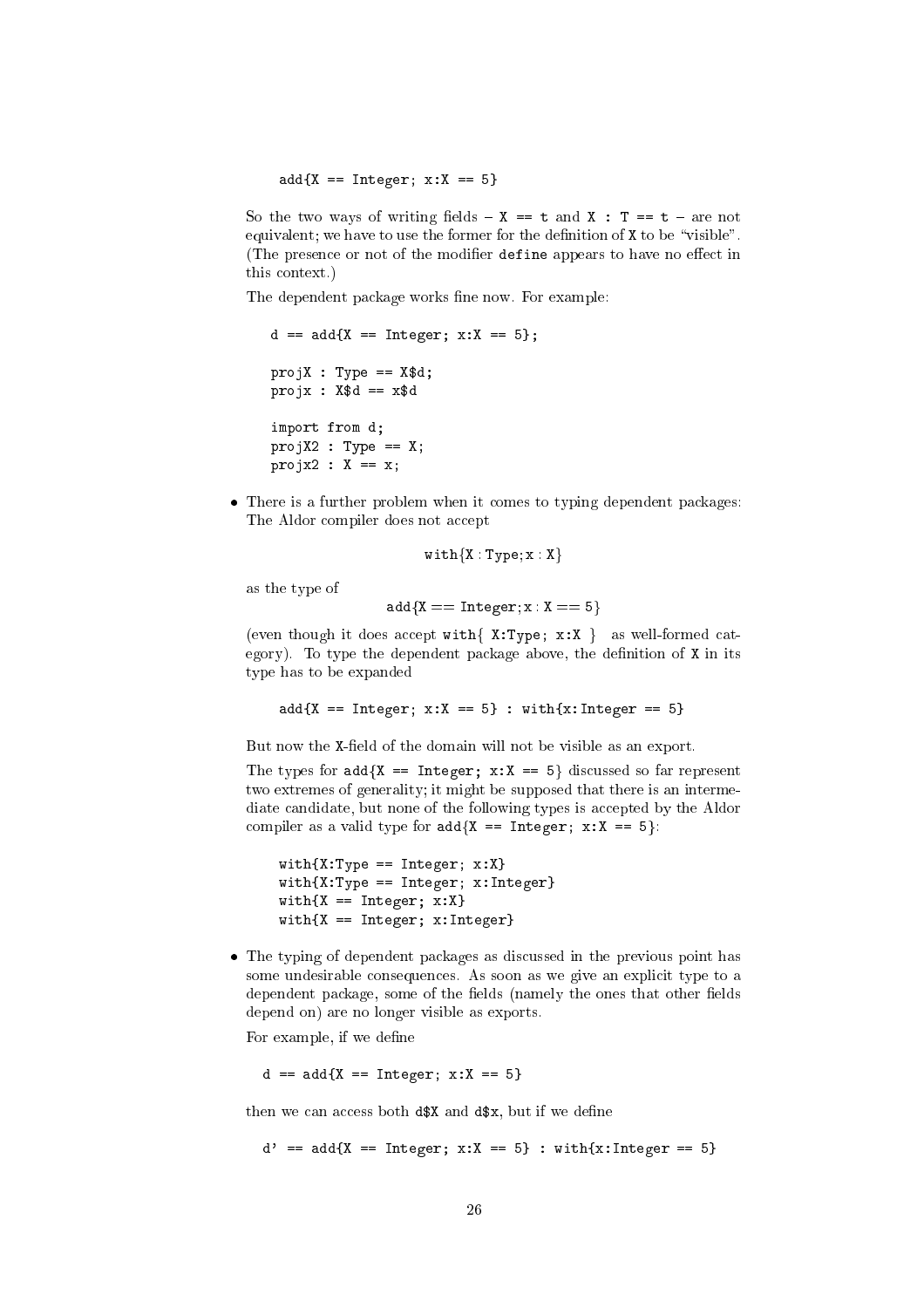then we can not access the X-field of the domain d'. So in the definition of  $d'$  above  $X ==$  Integer is essentially just a (local) macro.

The problem with the invisibility of certain fields only occurs as soon an explicit type is given to a dependent domain. This happens in the definition of d'above, but not in the definition of d. However, it also happens as soon a dependent package such as d is passed as a argument to a function: such a function will have to declare a parameter of type with {x : Integer} (we cannot pass d to a function expecting a parameter of type with  $\{X : Type; x : X\}$ ) and in the function we do not have access to any X-field.

All this means that *dependent domains* are not really usable as first-class citizens; we could reinterpret this to say that Aldor does not have first-class modules. Still, if we want to treat libraries as dependent packages this is not a problem.

## Raw Syntax

$$
t, T \in Term \quad ::= \quad ...
$$
  
\n
$$
| \text{ add} \{D_1; \dots; D_n\} \quad \text{dependent package}
$$
  
\n
$$
D \quad ::= \quad x == t \mid x : T == t
$$

**Typing Rules** 

| for all $D_i$ of the form $x_i = t_i$ .<br>$\Gamma: D_1, \ldots, D_{i-1} \vdash t_i : T$ for some T<br>$\Gamma: D_1, \ldots, D_{i-1} \vdash t_i : T_i$<br>for all $D_i$ of the form $x_i$ : $T_i = t_i$ :<br>All $x_i$ : $T_i$ distinct in the context $\Gamma$ | dependent<br>package |
|-----------------------------------------------------------------------------------------------------------------------------------------------------------------------------------------------------------------------------------------------------------------|----------------------|
| $\Gamma \vdash \mathtt{add}\{D_1,\ldots,D_n\}$ : with $\{x_i : T_i^* \mid D_i \equiv x_i : T_i = t_i\}$                                                                                                                                                         | intro                |
| where $T_i^*$ is short for $T_i[x_{i-1} := t_{i-1}] \dots [x_1 := t_1]$                                                                                                                                                                                         |                      |
| $T \vdash x : \text{with} \{ \ldots; x_i : T_i = t_i; \ldots \}$ dependent package elim<br>$\Gamma \vdash x_i \$ x : T_i$                                                                                                                                       |                      |
| $\Gamma \vdash d : \text{with} \{ \dots x_i : T_i \dots \} \quad (x : T_i) \notin \Gamma$<br>$x_i$ not import-ed from another package in $\Gamma$ : $\Gamma'$<br>dependent import                                                                               |                      |
| $\Gamma$ ; import from $d$ ; $\Gamma' \vdash x_i : T_i$                                                                                                                                                                                                         |                      |

The requirement in the first rule that all  $x_i : T_i$  distinct in the context  $\Gamma$  is to ensure unique typing of each  $x_i$  in the context  $\Gamma$ . Formally we have to ensure that  $T_i^* \neq T_j^*$  for any pair  $x_i : T_i (=t_i)$  and  $x_j : T_j (=t_j)$  where  $x_i$  and  $x_j$  are the same name.

## Discussion

• The elimination and import rule above are identical to those given earlier, for non-dependent packages. Here the fact that any dependencies get "expanded away" in the introduction rule is an advantage. If one were to allow the typing

d : with ${X:Type; x:X}$  == add ${X == Integer; x:X == 5}$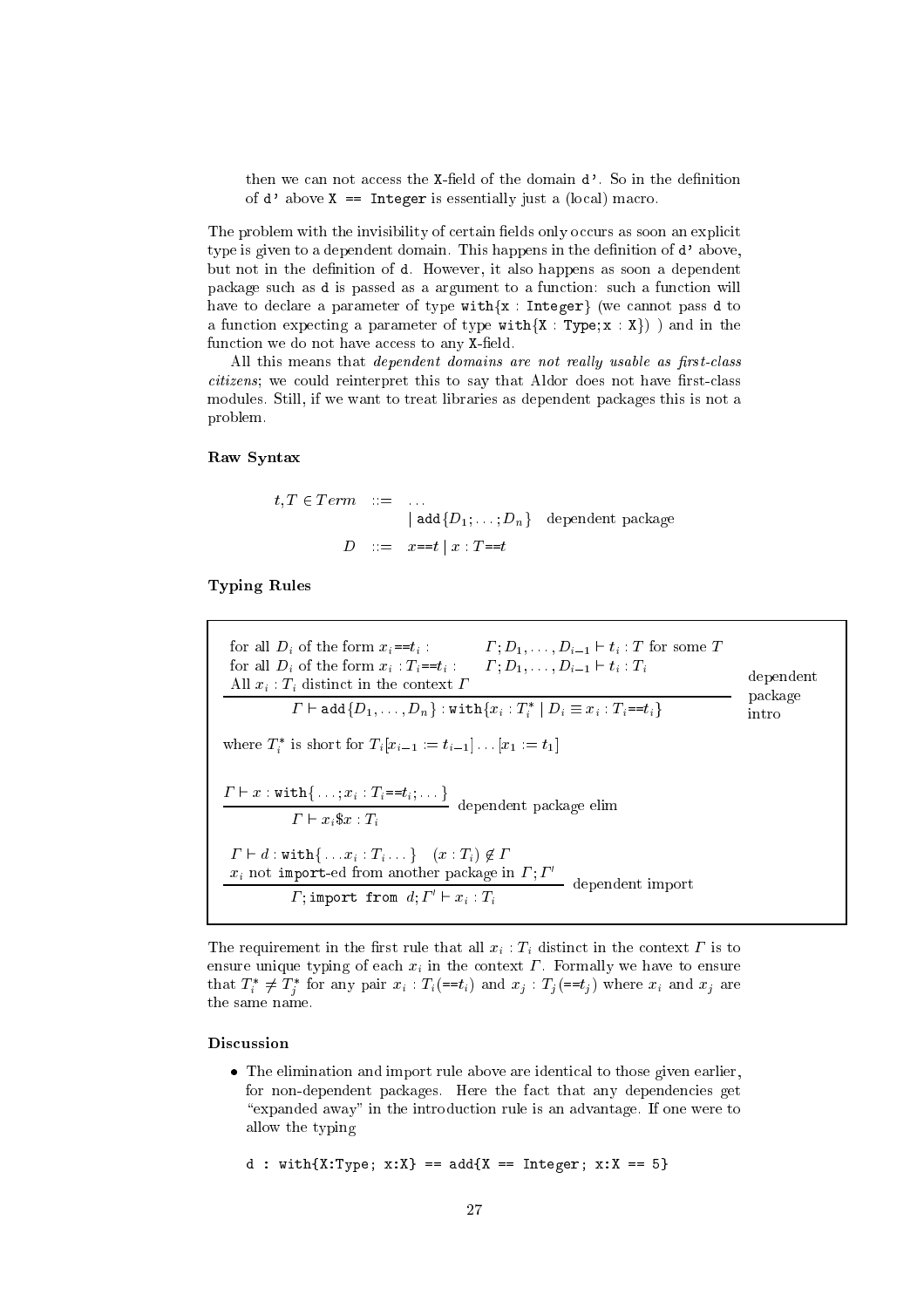then projecting the x-field of d would require a substitution (as in the elimination rules given below) as  $x$ \$d:X\$d and not  $x$ \$d:X<sup>5</sup>.

• The Aldor compiler has problems with dependent packages and crashes when these become complicated. This seems to be a bug.

As long as we don't give an explicit type to a dependent domain its  $x_i = t_i$ fields as well as its  $x_i$ :  $T_i = t_i$  fields are accessible:

 $\frac{\Gamma; D \vdash t_i : T_i}{\Gamma; x \texttt{---} \texttt{add} \{D; x_i \texttt{---} t_i; D'\}, \Gamma' \vdash x_i \$ x : T_i^*} \text{ dependent package elim1}$  $\frac{\varGamma;D\vdash t_i:T_i}{\varGamma;x\texttt{=-add}\{D;x_i:T_i\texttt{==}t_i;D'\},\varGamma'\vdash x_i\$x:T_i^*}\;\;\text{dependent package elim2}$ where  $T_i^*$  is short for  $T_i[x_{i-1} := x_{i-1} \, \$x] \dots [x_1 := x_1 \, \$x]$ .

## Some examples

First, a dependent package without explicit type

```
dependentPackage == add { X == Integer ;
                         x : X == 0;f : X -> X == (n:X):X +-> (n+1) };
projX : Type
                           == X$dependentPackage ;
projx : X$dependentPackage == x$dependentPackage ;
projx2 : Integer
                      == x$dependentPackage ;
projf1 : X$dependentPackage -> X$dependentPackage == f$dependentPackage ;
                   Integer -> Integer
                                                == f$dependentPackage ;
projf2:
import from dependentPackage;
                == X;importX : Type
importx : X
                 = x ;
importx2 : Integer == x ;import1: X \rightarrow X == f$dependentPackage ;
importf2 : Integer -> Integer == f$dependentPackage ;
Note that X$dependentPackage or X and Integer are really treated as equal.
  Now, a dependent package for which we give an explicit type
typedDependentPackage : with{z:Integer}
                    == add\{Z == Integer ;
                             z : Z == 0:
projz : Integer == z$typedDependentPackage;
import from typedDependentPackage;
```
importz : Integer == z

<sup>&</sup>lt;sup>5</sup>Similarly, the notion of subtyping would become more complicated.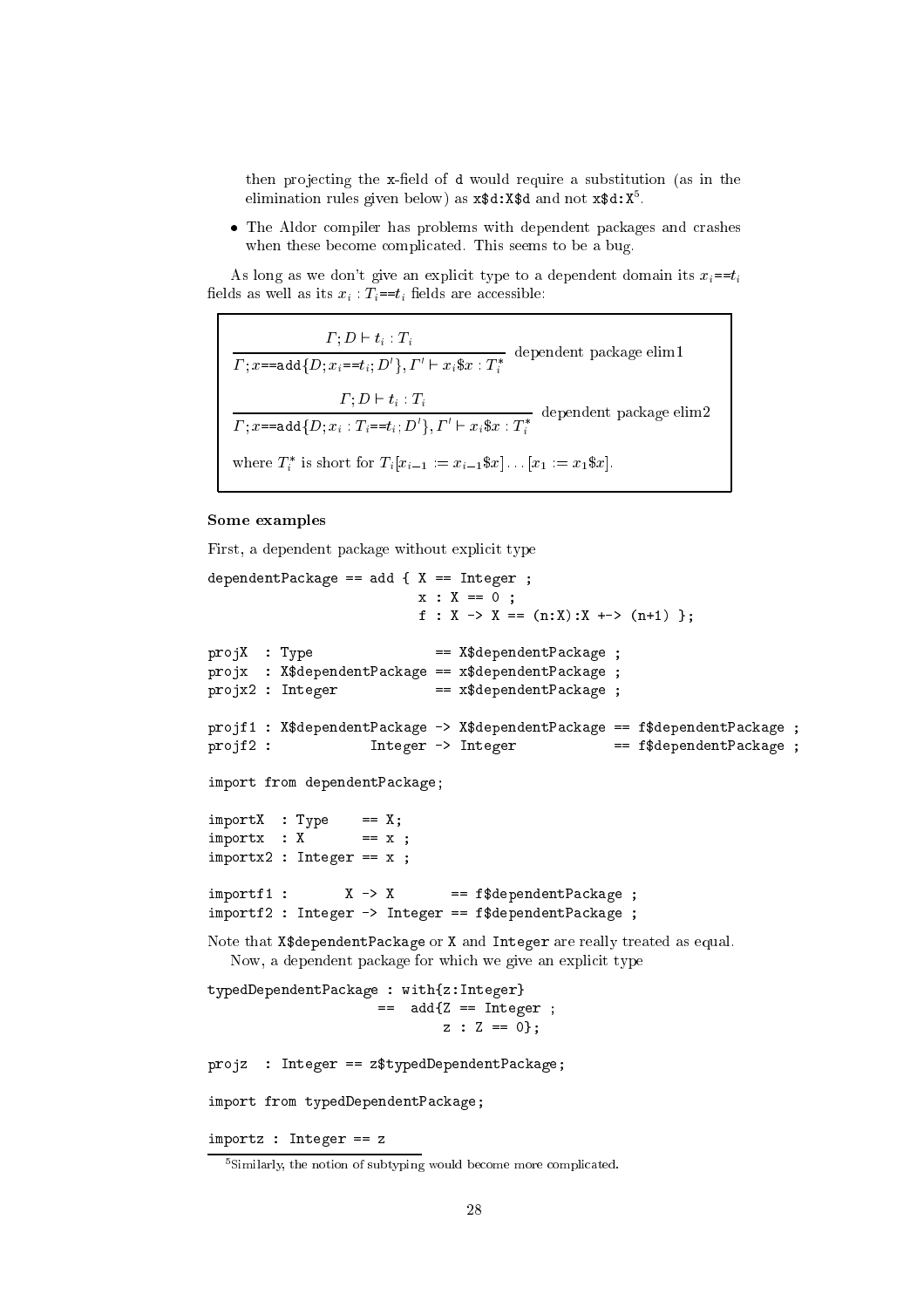The Aldor compiler rejects any use of Z\$typedDependentPackage or Z here. So the definition  $Z = Integer$  is effectively nothing but a macro local to the body of the pa
kage, whi
h get expanded away as soon as we leave this s
ope.

## 7.1.5 Dependent Categories

Aldor allows the formation of dependent ategories :

 ; x1 : T1; : : : ; xi1 : Ti1 ` Ti : Type dependent ategory form ` withfx1 : T1; : : : ; xn : Tng : Category

For instan
e, this rule allows the formation of

```
with{x:Type; y:x}
```
But Aldor does not allow su
h dependent ategories to be used as types of the dependent domains dis
ussed in the previous se
tion! So, it seems that there is little point in allowing dependent ategories.

## 7.2 Abstra
t Data Types

Abstract data types are like packages, but they contain a definition of a type Rep, which gives the representation type for the abstract type introduced by the ADT.

#### Raw Syntax

$$
t, T \in Term \quad ::= \quad \dots \quad \text{add} \{ \text{Rep} == > T; x_1 : T_1 == t_1; \dots; x_n : T_n == t_n \} \quad \text{an ADT} \quad \text{projection from ADT} \quad \text{projection from ADT} \quad \text{special type variables} \quad \text{rep} \quad \text{rep} \quad \text{pre} \quad \text{rep} \quad \text{pre} \quad \text{switch} \{ x_1 : T_1; \dots; x_n : T_n \} \quad \text{categorical term variables} \quad \text{category (type of ADT)}
$$

The special type variable % is used to refer to the abstract type introduced by an ADT, and Rep is used to refer to the concrete representation. The special term variables per and rep are used to refer to the functions that map concrete values to abstract values and vice versa.

Note that the only way of telling that a category  $\text{with}\{x_1 : T_1; \ldots; x_n : T_n\}$ is the type of an ADT as opposed to the type of a package is that the special type variable  $\kappa$  is used in the  $T_i$ .

 $\cdot$  rms is unfortunate  $\texttt{=}$  for example in the elimination rules below it is not explicit that these apply to abstra
t data types and not to pa
kages; it is therefore possible that it introduction there is no the some synthesis in the complete that is not the synthetic synthetic synthetics. distinction between them, writing  $\texttt{with}_{ADT}$  f  $\ldots$  for an implementation of an abstract data type.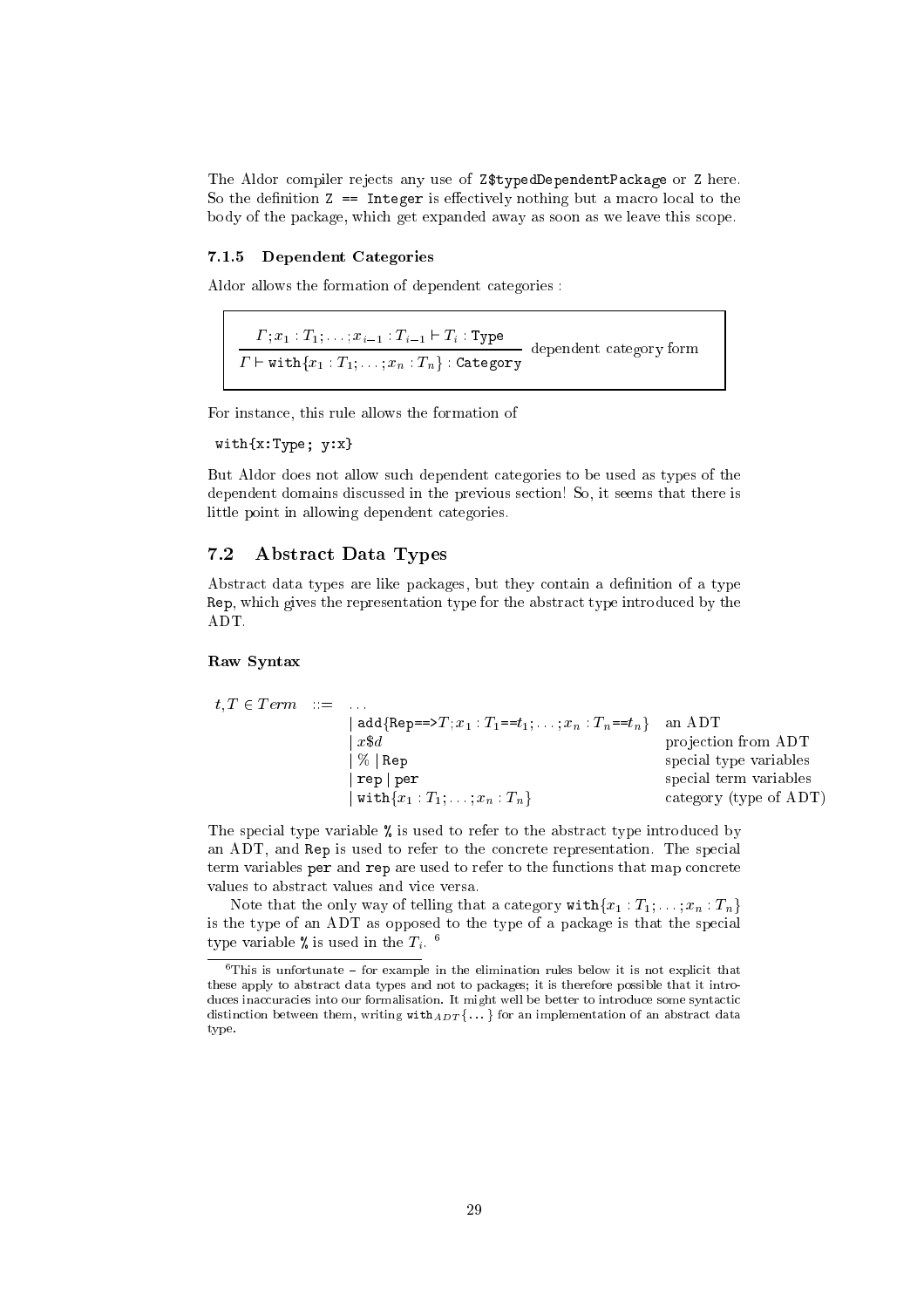## **Typing Rules**

In the rules which follow  $X$  is used to range over *names* of abstract data types and not arbitrary expressions denoting ADTs.

$$
\Gamma; \mathcal{H}: \text{Type} \vdash T_i : \text{Type}
$$
 ADT-category-form  
\n
$$
\Gamma \vdash \text{with}\{x_1 : T_1; \ldots; x_n : T_n\} : \text{Category} \quad \text{ADT-category-form}
$$
\n
$$
\frac{\Gamma \vdash T : \text{Type} \quad \Gamma; \text{Rep} == T, \mathcal{H} : \text{Type}, \text{per} : T \rightarrow \mathcal{H}, \text{rep} : \mathcal{H} \rightarrow T \land \Gamma \text{ into } \Gamma \vdash \text{add}\{\text{Rep} == \text{supp} = \text{supp} : x_i : T_i == t_i\} : \text{with}\{x_1 : T_1; \ldots; x_n : T_n\} \quad \text{ADT} \quad \text{ADT} \text{ into } \Gamma \vdash X : \text{with}\{x_1 : T_1; \ldots; x_n : T_n\} \quad \text{ADT} \quad \text{elim1 - ADT} \text{ is a type}
$$
\n
$$
\frac{\Gamma \vdash X : \text{with}\{x_1 : T_1; \ldots; x_n : T_n\}}{\Gamma; \text{import from } X; \Gamma' \vdash x_i \$X : T_i[\mathcal{H} := X]} \quad \text{ADT} \quad \text{elim2}
$$
\n
$$
\frac{\Gamma \vdash X : \text{with}\{x_1 : T_1; \ldots; x_n : T_n\} \quad x_i \text{ not import-ed from another package in } \Gamma; \Gamma' \quad \Gamma \vdash \text{im3}}{\Gamma; \text{import from } X; \Gamma' \vdash x_i : T_i[\mathcal{H} := X]} \quad \text{ADT} \quad \text{elim3}
$$

## Some examples

```
adtType : Category
        == with { x : % } ;
   adt : adtType
       == add { Rep ==> Integer ; x : % == per 0 } ;
projx : adt == dep$adtimport from adt;
importx : adt == x
```
## **Discussion**

- The stipulation that  $X$  has to be a name refers back to the discussion in Section 3.
- Note that all the elimination rules insist that an adt  $X$  is explicitly imported, even the one for explicit projection of the from  $x_i$ \$X; This is done because X is needed in the type, i.e. in  $T_i[\% := X]$ .
- There are three names for types that play a role inside an adt (and not two, as you'd expect), namely
	- $-$  %, the abstract type
	- the concrete type, or representation type, e.g. Integer
	- Rep, another name for the concrete type

Rep==>T is both a (local) macro, defining Rep as abbreviation for T, and declares the  $T$  as the concrete representation type.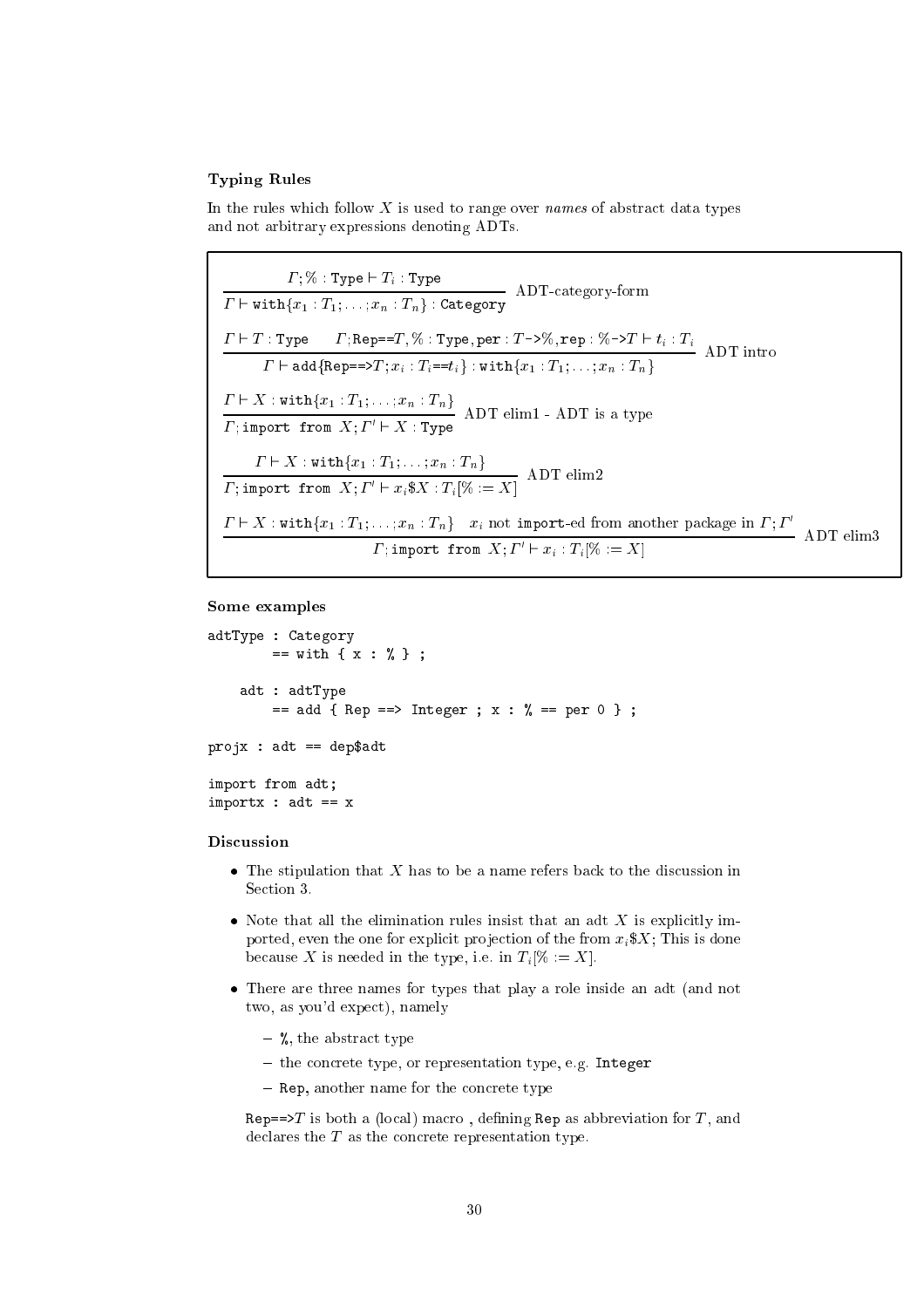- We can have untyped instead of typed definitions in ADT's. This does not make any difference.
- We could consider more complicated form of ADT's, with more dependencies than just on  $\%$ .

#### 8Categories and ategory tuples

#### 8.1Category

Category is the type of all ategories, just like Type is the type of all types.

Raw Syntax

 $t, T \in Term \quad ::= \quad \ldots$ <sup>j</sup> Category the type of all ategories

 $T<sub>1</sub>$  relations relations to the  $T<sub>2</sub>$ 

$$
\overbrace{\Gamma \vdash \texttt{Category}: \texttt{Type}} \texttt{Category form}
$$

t a subtype  $\mu$  , and the subtypeful section is the section of the section of the section of  $\mu$ 

#### Category Tuples 8.2

Just like we can make type tuples of the form  $(x: T_1, \ldots, x_n: T_n)$  we can make category tuples of the form  $(x : T_1, \ldots, x_n : T_n)$ . We do not include these in the formalisation however, as it is not lear if these an be used for anything7 .

#### 9Tuples

Tuples in Aldor are homogeneous products of arbitrary length. (So one can think of them as lists.) For example

tt: Tuple Integer ==  $(1,2,3)$  ; tt1 : Tuple Integer == (1,2,3,4,5) ; tt2: Integer == element $(tt, 2)$  ;

Raw Syntax

$$
t, T \in Term \quad ::= \quad \dots
$$
\n
$$
\begin{array}{rcl}\n(t_1, \dots, t_n) & \text{n-tuple} \\
|\text{Tuple } T & \text{ tuple type} \\
|\text{length} & \text{element}\n\end{array}
$$

<sup>7</sup>One pla
e where they are used is for the \joins" of ategories mentioned earlier, but these are ex
luded from the formal des
ription.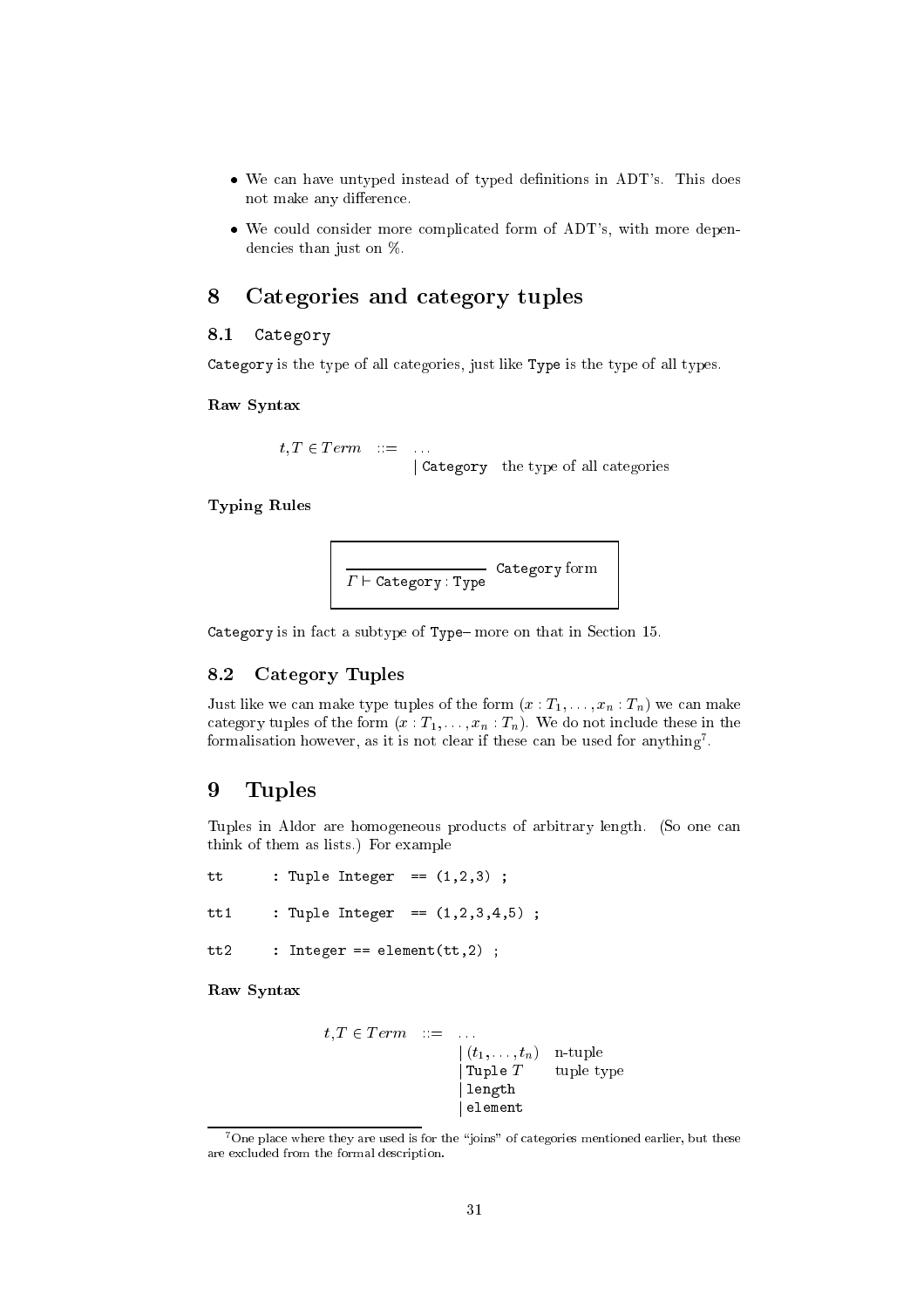$T<sub>1</sub>$  relations relations to the  $T<sub>2</sub>$ 

- : - : - *; . .* tuple formation for  $\sim$  ` Tuple <sup>T</sup> : Type  $\cdot$   $\cdot$   $\cdot$   $$ turns and the control of the control of the control of the control of the control of the control of the control of the control of the control of the control of the control of the control of the control of the control of th - \-\-\-----*\\\\* - : ----- - : **. .** . tuple elimine elimine ` length : Tuple <sup>T</sup> ->SingleInteger - : ----- - : - *.* . . turban tuple elimine elimine elimine elimine elimine elimine elimine elimine elimine elimine elimine elimine e ` element : (Tuple T ; SingleInteger)->T

- Note that length and element above are heavily overloaded functions. Because these functions exists for all possible tuple types, they are very similar to implicitly parametric polymorphic functions as in Haskell or
- Aldor considers Tuple Type as just another instance of this general Tupleonstru
tion.

As far as simple type tuples of the form  $(T_1, \ldots, T_n)$ : Tuple Type are on
erned this is not a problem: the introdu
tion rule for these simple type tuples is just an instance of the general introduction rule above.

However, for type tuples of the form  $(x_1 : T_1, \ldots, x_n : T_n)$  this is dubious. Aldor allows  $(x : T)$ : Type so that type tuples  $(x_1 : T_1, \ldots, x_n : T_n)$  can still be regarded as instances as tuples of the form  $(t_1, \ldots, t_n)$ . However, the rule for dependent type tuples has to be more complicated than the one above to allow for dependen
ies. Also, there are problems with allowing type tuples as first-class citizens, as already discussed in Section 5.

#### 10 **Cross Products**

Cross products in Aldor are heterogeneous products of a fixed arity. For example

pp : Cross (Integer,Boolean) == (4,true);

Raw Syntax

```
t; T 2 T erm ::= : : :
                   j (t1; : : : ; tn) 
ross produ
t
                   j Cross(T1; : : : ; Tn) 
ross produ
t type
```
There seems to be no way to refer to the components of a cross product. There is no syntax such  $t.i$  for the *i*-th component of a cross product  $t$ . This causes some problems and appears to add to the case for rationalising the various different sorts of 'products' and 'tuples' that the language contains.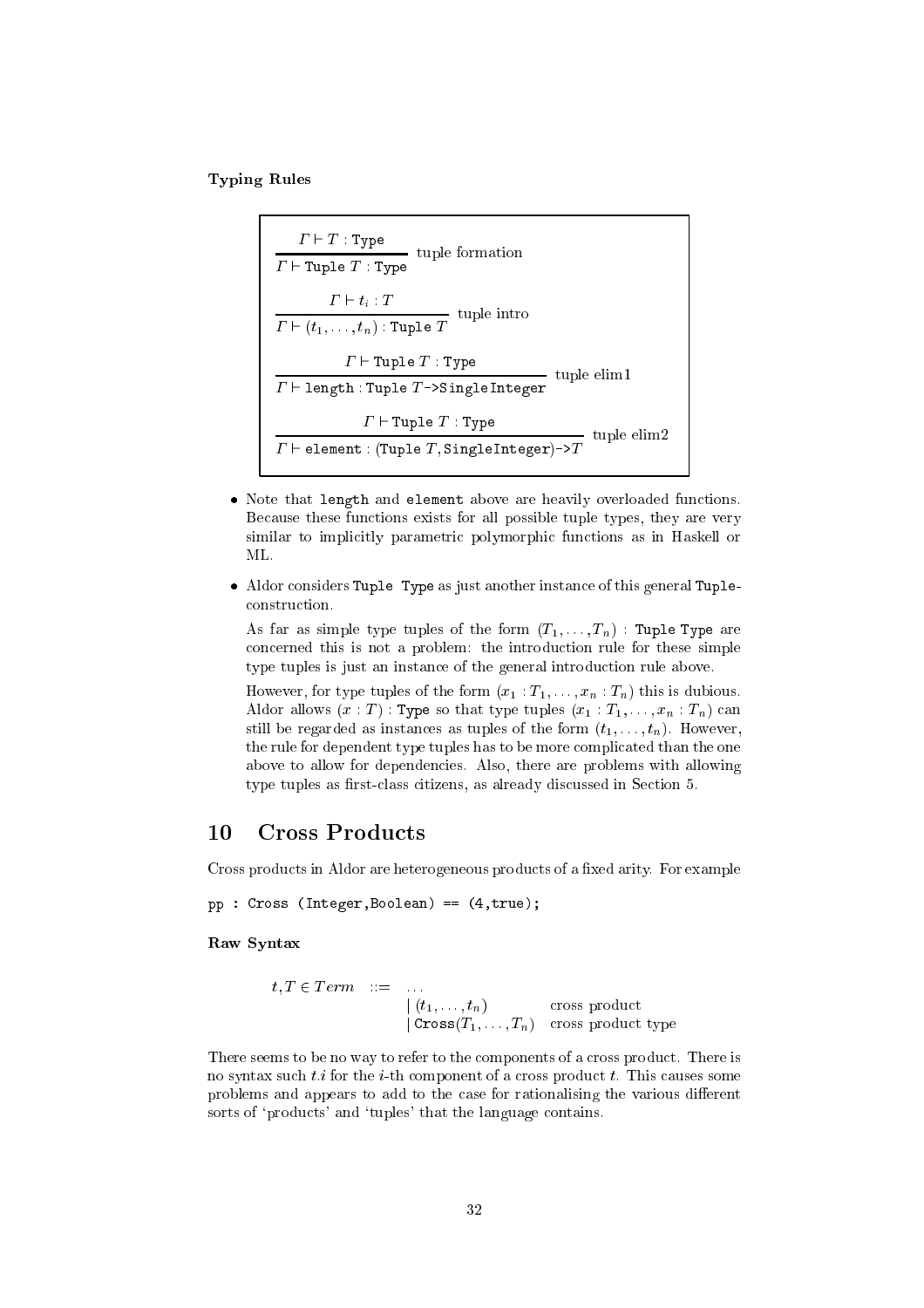$T<sub>1</sub>$  relations relations to the  $T<sub>2</sub>$ 

- \- \- \- : : : <del>divident</del> Type - - - - - - (- 1) : : ; - *III* : *- .I* F - ` tj : Tj non-dependent and ross introduced and ross introduced and ross introduced and respect to the control of the co  $-$  (t1; : : ; th) :  $-$  -  $-$  (  $-$  1; : : ;  $-$  10) ` tj in the second terms of the top in the top the top the top in the top that it is the top that it is the to dependent ross intro ` (t1; : : : ; tn) : Cross(x1 : T1; : : : ; xn : Tn)

There are not really any elimination rules for cross products. The two ways to get at at the individual components of a cross product are described below .

1. An n-ary cross product of type  $Cross(S_1, ..., S_n)$  as an argument to an n-ary function of type  $(S_1, \ldots, S_n)$ ->...

$$
\frac{\Gamma \vdash f : (S_1, \ldots, S_n) \to T \qquad \Gamma \vdash s : \text{Cross}(S_1, \ldots, S_n)}{\Gamma \vdash f(s) : T} \quad \text{n-ary function elim}
$$

Note that the function  $f$  here is not a dependent function! Because we cannot refer to the components of the cross product s it is not clear how a typing rule could be given for a dependently typed function  $f$ . If s is of the form  $(s_1, \ldots, s_n)$  this is not a problem, but if s is a variable, the result of a fun
tion appli
ation, et
, it is.

2. An n-ary cross product  $t$  can be taken apart into its components by a 'multiple definition' of the form

$$
(x_1,\ldots,x_n) = t
$$

This means the syntax for ontext has to be extended:

 <sup>2</sup> Context ::= : : : j is  $\mathbf{1}$  if  $\mathbf{1}$  is  $\mathbf{1}$  if  $\mathbf{1}$  if  $\mathbf{1}$  if  $\mathbf{1}$  if  $\mathbf{1}$  if  $\mathbf{1}$  if  $\mathbf{1}$  if  $\mathbf{1}$  if  $\mathbf{1}$  if  $\mathbf{1}$  if  $\mathbf{1}$  if  $\mathbf{1}$  if  $\mathbf{1}$  if  $\mathbf{1}$  if  $\mathbf{1}$  if  $\mathbf{1}$  if

The rules for these definitions are given below.

$$
\frac{\Gamma \vdash ok \quad \Gamma \vdash t : \text{Cross}(T_1, \ldots, T_n) \quad (x_i : T_i) \notin \Gamma}{\Gamma; (x_1, \ldots, x_n) = t \vdash ok} \text{ typed definition ok}
$$
\n
$$
\frac{\Gamma \vdash t : \text{Cross}(T_1, \ldots, T_n)}{\Gamma; (x_1, \ldots, x_n) = t; \Gamma' \vdash x_i : T_i}
$$

<sup>&</sup>lt;sup>8</sup> Both actually rely on the courtesy conversion of a cross product to a multiple value. But, as we have ex
luded multiple values for our des
ription of Aldor, we ignore this.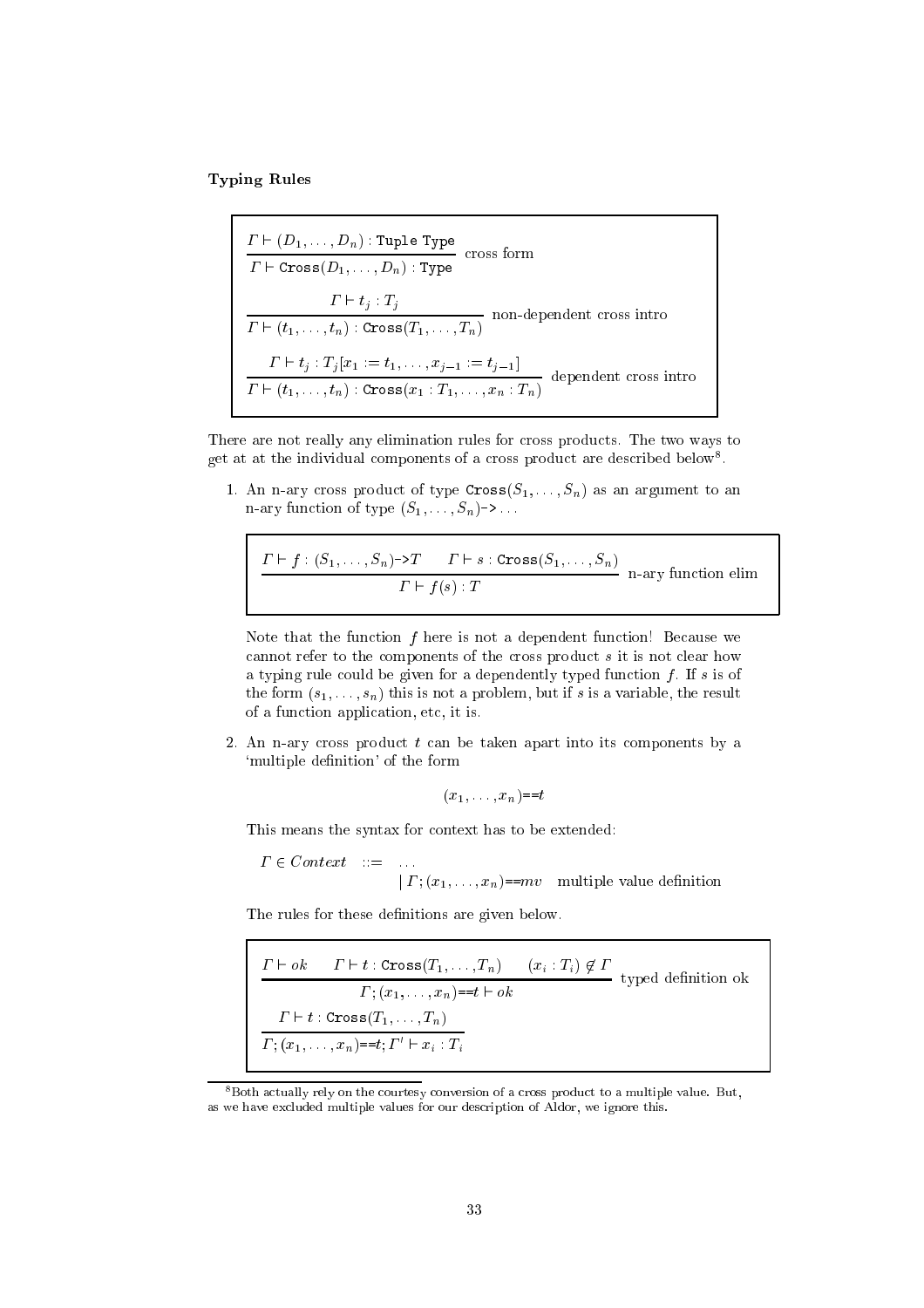## **Discussion**

• The Aldor compiler allows dependent cross product types, e.g.

```
X : Type == Cross(X:Type,x:X)
```
but it is not clear if/how we can write dependent cross products, i.e. inhabitants of su
h a type. For this reason we have ex
luded dependent ross produ
t types from the formal des
ription.

• The Aldor compiler in fact treats Cross as a function of type

Cross : Tuple Type -> Type

In the formalisation we hoose not to do so, for two reasons. First, there are problems with treating type tuples as first-class citizens, already discussed in Section 5.2. Second, our formalisation only allows cross product types of the form  $\text{Cross}(T_1, \ldots, T_n)$ , and excludes dependent cross product types of the form  $\text{Cross}(x_1 : T_1, \ldots, x_n : T_n)$ , as mentioned above.

## 11 Records

Records in Aldor work pretty much as one would expect, except that they may be dependent.

```
reduced in the contract of the contract of the contract of the contract of the contract of the contract of the contract of the contract of the contract of the contract of the contract of the contract of the contract of the
```

```
rr : Republican in Politican (1989)
   == [i==4,j==true℄;
```
## Raw Syntax

| $t, T \in Term \quad ::= \quad \ldots$ |                                               |                    |
|----------------------------------------|-----------------------------------------------|--------------------|
|                                        | $\mathsf{Record}(T_1,\ldots,T_n)$ record type |                    |
|                                        | bracket   record record introduction          |                    |
|                                        | apply                                         | field access       |
|                                        | $\vert$ explode                               | record elimination |

re synonyms. Branden are synonyms is an be written and in the written as a second as  $[t_1, \ldots, t_n]$ . apply $(t, x_i)$  can be written as  $t \cdot x_i$ .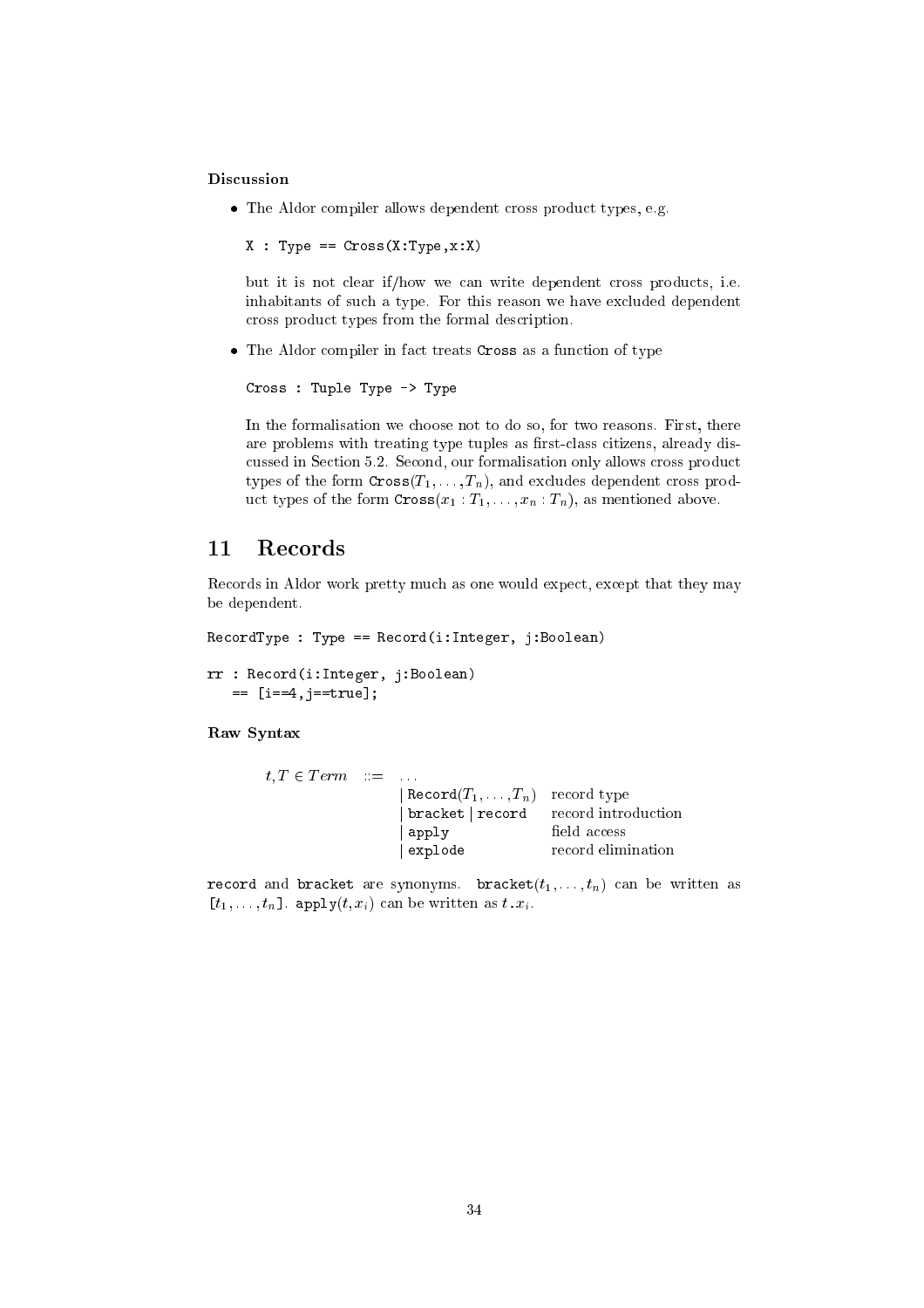$T<sub>1</sub>$  relations relations to the  $T<sub>2</sub>$ 

- (x1 : T1; : : ; : Th; : Th) : The Type ` Re
ord(x1 : T1; : : : ; xn : Tn) : Type  $I \Vdash \texttt{Record}\,T$  : Type  $\varGamma\vdash\mathtt{bracket}:\overline\varGamma\!\to\!\mathtt{Recard}\overline\varGamma$  $I \Vdash \texttt{Record}\,T$  : Type  $\varGamma\vdash \mathtt{record} : \overline{\varGamma} \dashrightarrow \mathtt{Record} \overline{\varGamma}$  . The matrix  $\varGamma$  $I' \vdash \texttt{Record}\, T$  : Type  $\varGamma\vdash \texttt{explode} : \texttt{Record}\overline{T}{\;\to\;} \overline{T}$  ` <sup>r</sup> : Re
ord(x1 : T1; : : : ; xn : Tn) ` apply(r; xi) : Ti [xi := r:x1; : : : ; xi1 := r:xx1℄

- Here type tuples are useful! E.g. note that the formation rule above allows for dependent re
ords. The introdu
tion rules rely on the keyword argument style for fun
tion appli
ation.
- Note that record, bracket, explode, and apply are heavily overloaded fun
tions. Maybe it would be better not to do so in the formalisation?
- $\bullet$  Using an enumeration type  $x_i$  , apply can be regarded as a function

$$
\frac{\Gamma \vdash \text{Record}(x_1 : T_1, \ldots, x_n : T_n) : \text{Type}}{\Gamma \vdash \text{apply} : (\text{Record}(x_1 : T_1, \ldots, x_n : T_n), 'x_i') \rightarrow T_i}
$$

and  $\text{and } \text{and } \text{in } \mathbb{R}$  and  $\text{and } \text{in } \mathbb{R}$  are then be seen as a normal application, as explained in the Aldor User Guide (pages  $146-147$ ). However, this is only correct for non-dependent re
ords; For dependent re
ords a substitution is needed in the result type  $T_i$ .

- There are two more operations on records: set! and dispose (see pages 146–147 of the Aldor User Guide). We don't consider these as they are imperative operations. (What is interesting about these operations is that they show that records are not values, but rather references to values.)
- The Aldor compiler rejects untyped definitions of records

```
t == re
ord(i==4,j==5);
```
but will accept a definition of the form

```
t == re
ord(i:Integer==4,j:Integer==5);
```
• Some or all the  $x_i$  in a type Record $(x_1 : T_1, \ldots, x_n : T_n)$  can be omitted. In that case the corresponding apply's are missing. So degenerated records such as  $\text{Record}(T_1, T_2)$  are allowed in Aldor. Because all the apply's are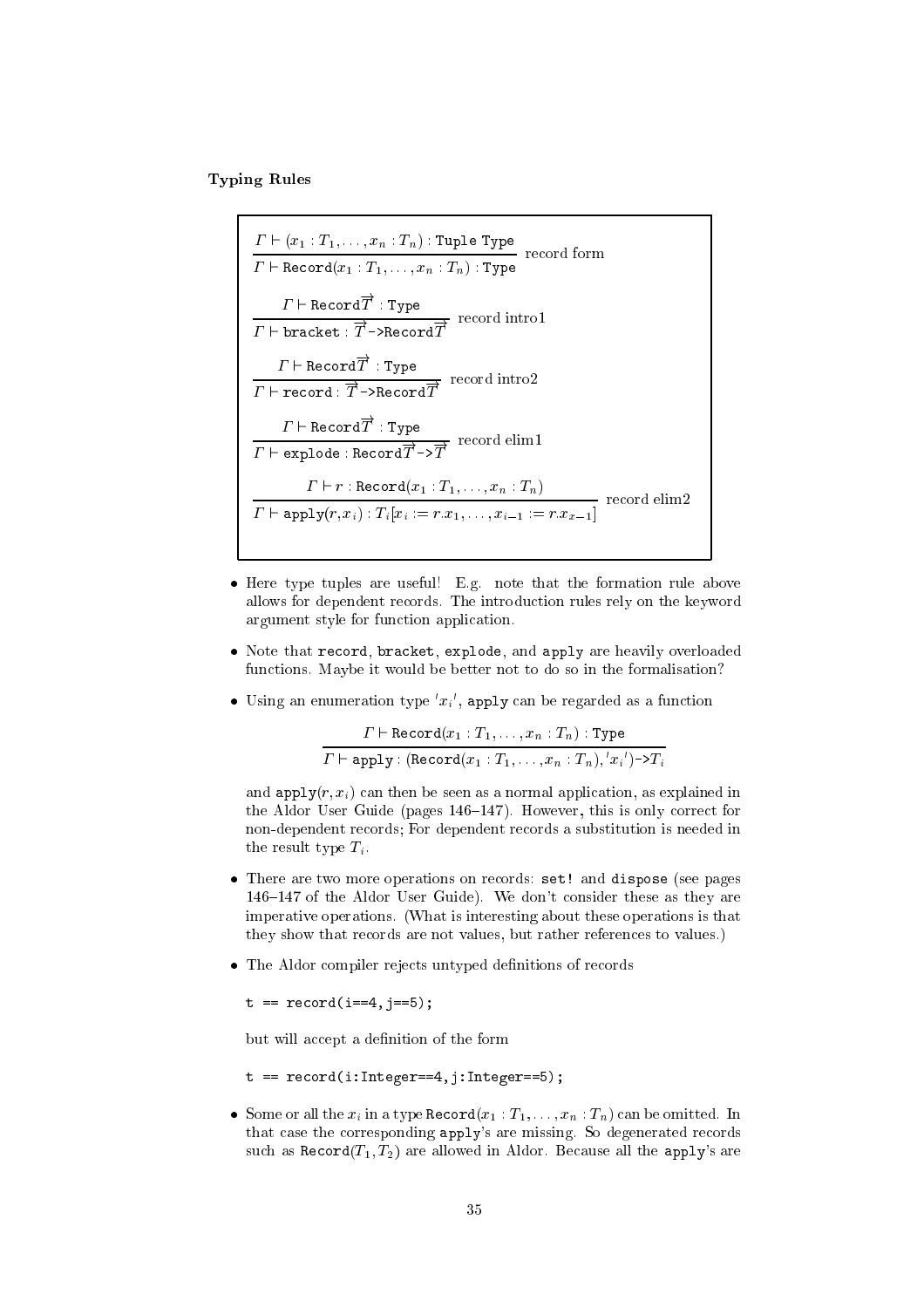missing, this is effectively the same as  $\text{cross}(T_1, T_2)$ . Still, if  $T_1$  and  $T_2$ are equal, then Aldor rejects Record $(T_1, T_2)$ .

• Again, the Aldor compiler treats Record as a function of type Tuple Type->Type. In the formalisation we hoose not to do this, for the same reasons as for Cross and Enumeration.

## <sup>12</sup> Unions

Union types provide disjoint union, also known as variants. For example,

```
IntOrBool : Type = Union (left:Boolean, right:Integer);
```
left:Bool : Union (left:Boolean, right:Boolean, right:Integer) ==  $\mathbf{I}$ 

```
rightInt : Union (left:Boolean, right:Integral, Pright:Integral
```
#### Raw Syntax

| $t, T \in Term \quad ::= \quad \dots$ |                                    |                                    |
|---------------------------------------|------------------------------------|------------------------------------|
|                                       | $\overrightarrow{\texttt{UnionT}}$ | union type                         |
|                                       |                                    | bracket   union union introduction |
|                                       | case                               | union test                         |
|                                       | apply                              | union elimination                  |

د د الله المسلم المسلم المسلم المسلم المسلم المسلم المسلم المسلم المسلم المسلم المسلم المسلم المسلم المسلم المس  $\text{apply}(t, x_i)$  can be written as  $t \cdot x_i$ .

#### $T<sub>1</sub>$  relations relations to the  $T<sub>2</sub>$

 $\mathbf{r}$ 

$$
\frac{\Gamma \vdash T_i : \text{Tuple Type}}{\Gamma \vdash \text{Union}(x_1 : T_1, \ldots, x_n : T_n) : \text{Type}} \quad \text{union form}
$$
\n
$$
\frac{\Gamma \vdash \text{Union}(x_1 : T_1, \ldots, x_n : T_n) : \text{Type}}{\Gamma \vdash \text{bracket} : (x_i : T_i) \neg \text{Union} \overrightarrow{T}} \quad \text{union into 1}
$$
\n
$$
\frac{\Gamma \vdash \text{Union}(x_1 : T_1, \ldots, x_n : T_n) : \text{Type}}{\Gamma \vdash \text{union} : (x_i : T_i) \neg \text{Union} \overrightarrow{T}} \quad \text{union into 2}
$$
\n
$$
\frac{\Gamma \vdash \text{Union}(x_1 : T_1, \ldots, x_n : T_n) : \text{Type}}{\Gamma \vdash \text{case} : (\text{Union} \overrightarrow{T}, 'x_i') \neg \text{Boolean}} \quad \text{union elim1}
$$
\n
$$
\frac{\Gamma \vdash \text{Union}(x_1 : T_1, \ldots, x_n : T_n) : \text{Type}}{\Gamma \vdash \text{apply} : (\text{Union} \overrightarrow{T}, 'x_i') \neg \text{atrix}} \quad \text{union elim2}
$$

• Note that record, bracket, apply, and case are heavily overloaded functions. Especially the first three, as these are also used for records. (And again, maybe it would be better not to do so in the formalisation?)

<sup>9</sup> at least, as far as the fun
tional sublanguage of Aldor is 
on
erned; if imperative operations are taken into account, there are differences, as the components of a record can be imperatively updated.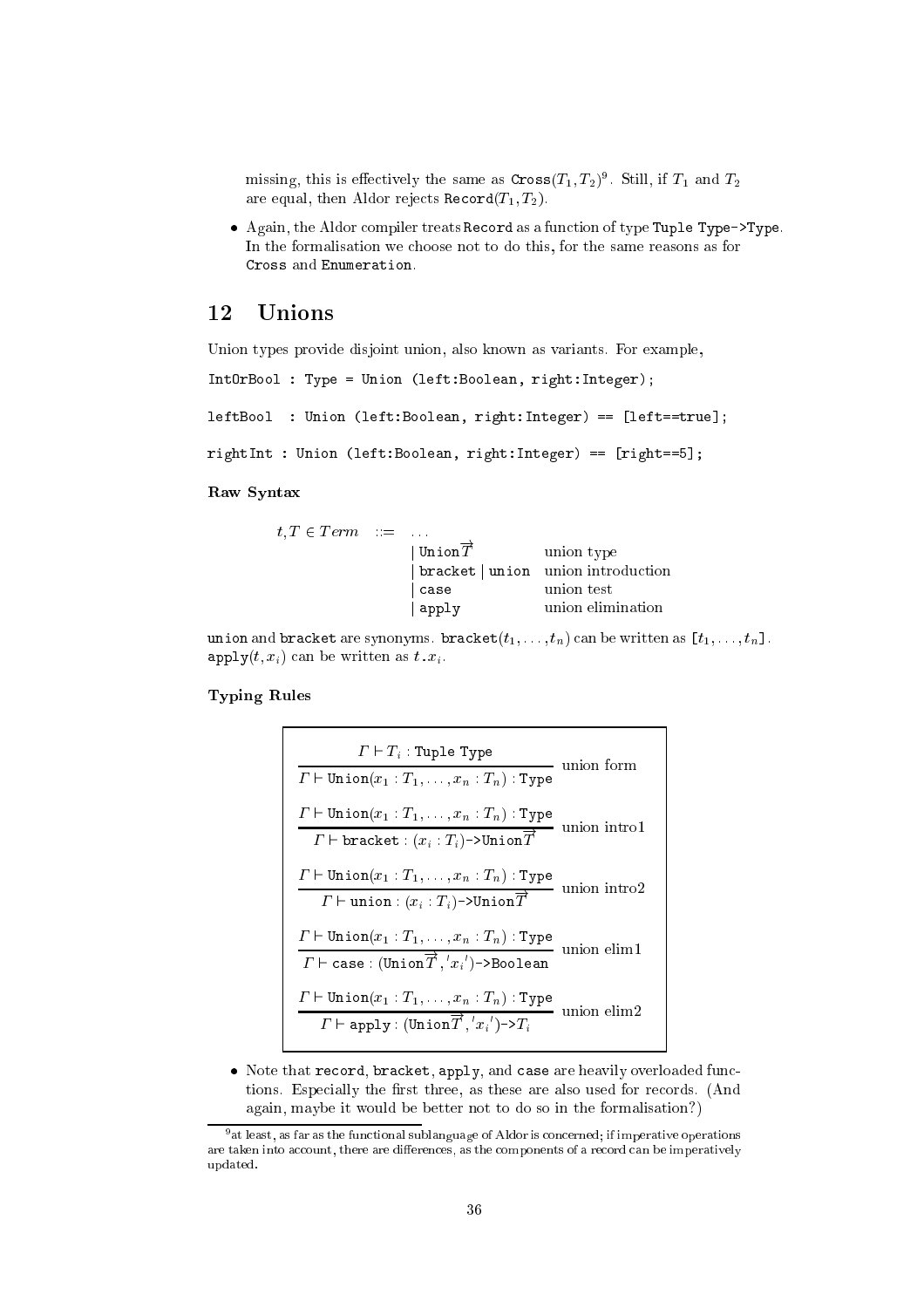• The rules for union types are not type-safe. The culprit is the elimination of union types (as usual). For example, if we define

```
x : Union (left:Boolean, right:Integer) == union(right==5);
```
there is nothing preventing us from considering x as a left-injection, as in

 $unsafeProjection: Boolean == apply(x, left)$ 

So it's left up to the user to check – using the function case – that the correct component is extracted from a variant.

• There are two more operations on unions: set! and dispose (see p. 147/148 of the Aldor User Guide). We don't consider these as these are really only interesting in imperative setting. What is interesting about these operations is that they show that records are not values, but rather references to values.

#### 13 Enumeration

Enumeration types in Aldor consist of a fixed collection of symbolic values. For example

```
Colour : Type == 'red, green, blue';
```

```
x: Colour == red;
```
Raw Syntax

$$
t, T \in Term \quad ::= \quad \dots
$$

$$
\begin{array}{ccc} | & x_1, \dots, x_n' \\ | & \text{Emmentation} \overrightarrow{T} \end{array}
$$

**Typing Rules** 

$$
\frac{T \vdash 'x_1, \ldots, x_n': \text{Type}}{T \vdash x_i : 'x_1, \ldots, x_n'}
$$
 enumeration intro

• Aldor in fact regards  $x_1, \ldots, x_n$  as shorthand for

Enumeration( $x_1$ : Type,..., $x_n$ : Type)

Here Enumeration takes an arbitrary type tuple as argument, i.e.

Enumeration : Tuple Type -> Type

We choose not to do this in the formalisation. In addition to the problems with treating type tuples as first-class citizens, already discussed in Section 5.2, it is not clear what the meaning would be of Enumeration applied to a type tuple that is not of the form  $(x_1 : Type, \ldots, x_n : Type)$ .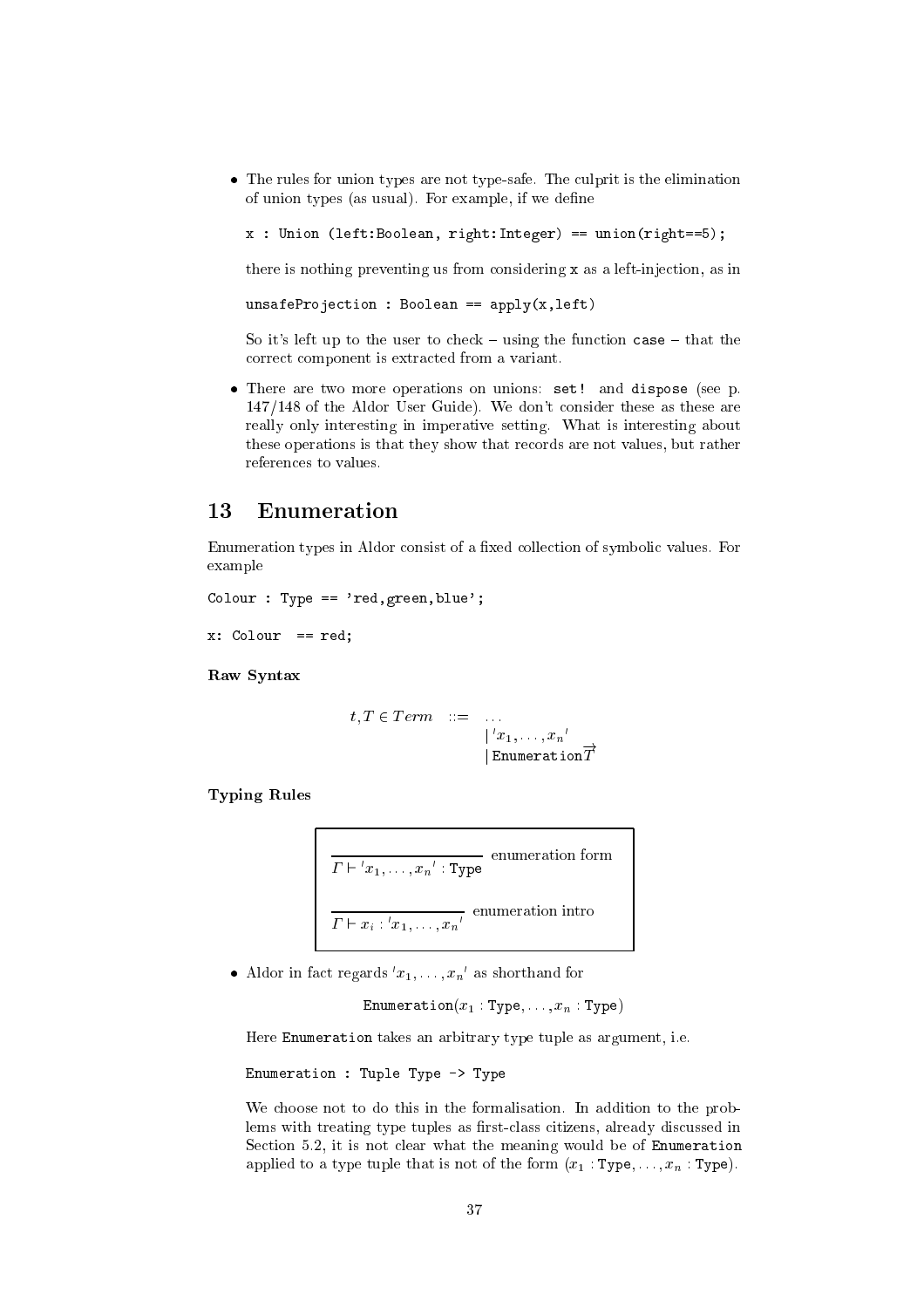- The Aldor compiler behaves strangely if we have overlapping enumeration types. This seems to be a bug. It would be better to disallow any overlap between enumeration types.
- How do clashes between enumerations and variables work? Eg. what if one of the  $x_i$  is also used as a variable?
- A difficulty with enumeration types is that in a "typeless" definition of the form  $x=x_i$  it may not be clear hard to tell that  $x_i$  is an element on an enumeration type, and which enumeration type. The import statement is used to declare enumeration types.

```
Timport from x_1, \ldots, x_n; \Gamma' \vdash ok<br>T; import from x_1, \ldots, x_n; \Gamma'; x == x_i \vdash ok untyped definition ok
```
The formalisation of the type system is surprisingly tricky here.

#### Equality 14

The type expressions in Aldor are complicated enough for equality of types to be non-trivial. There are different places where the notion of equality between types plays a role, and we can distinguish different notions of equalities between types. These are discussed below.

## **Notions of Equality**

Different sources of equalities between types are

 $\bullet$   $\alpha$ -equality.

There are *bound variables* in types, so there is a notion of  $\alpha$ -equality of types, i.e. equality up to renaming of bound variables. For example, types  $(n:Integer)$  ->Vector(n) ->Integer and (m:Integer) ->Vector(m) ->Integer can be regarded as equal.

Related to  $\alpha$ -equality is the case of vacuous dependency: one would expect that the types  $S \rightarrow T$  and  $(x : S) \rightarrow T$  would be equal in the case that x is not free in the result type T.

 $\bullet$   $\delta$ -equality.

We can define names for types, so there is a notion of  $\delta$ -equality, i.e. equality up to (un)folding of definitions. For example, if we define XX : Type == Integer then the types XX and Integer can be regarded as equal.

 $\bullet$   $\beta$ -equality.

Because types can contain lambda abstractions and applications in types there can be  $\beta$ -redices in type expressions. For example, the type Integer and the type  $((x:Type):Type+-\ge 0)$  (Integer) - the identity function on types applied to the type  $Integer - can$  be regarded as equal.

In the same way one can consider  $\eta$ -equality as well as  $\beta$ -equality.

• Finally, because there are dependent types, types can have arbitrary terms as subexpressions. So any notion of equality for such sub-expressions induces a notion of equality on types. For example, because 3+4 and 7 are equal the types  $Vector(3+4)$  and  $Vector(7)$  can be regarded as equal.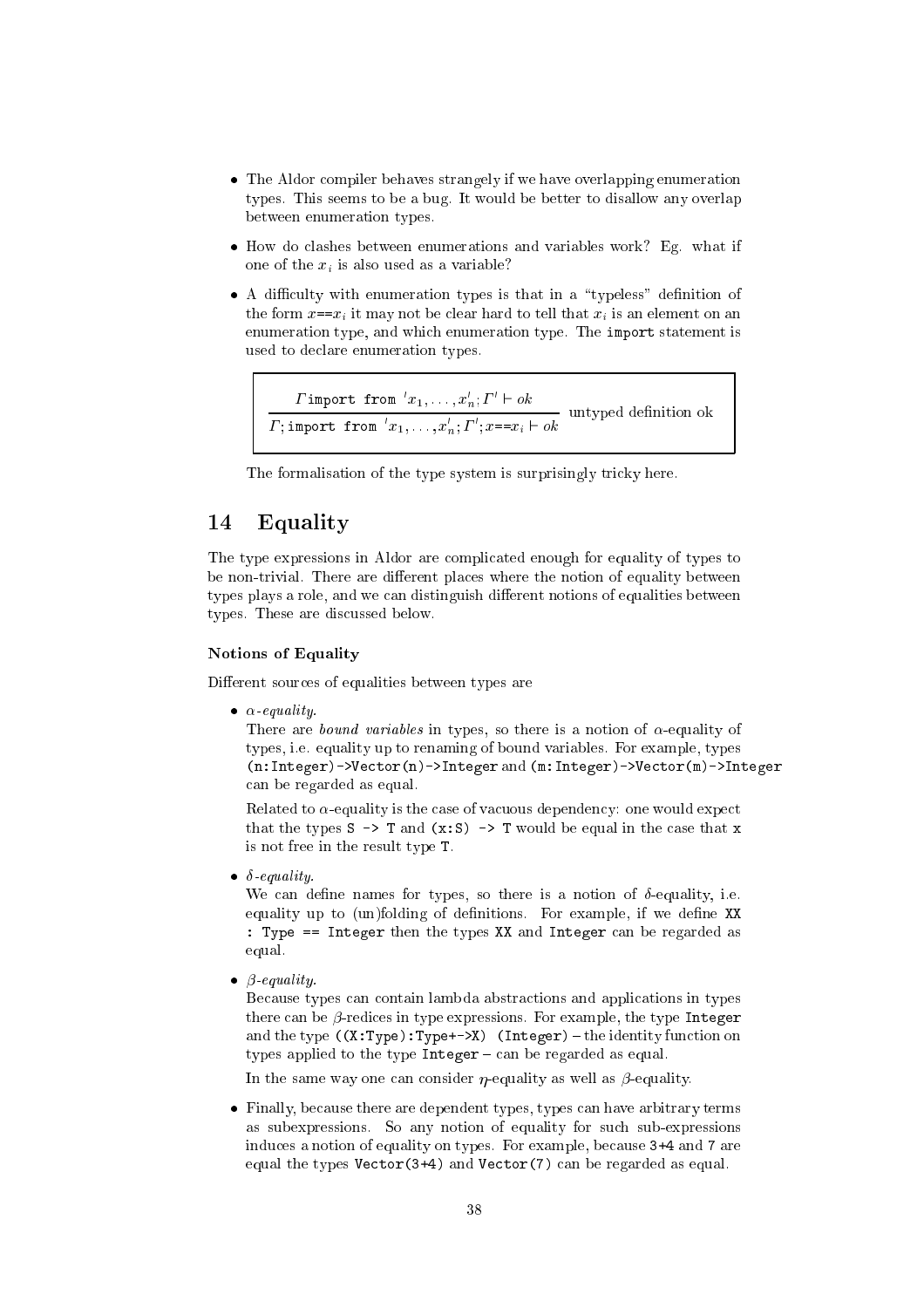It should be clear that a notion of equality that includes the equalities discussed under the last point above will qui
kly be
ome unde
idable. For instan
e, dependent types an ontain diverging sub-expressions. In fa
t, just in
orporating  $\beta$ -equality would be enough to make equality undecidable. The general problem with the last two notions of equality above is that type checking, which is done at ompile time, be
omes entangled with evaluation, e.g. of 3+4 to 7, whi
h by definition is done at run time. This is a well-known problem with dependent types, discussed for instance in [MR86].

## Uses of Equality

There are several pla
es where the type system depends on the notion of equality for types :

(i) Any inference rule where the same type occurs more than once in the premisses relies implicitly on a notion of equality. The most obvious place where this occurs is in the application rule

$$
\frac{\Gamma \vdash f : S \rightarrow T \qquad \Gamma \vdash s : S}{\Gamma \vdash f(s) : T}
$$
 function elim

Here the type S of the argument s has to be equal to the domain of f.

(ii) Less obvious than in the typing rule above, any inferen
e rule where a type is required to of a parti
ular form in one of the premisses also relies on a notion of equality, For example, in

$$
\frac{\varGamma \vdash T : \texttt{Type}}{\varGamma \vdash \texttt{Tuple } T : \texttt{Type}}
$$

type of  $T$  is required to be equal to Type. And, in the application rule again, the type of f is required to be equal to something of the form  $S\rightarrow T$ .

(iii) Finally, overloading depends on equality  $-$  or rather, inequality  $-$  of types. Eg. the rule

$$
\frac{\Gamma \vdash ok \quad \Gamma \vdash t : T \quad \neg (\Gamma \vdash x : T)}{\Gamma ; x = t : T \vdash ok}
$$

requires that  $\Gamma$  does not contain any definition or declaration of an  $x$  of type  $T$ , nor of a type equal to  $T$ .

Ideally, in the formal description we would want to deal with equality by inluding a onversion rule of the form

$$
\frac{\Gamma \vdash t : T \quad (T, T') \in R}{\Gamma \vdash t : T'}
$$
 conversion

where  $R$  is the equality relation on types. Intuitively, this rule states that we are only interested in the typing relation up to the notion of equality  $R$  on types. <sup>10</sup>

Unfortunately, this is not how equality is dealt with by the Aldor compiler. It turns out that the compiler uses several notions of equality, and uses different notion of equality in different places. An accurate description of Aldor can therefore not be given by in
luding a single onversion rule as dis
ussed above;

<sup>&</sup>lt;sup>10</sup>Note that once  $\delta$ -equality is included, the notion of equality R will depend on the context *I*, so we should really write  $(T, T) \in R_T$  or  $T \in (T, T) \in R$ .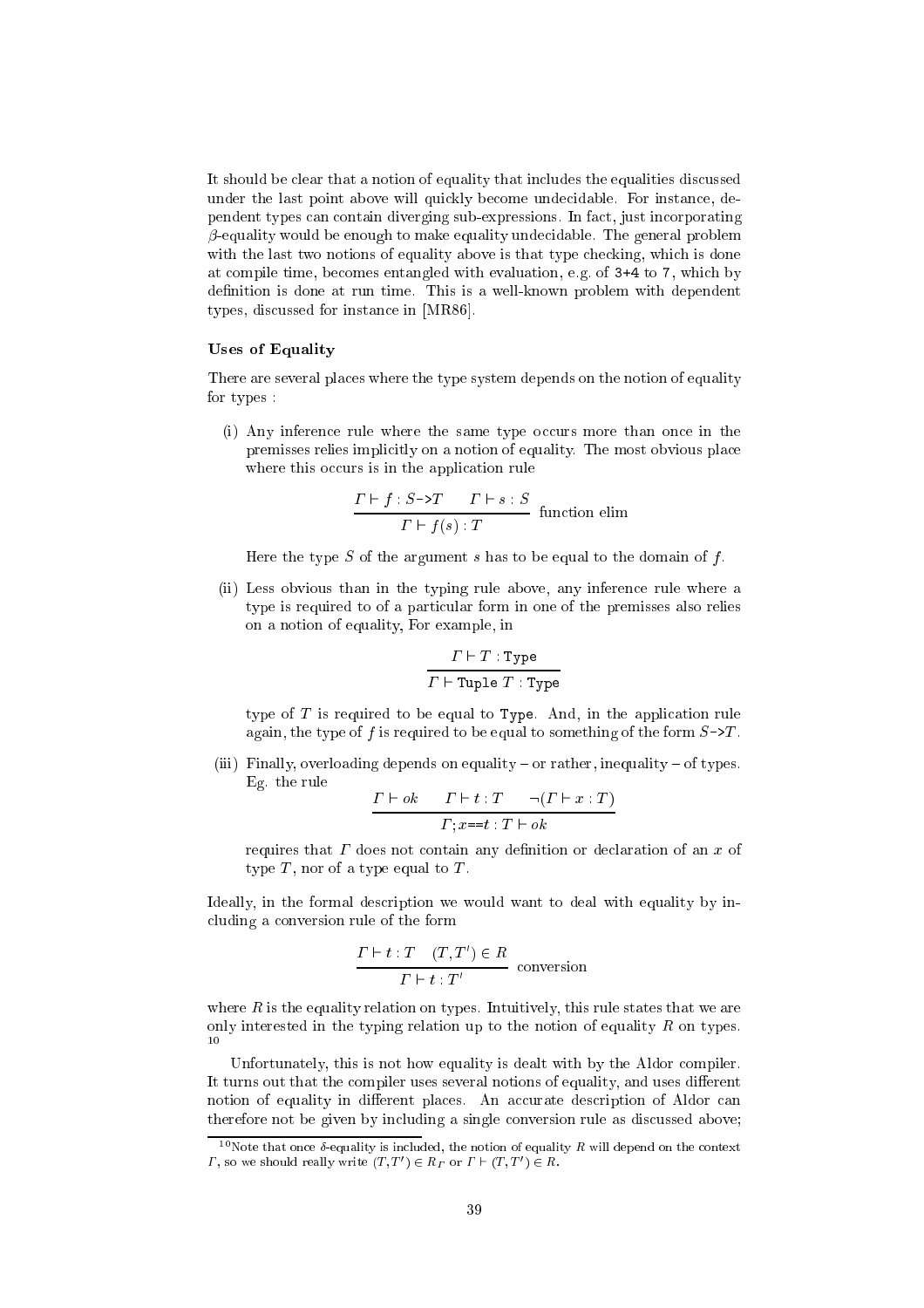Instead equality would have to be build into any typing rule that relies on equality, e.g.  $\alpha$  $(0.00)$ 

$$
\frac{T \vdash f : S \to T \qquad T \vdash s : S \qquad (S, S') \in R}{\Gamma \vdash f(s) : T}
$$

where  $R$  is the notion of equality used in this particular case.

We will not attempt to give an accurate description of equality in Aldor in this way: it would be very hard to do and not be very useful, sin
e this is an aspe
t of the Aldor type system that we want to hange anyway. Instead, we will make an inventory of the different notions of equality used in Aldor and give a rough indi
ation of whi
h notion of equality is used where.

Of the notions of equality listed earlier, the Aldor compiler only ever uses  $\alpha$ and  $\delta$ -equality with some restrictions. In light of the difficulties that arise with the other notions of equality this is not surprising.

## 14.1  $\alpha$ -equality

Nearly everywhere the Aldor compiler treats  $\alpha$ -equal types as being equal. So, in the formal des
ription we ould onsider in
luding

$$
\frac{t = \alpha t'}{\Gamma \vdash (t, t') \in R} \quad \alpha\text{-conv}
$$

There are only two case where the Aldor compiler does not work modulo  $\alpha$ equality:

 $\bullet$  In a definition of a (dependently typed) function of the form

f :  $(x:S)$  ->T ==  $(x:S)$ : T +-> t

the ompiler insists that the same variable name <sup>x</sup> is used in the body  $(x: S)$ : T+->t of the definition as in the type  $(x: S)$ ->.

• The Aldor compiler does not always spot  $\alpha$ -equality when checking for ambiguous overloading (as discussed under (iii) above). When the types involved be
ome ompli
ated the ompiler may fail to spot that the same constant is defined twice for  $\alpha$ -equal types, as for example Id in the definitions below:

```
Id(X:Type, x:X) : X == x;Id(Y:Type, y:Y) : Y == y;
```
It is interesting to note that when it comes to applications (as discussed under (i) above) then Aldor has no problems in spotting that the types  $(X:Type, x:X)$ - $X$  and  $(Y:Type, y:Y)$ - $Y$  are equal. So different algorithms for deciding equality for types are used when in comes to (i) and (iii).

## 14.2  $\delta$ -equality

Aldor treats typed definitions (of the form  $x: T == t$ ) and untyped definitions (of the form  $x == t$  differently when it comes to definitional equality. It seems that we do not have  $\delta$ -equality for the former but that we do have  $\delta$ -equality for the latter, albeit in a limited form. This explains to some extent why typed and untyped definitions are treated differently in packages, as discussed in Section 7.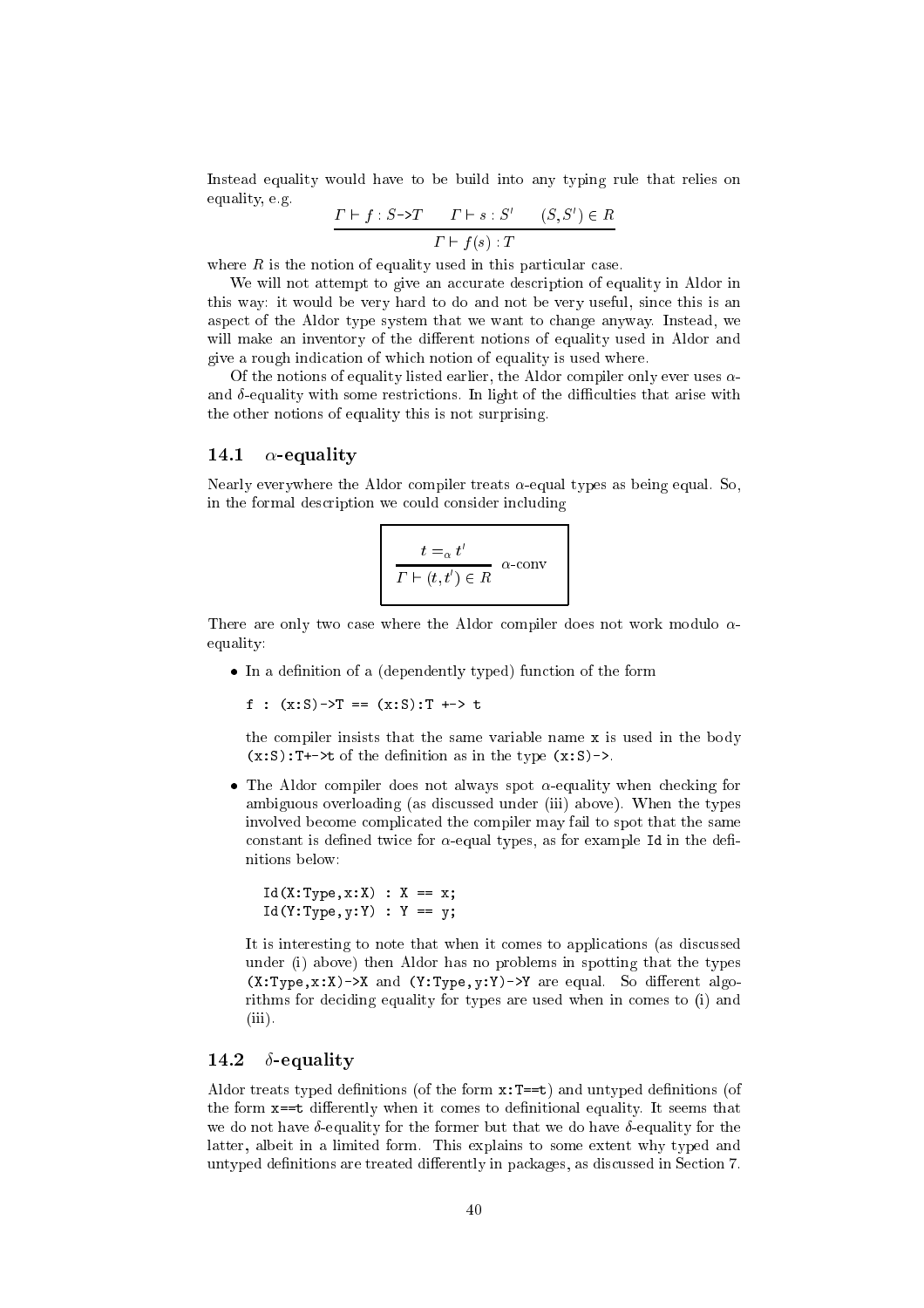## 14.2.1 Definitions of the form  $x : T == t$

The Aldor compiler does not use  $\delta$ -equality for these definitions. So we do not have

$$
\frac{\Gamma; X : \text{Type} == T; I'' \vdash t : X}{\Gamma; X : \text{Type} == T; I' \vdash t : T} \delta \text{unfold}
$$

nor vi
e versa.

The only exception seems to be definitions of categories. Here the Aldor compiler does use  $\delta$ -equality. This seems to contradict the Aldor User Guide, where on page  $113/114$  it is said that the define keyword has to be included, so that we have a definition of the form define  $x : T == t$ , in order for to have  $\delta$ -conversion for definitions of categories. We have

$$
\frac{\Gamma; x : \texttt{Category==}d; \Gamma' \vdash t : x}{\Gamma; x : \texttt{Category=}=d; \Gamma' \vdash t : d} \delta \text{ category unfold}
$$

but we do not have the reverse, i.e.

$$
\frac{\Gamma; x: \texttt{Category==}d; \Gamma' \vdash t : d}{\Gamma; x: \texttt{Category=}=d; \Gamma' \vdash t : x} \delta \text{ category fold}
$$

So the notion of equality that Aldor uses is not always symmetric!

All this suggests that as far as definitions of the form  $x : T == t$  are conerned, we only have

$$
\frac{(x : \texttt{Category=}d) \in \Gamma}{\Gamma \vdash (x, d) \in R} \delta \text{ category unfold}
$$

## 14.2.2 Definitions of the form  $x == t$

It seems that in most cases the Aldor compiler works modulo  $\delta$ -equality as far as these definitions are concerned. So

$$
(x == t) \in \Gamma
$$
  
\n
$$
\Gamma \vdash (x, t) \in R
$$
  $\delta$  untryped unfold  
\n
$$
(x == t) \in \Gamma
$$
  
\n
$$
\Gamma \vdash (t, x) \in R
$$
  $\delta$  untryped fold

The exception is that Aldor seems to ignore these equalities when it comes to spotting ambiguous overloading. For example, the Aldor compiler accepts the following definitions

```
XX == Integer;
five \mathbf{r} in the set of \mathbf{r}fixed the state \mathbf{r}
```
and does not omplain that this overloading of five is ambiguous. (Here again, Aldor is better as spotting equality when it comes to (i) and (iii); when it comes to appli
ations the ompiler treats XX and Integer as equal.)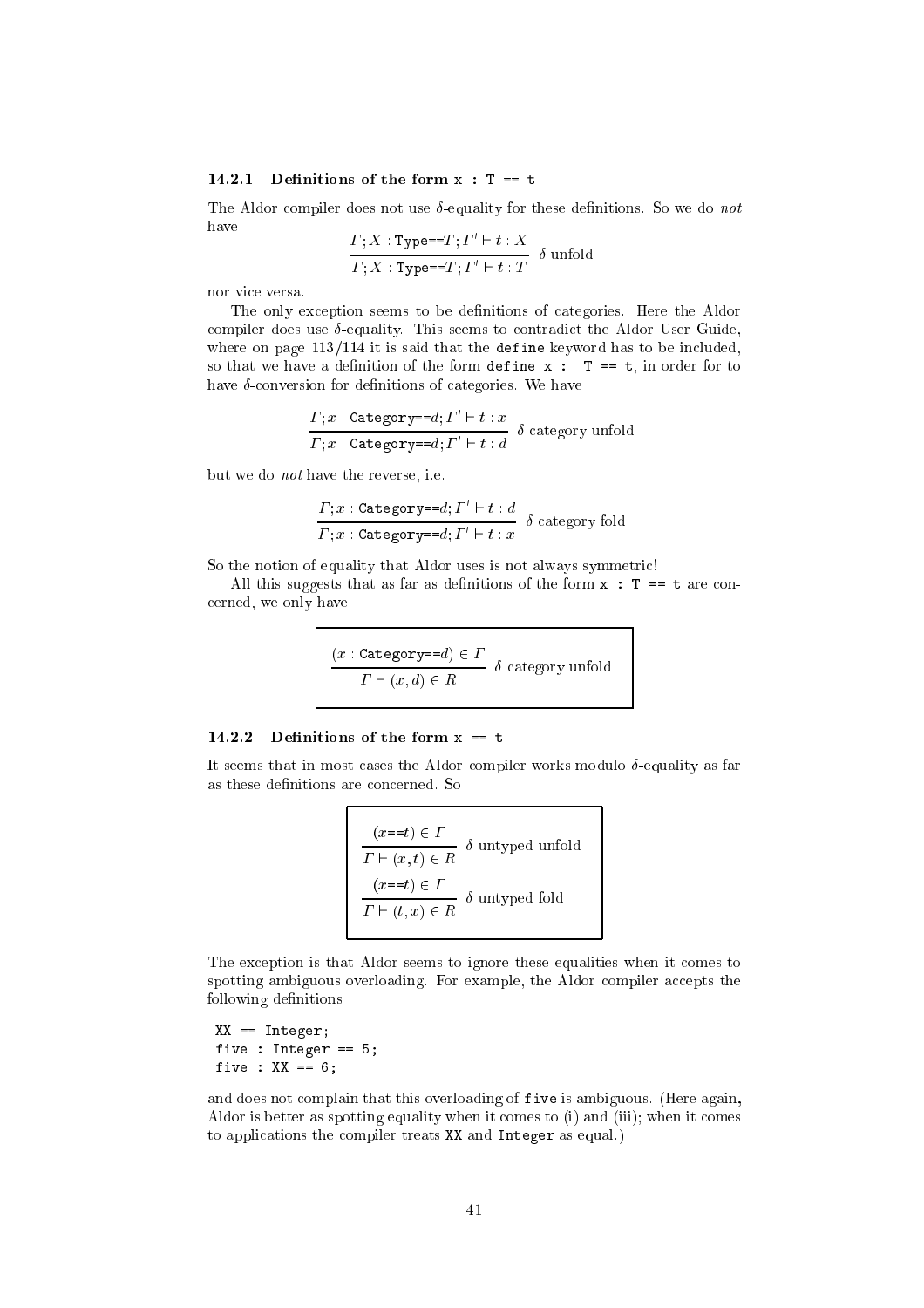### 15 Subtyping, Courtesy Conversions, Satisfa
 tion

Subtyping is a relation  $\leq$  on types that comes with a so-called subsumption rule

$$
\frac{\Gamma \vdash t : T \quad T \leq T'}{\Gamma \vdash t : T'}
$$
 subsumption

There are two  $-$  quite different!  $-$  possible semantics of subsumption:

• apply some coercion function.

Maybe we have to apply some coercion function to convert a term of type  $\,$  to type  $\,$  . For example, many languages treat the integers as a subtype of the reals, and here typically a coercion function has to be applied to convert integers to some floating-point format.

• do nothing.

It may be the case that we don't have to do anything to a convert a term  $\iota$  or type  $I$  to get a term or type  $I$  . Here one can think or subtyping between Ring and Monoid.

Note the similarity with the subsumption rule above and the conversion rule given on page 39. It might be hard to tell the two apart. The intuition behind them is quite different though, and the semantics of type conversion has to be "do nothing".

In nice type systems  $\leq$  subsumes the notion of equality for types R, and R will even be equal to  $\leq \cap$  >. (In Aldor this is not true: e.g. there are courtesy conversions from cross products to multiple values and back, but these are different types.)

Aldor has 3 notions of "subtyping", which will be described in the subsections below, namely

- subtyping,  $\Gamma \vdash S \sqsubset T$
- courtesy conversions,  $\Gamma \vdash S \leq_{convert} T$
- satisfaction,  $\Gamma \vdash S \leq_{sat} T$

It is not really clear what the differences between these three notions, and in how far we have to distinguish these notions in the formal description here. They may have different semantics, but that is not really an issue in the (syntactic) des
ription of the type system.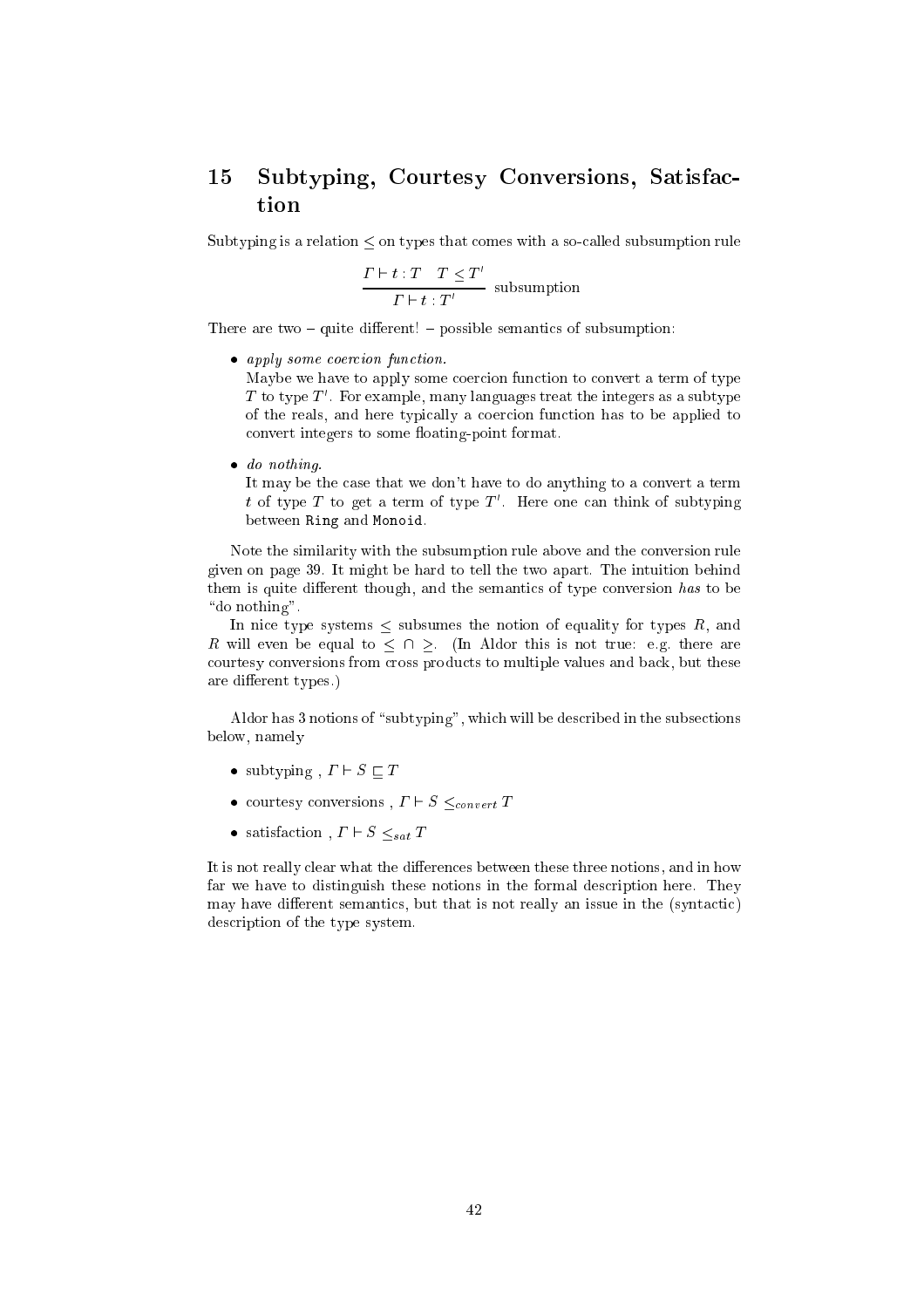## 15.1 Courtesy Conversions

We write  $\Gamma \vdash S \leq_{convert} T$  for "there is a courtesy conversion from S to T". The Aldor User Guide (p. 84) lists the following rules for courtesy conversions:

$$
\Gamma \vdash \text{Cross}(T, \dots, T) \leq_{convert} \text{Tuple } T
$$
\n
$$
\overline{\Gamma \vdash \text{Cross}(T) \leq_{convert} T}
$$
\n
$$
\overline{\Gamma \vdash T \leq_{convert} \text{Tuple } T}
$$
\n
$$
\overline{\Gamma \vdash T \leq_{convert} \text{Cross } T}
$$
\n
$$
\frac{\Gamma \vdash t : T \quad \Gamma \vdash T \leq_{convert} T'}{\Gamma \vdash t : T \quad \Gamma \vdash T \leq_{convert} T'} \leq_{convert} \text{subsumption}
$$

- As the name suggests, the semantics of  $\leq_{convert}$ -subsumption involves oer
ion fun
tions.
- Aldor does not provide any "congruence" rules to lift  $\leq_{convert}$  to more complicated type expressions (like it does for  $\sqsubseteq$ ). (Because of this, there is no need to include a reflexivity rule for  $\leq_{convert}$ ; The only use of reflexivity of  $\leq_{convert}$  would be in the subsumption rule, and there it's obviously not really needed.)
- In addition to courtesy conversions, Aldor also has "primitive conversions" and "conversion functions" (see p. 84-85 of the Aldor User Guide).
- There are also courtesy conversions between multiple values and tuples/cross produ
ts

$$
\Gamma \vdash (T, \dots, T) \leq_{convert} \text{Tuple } T
$$
\n
$$
\overline{\Gamma \vdash (T_1, \dots, T_n) \leq_{convert} \text{Cross}(T_1, \dots, T_n)}
$$
\n
$$
\overline{\Gamma \vdash \text{Cross}(T_1, \dots, T_n) \leq_{convert} (T_1, \dots, T_n) \cdot \Gamma}
$$

but, as we do not consider multiple values, we ignore these. Observe that the last two courtesy conversions effectively render cross products and multiple values equivalent.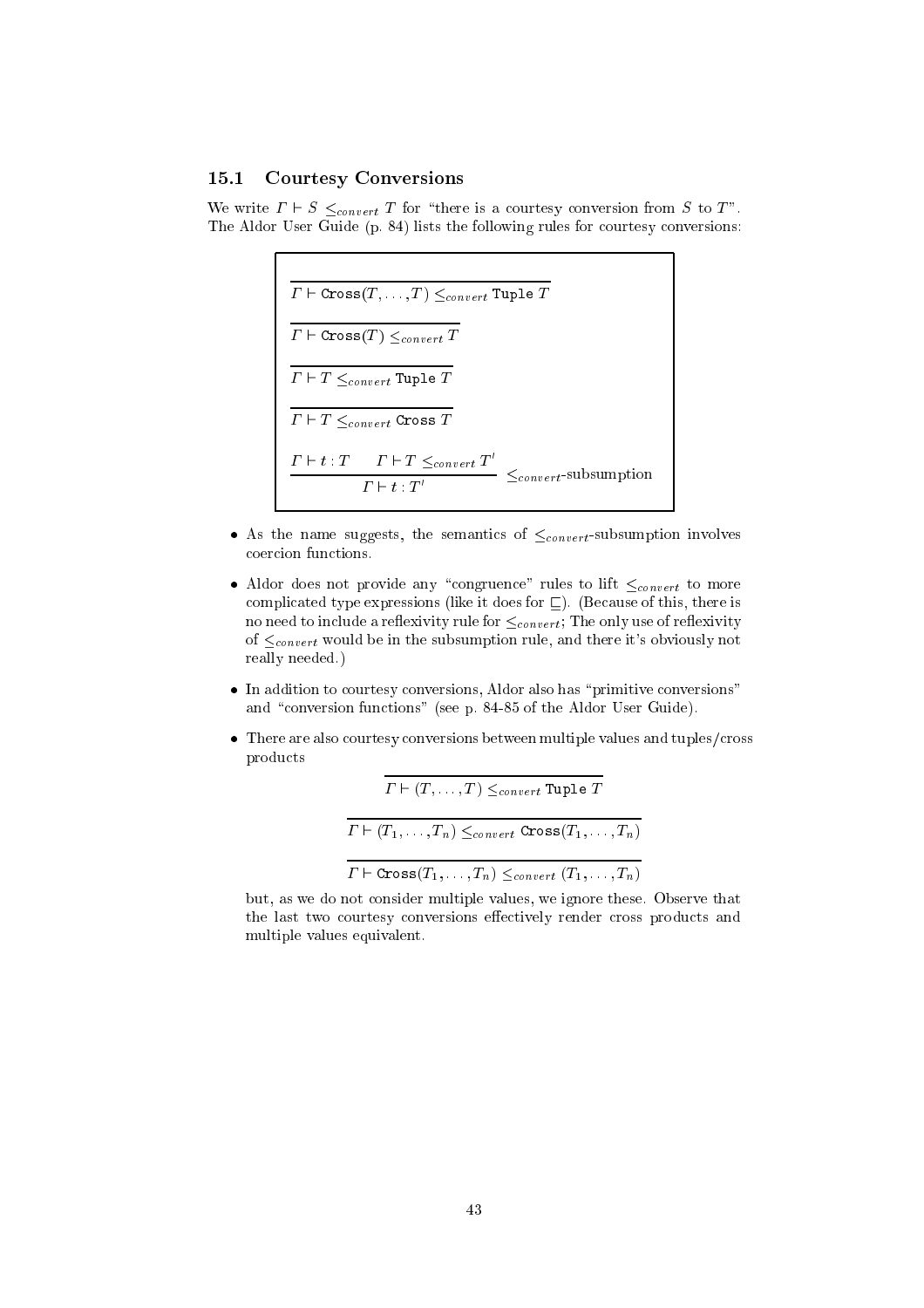#### 15.2Subtyping

We write  $\Gamma \vdash S \sqsubset T$  for S is a subtype of T in context  $\Gamma$ . The Aldor User Guide (p. 83) lists the following rules for subtyping:

 $\frac{m_1 m_2 \cdots p_n}{\cdots}$   $\frac{m_1 m_2 \cdots m_n}{\cdots}$   $\frac{m_2 m_3 \cdots m_n}{\cdots}$   $\cdots$   $\cdots$  ` withfx1 : T1; : : : ; xn : Tng <sup>v</sup> withfxp1 : Tp1 ; : : : ; xpm : Tpmg ` S2 <sup>v</sup> S1 ` T1 <sup>v</sup> T2 v--> - ~1 -1 -1 *T*2  $I \quad \vdash \; \mathit{I} \; : \; I \quad \vdash \; I \; \vdash \; I \; \sqsubseteq \; I$  $\Gamma \vdash t : T'$  =  $\overline{\phantom{0}}$  =  $\overline{\phantom{0}}$ 

- Note that in the reordering of the items in a signature a

ording to the permutation  $p_1, \ldots, p_m$  it is assumed that the permuted signature is still valid; that this is not always the case is a consequence of type dependency.
- The semantic semantic intervals of v-subsumption is  $\mathcal{W}$  as explained in the semantic in the semantic in the semantic in the semantic in the semantic in the semantic in the semantic in the semantic interval  $\mathcal{W}$ Aldor User Guide (p. 83), if  $I \sqsubset I$  then they share an underlying base domain" and their elements have the same representation.
- are the manual, the rules viewed and viewed and viewed and viewed and viewed and viewed and viewed and viewed e.g.

$$
S_1 \to T_1 \sqsubseteq T_1 \to T_2 \implies S_2 \sqsubseteq S_1 \land T_1 \sqsubseteq T_2
$$

Of ourse, if the rules above are the only rules for subtyping then this is learly true.

• Observe that this is a limited notion of 'width' subtyping. It is not possible to subtype on a particular neld  $-$  that is to allow  $x_i$  :  $\pmb{\tau}_i$  to replace  $x_i$  :  $\pmb{\tau}_i,$ where  $I_i \subseteq I_i$  – in moving from subtype to supertype; this is known as 'depth' subtyping. Subtyping on fields of records is also not permitted.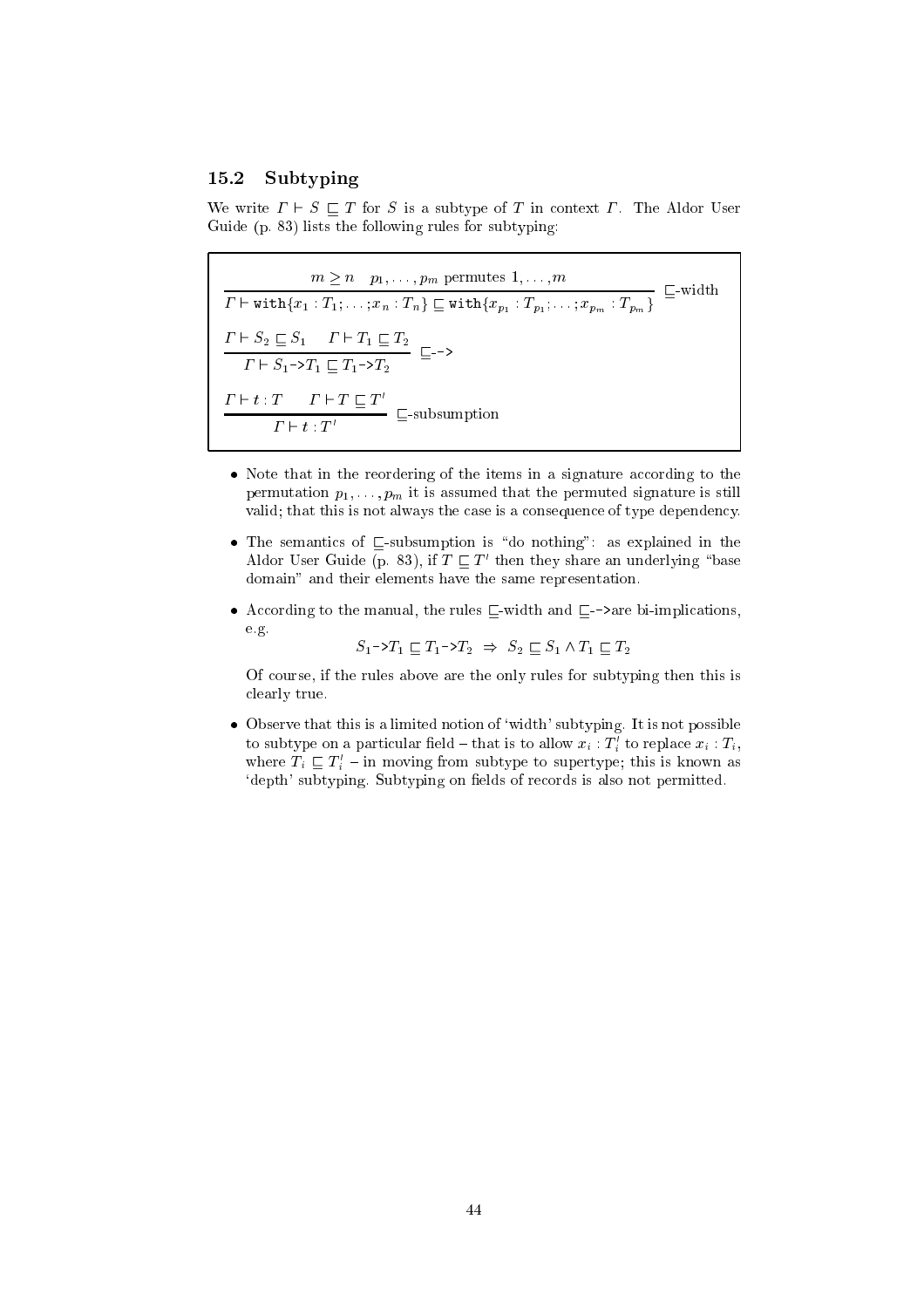## 15.3 Satisfa
tion

We write  $\Gamma \vdash S \leq_{sat} T$  for S satisfies T in context  $\Gamma$ . The Aldor User Guide (p. 86) lists the following rules for satisfa
tion:

| $\Gamma \vdash S$ : Category<br>$\Gamma \vdash S \leq_{sat}$ Type                                           |
|-------------------------------------------------------------------------------------------------------------|
| $\Gamma\vdash$ Category $\leq_{sat}$ Type                                                                   |
| $\Gamma \vdash \mathtt{add} \{\dots\} : S$ S is the type of a category or a domain                          |
| $\Gamma \vdash S \leq_{sat}$ Type                                                                           |
| $\frac{\varGamma\vdash S\sqsubseteq T}{\varGamma\vdash S\leq_{sat}T}\;\sqsubseteq\Rightarrow\leq_{sat}$     |
| $\frac{\Gamma\vdash S\leq_{convert}T}{\Gamma\vdash S\leq_{sat}T}\leq_{convert}\Rightarrow\leq_{sat}$        |
| $\frac{\Gamma\vdash t:T\quad \Gamma\vdash T\leq_{sat}T'}{\Gamma\vdash t:T'}\ \leq_{sat}\text{-subsumption}$ |

- Note that satisfa
tion subsumes the ourtesy onversions.
- The User Guide also gives a rule

$$
\frac{\Gamma \vdash T : \text{Type}}{\Gamma \vdash T \leq_{sat} ()}
$$

It is not clear what is the intended meaning of the type () here.

 $\mathbf{f}$ 

$$
\frac{\varGamma \vdash T : \texttt{Type}}{\varGamma \vdash \texttt{Exit} \leq_{sat} T}
$$

The User Guide gives the rule

$$
\frac{\Gamma \vdash C \texttt{add}\{D\} : S}{\Gamma \vdash S \leq_{sat} \texttt{Category}}
$$

The judgement  $T \vdash C$  add $\{D\} : S'$  is intended to formalise  $S$  is the type of a category (in the context  $\Gamma$ )', but isn't Category the only possible type of a category?

The User Guide gives the rule

$$
\frac{\Gamma \vdash S \texttt{with} \{D\} : T}{\Gamma \vdash T \leq_{sat} \texttt{Type}}
$$

together with

$$
\frac{\Gamma \vdash T \leq_{sat} \texttt{Category}}{\Gamma \vdash T \leq_{sat} \texttt{Type}}
$$

but again, isn't Category the only possible type of a category?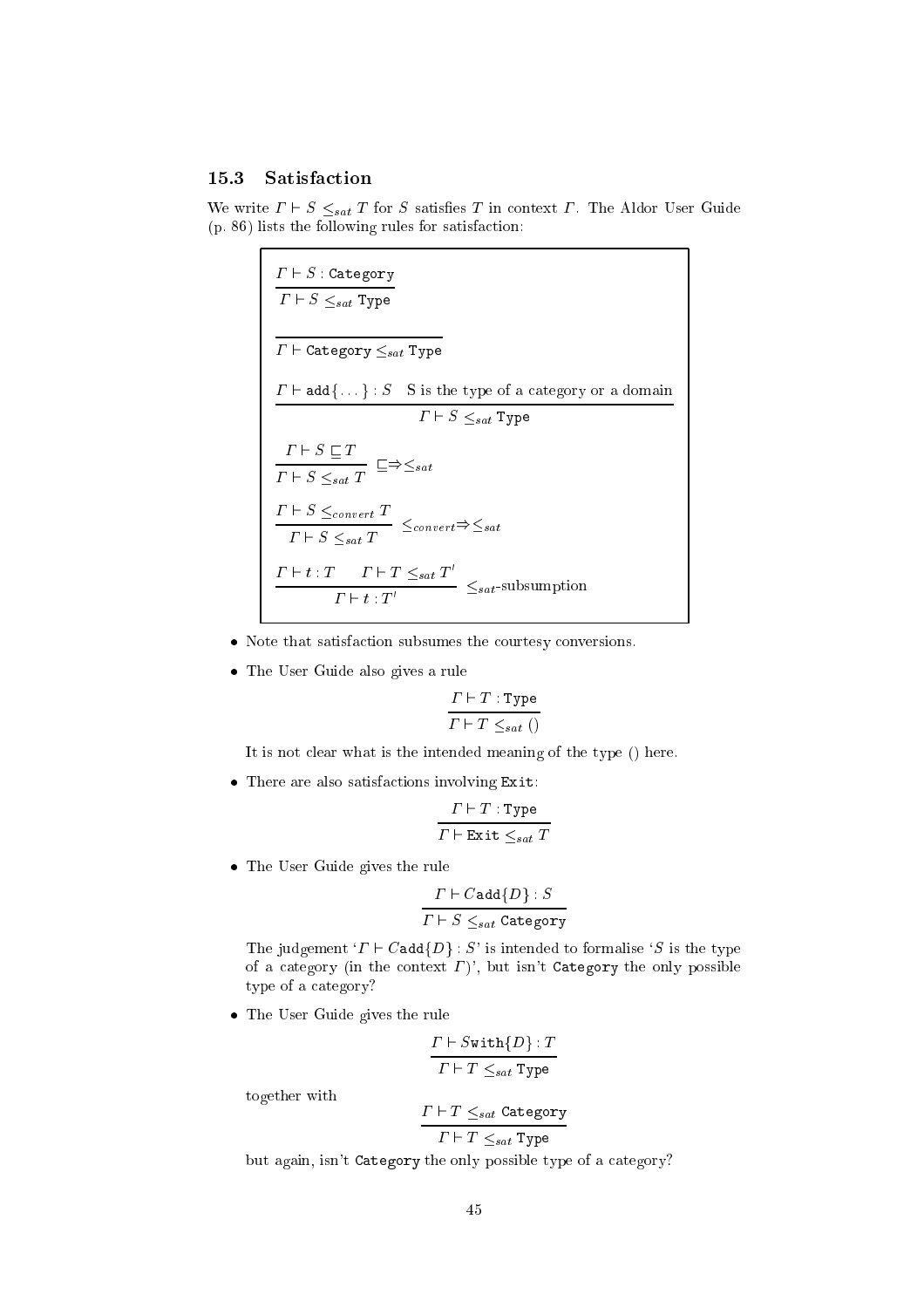## <sup>16</sup> Omissions

The formalisation of the Aldor type system outlined in this report has deliberately omitted various aspects of the system. As was argued in the introduction, this is for a variety of reasons, but principally because our aim is to formalise what is  $-$  at least from a type-theoretic point of view  $-$  the *essence* of Aldor. The remainder of this se
tion surveys aspe
ts whi
h are overed either partially or not at all.

Aldor is an imperative language, with a functional core, much in the mould of Standard ML [MTHM97]. We have confined our attention to the functional subset in this report, but that is an inessential restriction. (Readers might doubt this be
ause referen
es ause subtle problems for the type system of SML, but this is due to the interaction of references and parametric polymorphism, which is absent from Aldor.)

We have not, on the whole, discussed questions about the scope of definitions, since these are largely orthogonal to type checking and inference. They do interfere when default argument values are allowed, and also when type he
king (mutually) recursive definitions. However, once scopes are resolved the type checking issues are relatively straightforward. Scopes are also controlled by means of import and export statements; we have only covered the fundamentals of the import mechanism. Post facto extensions also affect scopes of packages; again these are not overed here.

A related difficulty comes with arguments passed to functions by keyword. These break the usual property that fun
tions are independent of the names of their bound variables (the property of  $\alpha$ -conversion), and so break the property that the interface of a function is entirely specified by its type.

For example, we would normally treat the definitions

id(n : Integer) : Integer == <sup>n</sup> ;

and

idditional integration  $\mathcal{M}$  is integrated in the set of  $\mathcal{M}$ 

as defining the same (identity) function over integer. However, with keyword arguments, the appli
ation

id(n == 7)

is a well-formed application of the first definition of id but *not* of the second. As was said earlier, in order to apply the fun
tion id we need to know not only the types of the arguments but also their names, and so the latter information forms part of the interface to the function.

Aldor contains a plethora of notions of 'product' or 'tuple' types. We have, in parti
ular, not overed multiple values. As was dis
ussed in the body of the report, we have also hosen to treat re
ord formation and related operations as primitives, rather than as applications of functions to type tuples; this is dis
ussed again in Se
tion 18.

Because of their nature, Aldor macros are independent of the type system. Observe, however, that the treatment of ADTs does not treat rep and per as macros but instead uses a scoping mechanism to type check their application.

Much of the description of Aldor in the manual involves defining many different sorts of expression; as was remarked earlier many of these operations are variants of function application, which is covered in detail in this report.

Categories can be built in a structured way, either by extension using with or by putting together two signatures with join. A suitable expansion prior to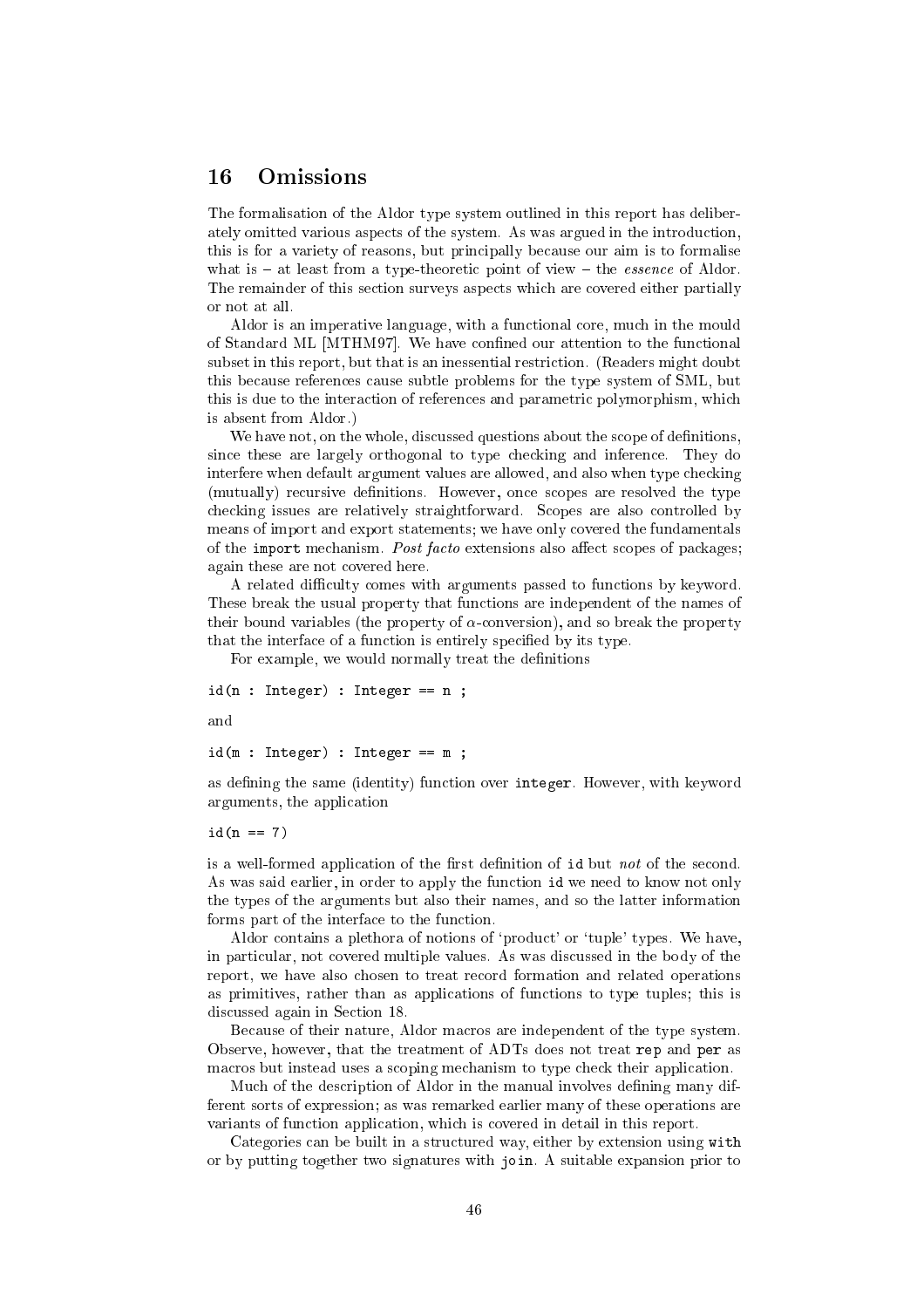type he
king means that we do not deal with these forms; on the other hand, this expansion approa
h pre
ludes our dealing with variables whi
h range over categories; rather we assume that definitions can be fully expanded whenever that proves to be ne
essary.

In examining dependencies between fields of a package we have not allowed for mutual dependencies in our rules; this can be accommodated by standard means. Dependencies between the fields of a Cross product are also allowed by Aldor; it is by no means clear how these constructions are used.

## 17 Aldor ompiler errors

At various points in the report we have noted what appear to be errors in the version 1.1.10b of the Aldor compiler; it might be that these have been fixed in later releases, or that indeed they are 'features' rather than errors. We list them here, giving links ba
k into the body of the report where appropriate.

- The compiler does not always treat ambiguous definitions in the same way; this was discussed in Section 4, page 14.
- The compiler has problems with dependent types as first-class citizens, as noted in Section 6.2, page 20.
- The compiler has problems with dependent packages and crashes when these be
ome ompli
ated; see Se
tion 7.1.4, page 28.
- The compiler behaves strangely if we have overlapping enumeration types; see Se
tion 13, page 38.

Other aspe
ts of the language implementation are less serious than these, but certainly contravene the description of the language in the User Guide, [WBD+94].

- $\bullet$  The keyword define is supposed to make a definition (of a category)  $t$ ransparent ([WDD+94], p115); in fact it appears to have no ellect on the way in which the definition is interpreted. There are also important differences between the two definition forms  $x == t$  and  $x:T == t$  which are not apparent from [WDD+94].
- The compiler can crash when the same name is used for two fields in a (dependent) re
ord; it is not lear whether this is intended or not, but it is not a feature that would be put to heavy use by the average user.

## 18 Re
ommendations

In the light of examining the language and its type system we have come to various on
lusions about how its design might be improved. A number of these suggestions would simplify the language; others would ombine features and a third lass suggests extending the language in various natural ways.

## Type tuples

One an wonder if Aldor does not go a bit too far in treating everything as first-class citizens.

For example, Aldor treats Re
ord (and similarly Cross, Enumeration, Union, etc.) as a first-class citizen, namely as a function of type

## Re
ord : Tuple Type->Type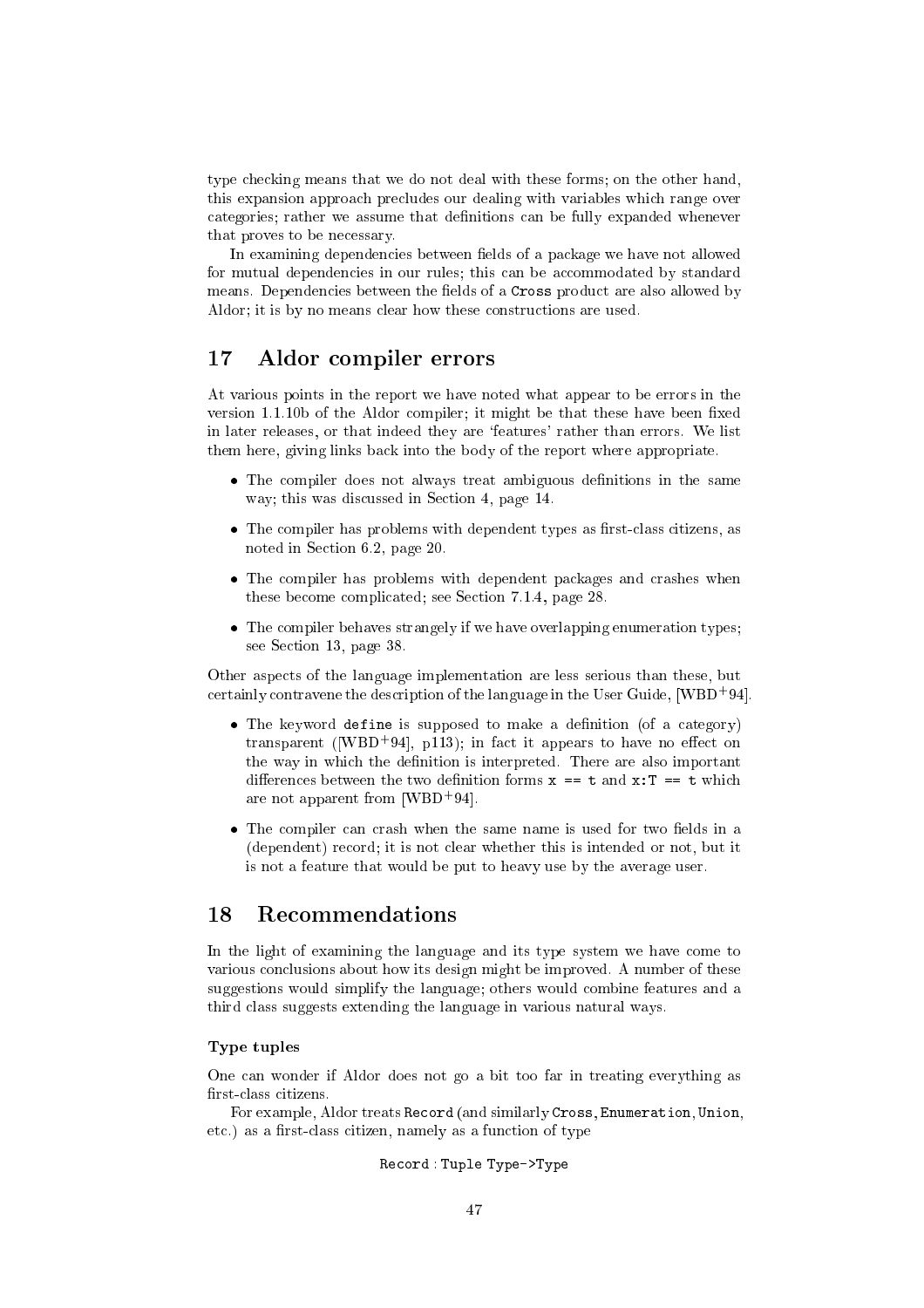This requires type tuples to be treated as first-class citizens, so that the can be passed as arguments to a function such as Record. On the one hand, this very ompa
t typing of Re
ord is very appealing. But on the other hand it auses some problems.

The most serious problem is that if type tuples are first-class citizens, then we can have variables X: Tuple Type, and hence record types Record X of which the fields cannot be known at compile time.

Another problem is that the typing of Re
ord above is somewhat impre cise, as it does not impose any restrictions on the kind of type tuples that recent and gat an organismed account that type tuples that the form of the  $(T_1, \ldots, T_n)$ , or of the form  $(x_1 : T_1, \ldots, x_n : T_n)$ , or any combination of the two. The typing of Record above leaves open the question whether Record can for instan
e be applied to (Integer,Integer), and, if so, what the meaning of rection that is a think of the second terms of the second terms of the second terms of the second terms of the field names.

Because of these problems in the formalisation we have chosen to treat  $\text{Record}(x: T_1, \ldots, x_n: T_n)$  as a primitive term construction, and not the application of a function of Record to the type tuple  $(x: T_1, \ldots, x_n: T_n)$ .

Similarly, one could wonder if there are not more places where constructions should be regarded as primitives rather than as applications, for instance record.

#### Over-generality

The Aldor ompiler allows a number of things whi
h do not seem to make sense. For instan
e, the ompiler does not omplain if we give it a pa
kage without definitions or even names for fields,

silly part in the second contract in the second of the second contract of the second contract of the second contract of the second contract of the second contract of the second contract of the second contract of the second anothers == add {Integer;Integer;Integer;Integer;Integer;Integer;Integer;Integer;

or cross product types with definitions for fields,

```
silly cross-cross-cross-cross-cross-cross-cross-cross-cross-cross-cross-cross-cross-cross-cross-cross-cross-cross-
                                                                                          \sim Cross (Integer, Integers, Integers, Integers, Integers, Integers, Integers, Integers, Integers, Integers, Integers, Integers, Integers, Integers, Integers, Integers, Integers, Integers, Integers, Integers, Integers,
```
pa
kages written with , instead of ;

sillar is the second and the second of the second second second second second second second second second second

and many more. These are all things that could  $-$  and should  $-$  be detected already at the parsing stage by the ompiler, i.e. before typing is onsidered. The fact that it is not maybe because the  $-$  very general  $-$  notion of type tuple

## **Definition forms**

We suggest that there should be one form of definition, namely a transparent definition. Specifically, given the definition

both the type T and the value t of the name x should be visible within its scope. Note that normally there are ontexts in whi
h it is sensible to reveal only the type of a name; the presence of dependent types in Aldor makes it necessary to have access to the value more often than in other languages.

This being said, there is still an opaque definition mechanism, namely the ADT mechanism, and this can be used when abstraction is wanted.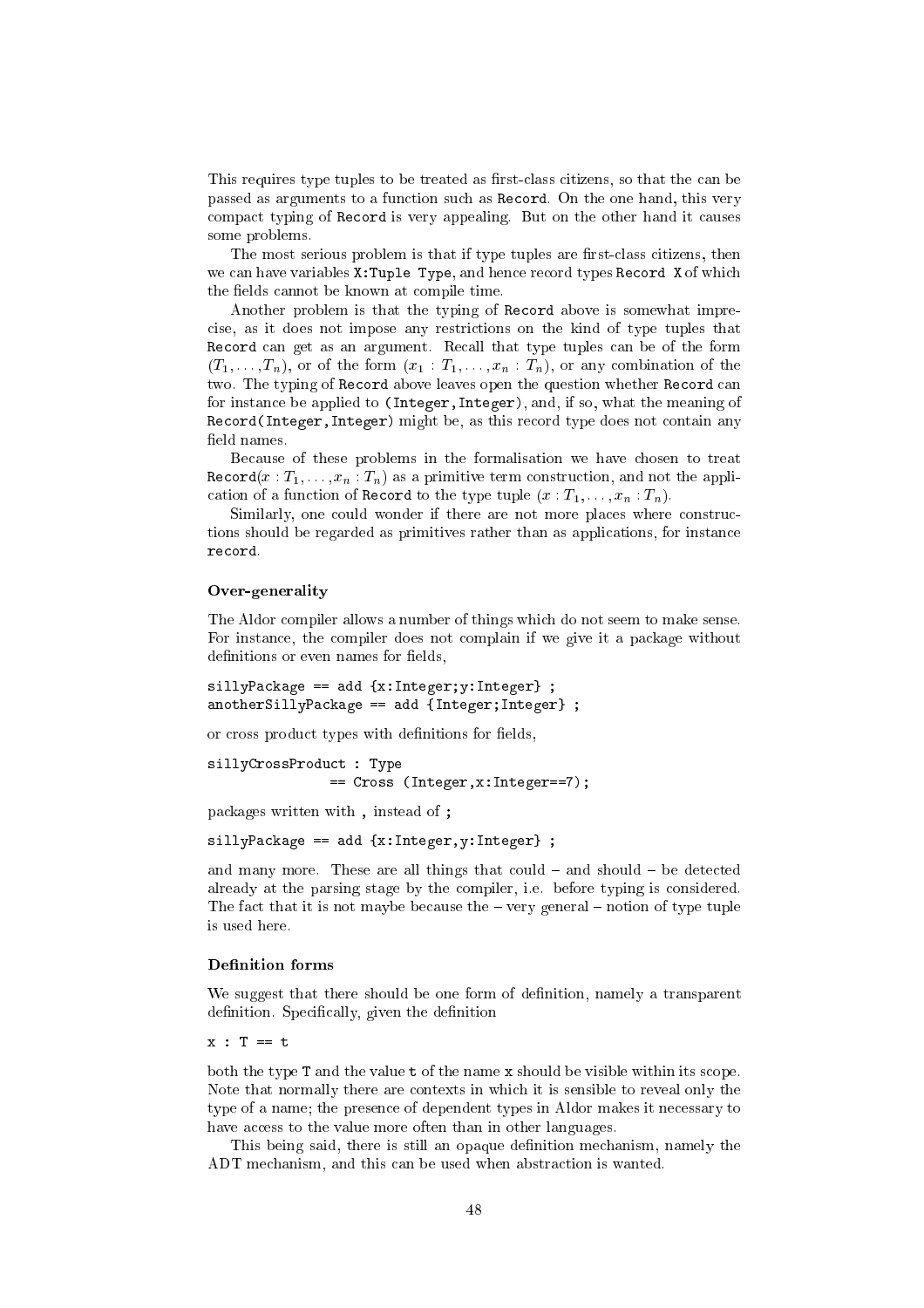## Product and tuple types

Aldor contains various different notions of 'container' type: multiple values, ross produ
ts, tuples, lists and re
ords. It should be possible to rationalise these into a number of different constructions with different purposes.

- Lists { or tuples in Aldor-speak { an be used to form homogeneous nite olle
tions of values.
- Cross produ
ts an be used to form heterogeneous ombinations of xed size; records provide a named variant of these.

Macros can be removed from the language. The advantage of such a move would be to bring all of the language under the type he
ker; this is not urrently the ase be
ause ma
ro expansion takes pla
e before type he
king.

Macros are ostensibly used to support the ADT implementation, but we have shown in Section 7.2 that this can be done without using macros.

Another use suggested by  $\lfloor W (B) \rfloor$  94, Section 12.4, is the use of a particular macro definition like

```
li? x == (not empty? x and empty? rest x)
```
over more than one type. This effectively mimics parametric polymorphism using macros; it can be replaced by a function in which the type of the list is passed in as an expli
it parameter

```
li? (T:Type, x:List(T)) : Boolean == (not empty? x and empty? rest x)
```
and this definition is now susceptible to type checking when it is used.

## Dependent types

As we have argued elsewhere, [PT98], the dependent types of Aldor should be implemented in su
h a way that type expressions are evaluated, equating, for instance, vectors of length 2+3 and vectors of length 5. This modification is a fo
us of urrent work at the University of Kent; further details are available at

http://www.cs.ukc.ac.uk/people/staff/sjt/Atypical/

The more general aspe
t of equality in Aldor is examined next.

## Equality

It should be possible to simplify the treatment of equality in Aldor, whi
h Section 14 shows is currently tricky. We would argue that there should be a single notion of equality in Aldor, under which values  $-$  including types  $$ are evaluated before being ompared for identity of their fully-evaluated (or `normal') forms.

This works, except for the treatment of abstract data types. Consider the

 $newType : Type = add { ... }$ 

This definition has two purposes: it is *definitive* in that it defines the value of newType but it is also generative in generating a new type named newType. The language Modula-3 adopts a similar approach to types, and there is an illuminating discussion of the rationale for this, 'How the types got their identity', in Section 8.1 of [Nel91].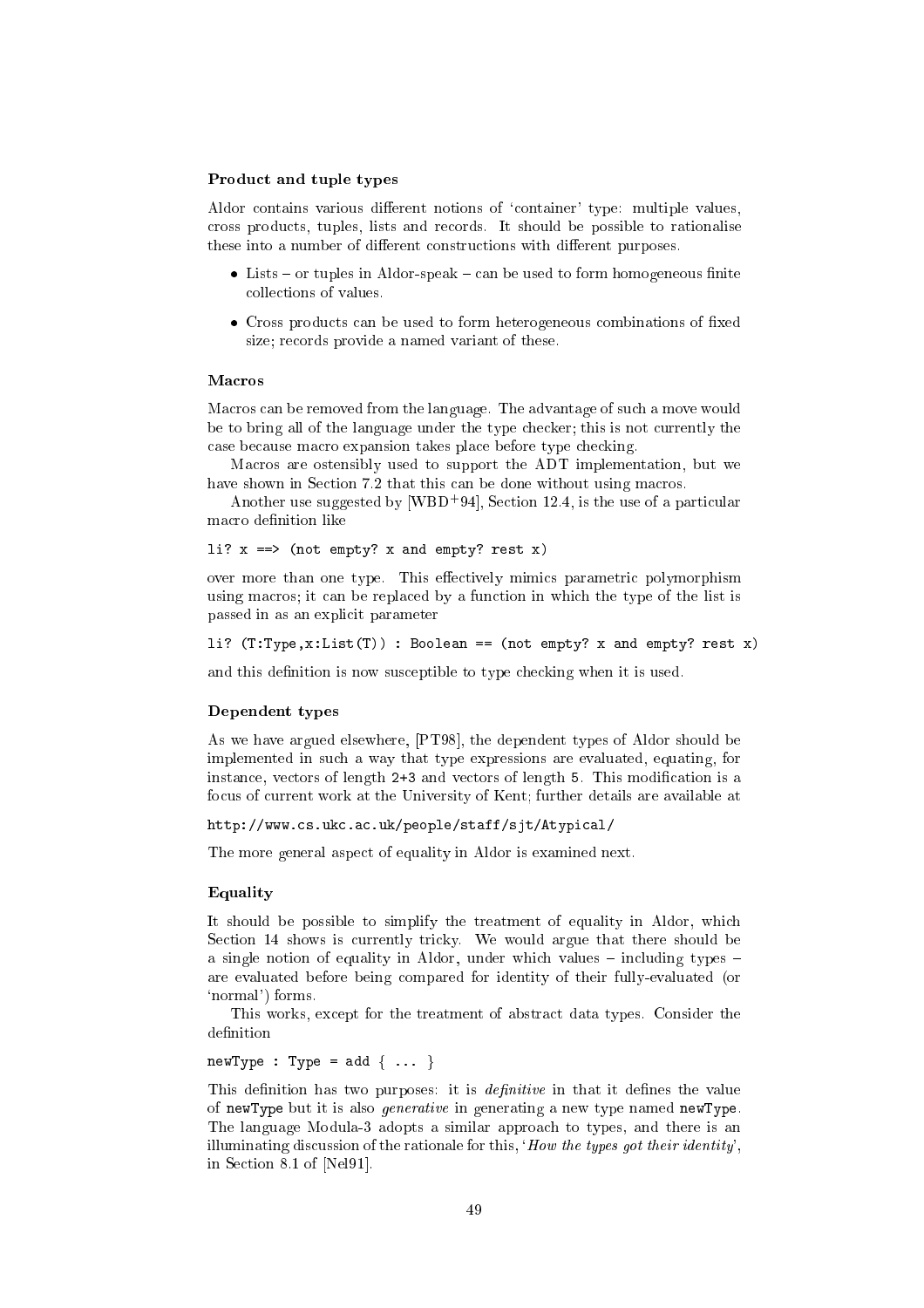## Subtyping

It should be possible to define a single notion of subtyping. If the system of 'container' types is simplified then this should make courtesy conversions substantially simpler. Once this is achieved, it will be possible to define a single notion of (width and depth) subtyping as alluded to in Section 15.

## Additional features

Some obvious things are missing from Aldor, notably

- mutually abstract datatypes, in which the carrier types of two or more ADTs are mutually visible, and
- algebrai datatypes as in modern fun
tional languages like SML and Haskell.

#### Mis
ellaneous points

Finally there are some mis
ellaneous points.

Lumping together packages and ADT's as one big collection of so-called domains is less than ideal. It would be better to leave out the pa
kages and take ADTs equivalent to domains; alternatively one ould treat pa
kages as modules, a collection of entities quite separate from ADTs.

As noted in Se
tion 12, the elimination rule for unions is type unsafe in that it is possible to treat a value of one `variant' as if it belongs to another of a different type.

It should be possible to clarify the mechanism of keyword arguments and default values within the type system.

It would align Aldor with other functional languages if function application were made left asso
iative.

## <sup>19</sup> Con
lusions

The report has overed the essen
e of the Aldor type system and has shown that it can be explained by means of a compact set of type inference rules. A side-effect of the activity has been to point out some difficulties with the design of the type system, as well as some potential bugs in the implementation.

## References

- [Aug98] Lennart Augustsson. Cayenne a language with dependent types. ACM Press, 1998.
- [Bar93] Henk Barendregt. Lambda calculi with types. In Samson Abramsky et al., editors, Handbook of Logic and Computer Science, Volume 2. Oxford University Press, 1993.
- [BR95] Gerald Baumgartner and Vincent F. Russo. Signatures: A language extension for improving type abstraction and subtype polymorphism in  $C++$ . Software-Practice & Experience,  $25(8)$ :863-889, 1995.
- [CH88] Thierry Coquand and Gérard Huet. The Calculus of Constructions. In $formation$  and  $Computation$ , 76:95-120, 1988.
- [DD85] James Donahue and Alan Demers. Data types are values. ACM TOPLAS,  $7(3):426-445, 1985.$
- [DTP99] Proceedings of the Workshop on Dependent Types in Programming. http://www.md.chalmers.se/Cs/Research/Semantics/APPSEM/dtp99/proceedings.html, 1999.